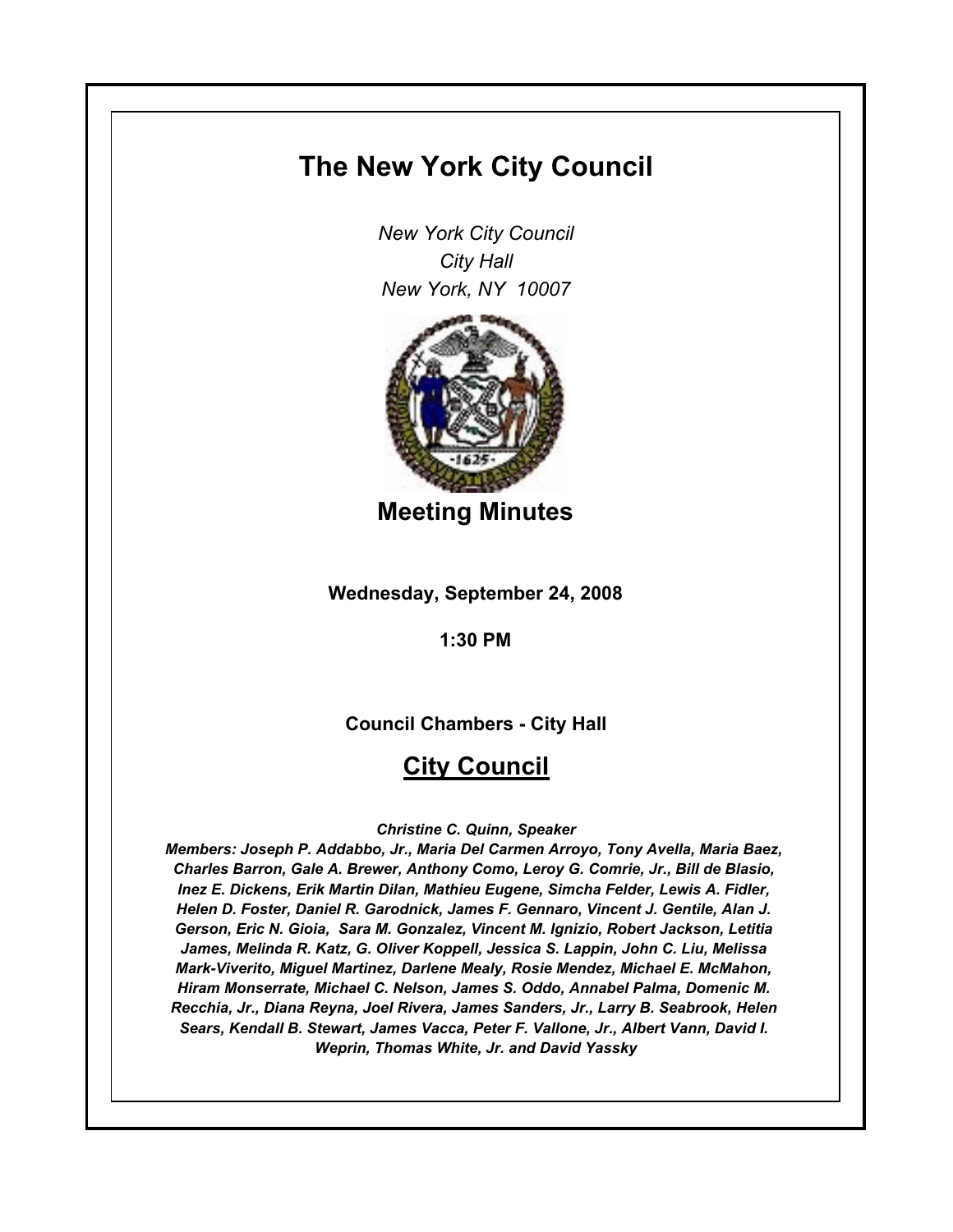*The Public Advocate (Ms. Gotbaum)*

1. Roll Call

#### **Present,**

Speaker Quinn, Addabbo Jr., Arroyo, Avella, Barron, Brewer, Comrie Jr., de Blasio, Dickens, Dilan, Eugene, Felder, Fidler, Foster, Garodnick, Gennaro, Gentile, Gerson, Gioia, Gonzalez, Ignizio, Jackson, James, Katz, Koppell, Lappin, Liu, Mark-Viverito, Martinez, McMahon, Mealy, Mendez, Monserrate, Nelson, Oddo, Palma, Recchia Jr., Reyna, Rivera, Sanders Jr., Seabrook, Sears, Stewart, Vacca, Vallone Jr., Vann, Weprin, White Jr., Yassky and Como

#### **Excused,**

```
Baez
```
*The presence of a quorum was announced by The Public Advocate (Ms. Gotbaum).*

#### 2. Invocation

*The Invocation was delivered by: Padre Ricardo Terga, CICM, Spanish Ministry of Our Lady of Good Counsel, 230 East 90th Street, New York, N.Y. 10028.*

*Council Member Lappin moved to spread the Invocation in full upon the Record.*

## 3. Adoption of Minutes

*Council Member Mendez moved that the Minutes of the Stated Meetings of June 29, 2008 and July 23, 2008 be adopted as printed.*

## 4. Messages & Papers from the Mayor

**M 1116-2008 Communication from the Mayor – Submitting the Mayor's Management Report, Fiscal 2008, dated September 17, 2008, pursuant to Section 12 of the New York City Charter.**

*Attachments:* Hearing Transcript - Stated Meeting 9/24/08

**This Mayor's Message was Rcvd, Ord, Prnt, Fld by Council**

## 5. Communications from City, County & Borough Offices

**M 1117-2008 Communication from City Clerk, Clerk of the Council Hector L. Diaz - Submitting his resignation as City Clerk, Clerk of the Council effective September 5, 2008.**

*Attachments:* Hearing Transcript - Stated Meeting 9/24/08

**This Communication was Rcvd, Ord, Prnt, Fld by Council**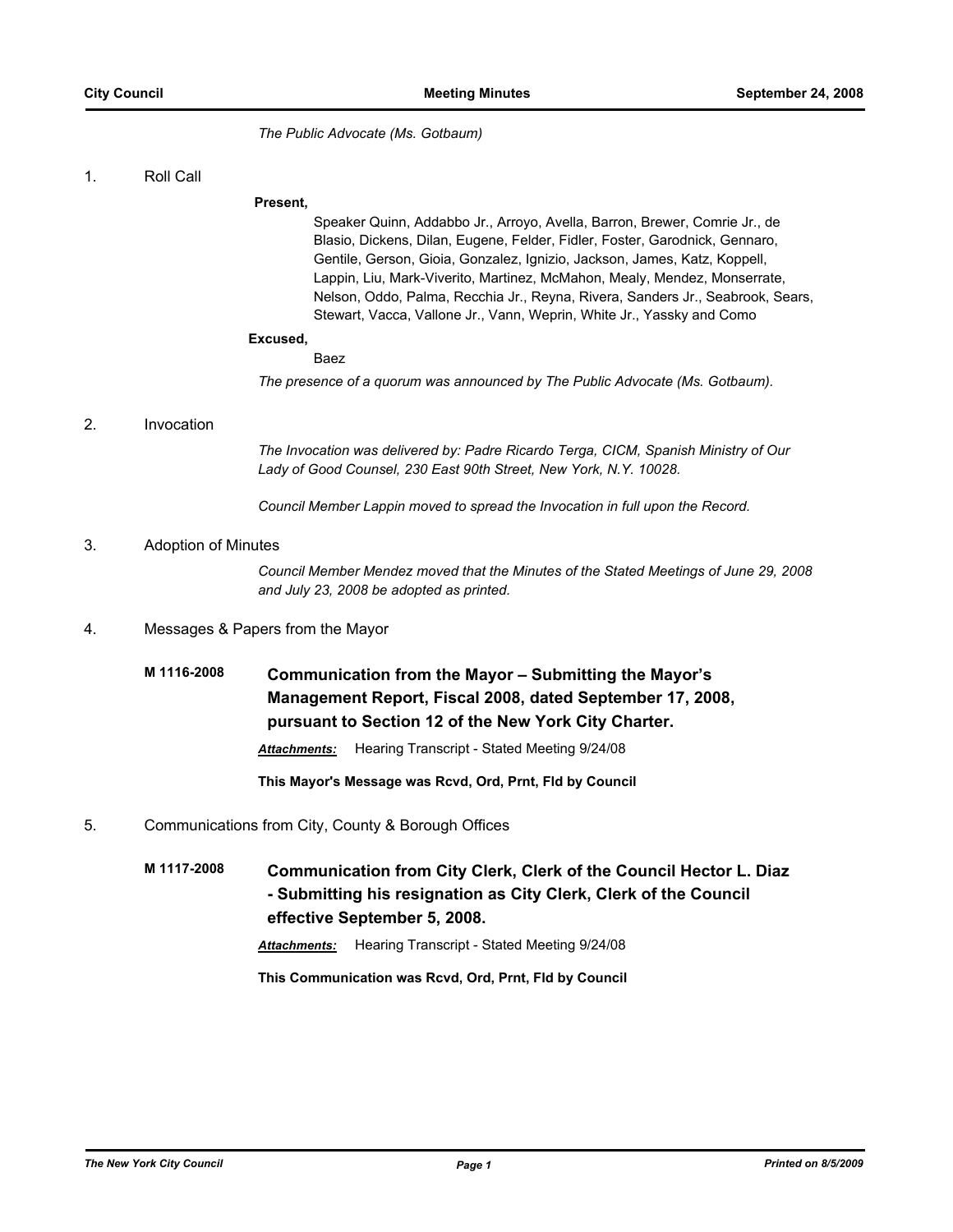| M 1118-2008 | Communication from the Queens County Republican Party -<br>Submitting for the Advice & Consent of the Council, the name of<br>Judith D. Stupp, for appointment as the Queens County Republican<br>Commissioner of Elections, pursuant to Section 3 - 204 of the<br><b>Election Law.</b> |
|-------------|-----------------------------------------------------------------------------------------------------------------------------------------------------------------------------------------------------------------------------------------------------------------------------------------|
|             | Attachments:<br>Resolution, Committee Report, Hearing Transcript, Hearing Transcript -<br>Republican Caucus                                                                                                                                                                             |
|             | This Communication was Referred to Comm by Council to the Committee on<br><b>Rules, Privileges and Elections</b>                                                                                                                                                                        |
| M 1119-2008 | Communication from the Taxi & Limousine Commission -<br>Submitting its approval of an application for a new base station<br>license 39 Line Trip Car Service, Inc., Council District 38, pursuant<br>to Section 19-511(i), of the administrative code of the city of New<br>York.       |
|             | This Communication was Referred to Comm by Council to the Committee on<br><b>Transportation</b>                                                                                                                                                                                         |
| M 1120-2008 | Communication from the Taxi & Limousine Commission -<br>Submitting its approval of an application for a new base station<br>license Joe Car Service, Council District 49, pursuant to Section<br>19-511(i), of the administrative code of the city of New York.                         |
|             | This Communication was Referred to Comm by Council to the Committee on<br>Transportation                                                                                                                                                                                                |
| M 1121-2008 | Communication from the Taxi & Limousine Commission -<br>Submitting its approval of an application for a renewal base station<br>license 128 Blue Bird Transport Inc., Council District 28, pursuant<br>to Section 19-511(i), of the administrative code of the city of New<br>York.     |
|             | This Communication was Referred to Comm by Council to the Committee on<br><b>Transportation</b>                                                                                                                                                                                         |
| M 1122-2008 | Communication from the Taxi & Limousine Commission -<br>Submitting its approval of an application for a renewal base station<br>license Alex II., Council District 43, pursuant to Section 19-511(i), of<br>the administrative code of the city of New York.                            |
|             | This Communication was Referred to Comm by Council to the Committee on<br><b>Transportation</b>                                                                                                                                                                                         |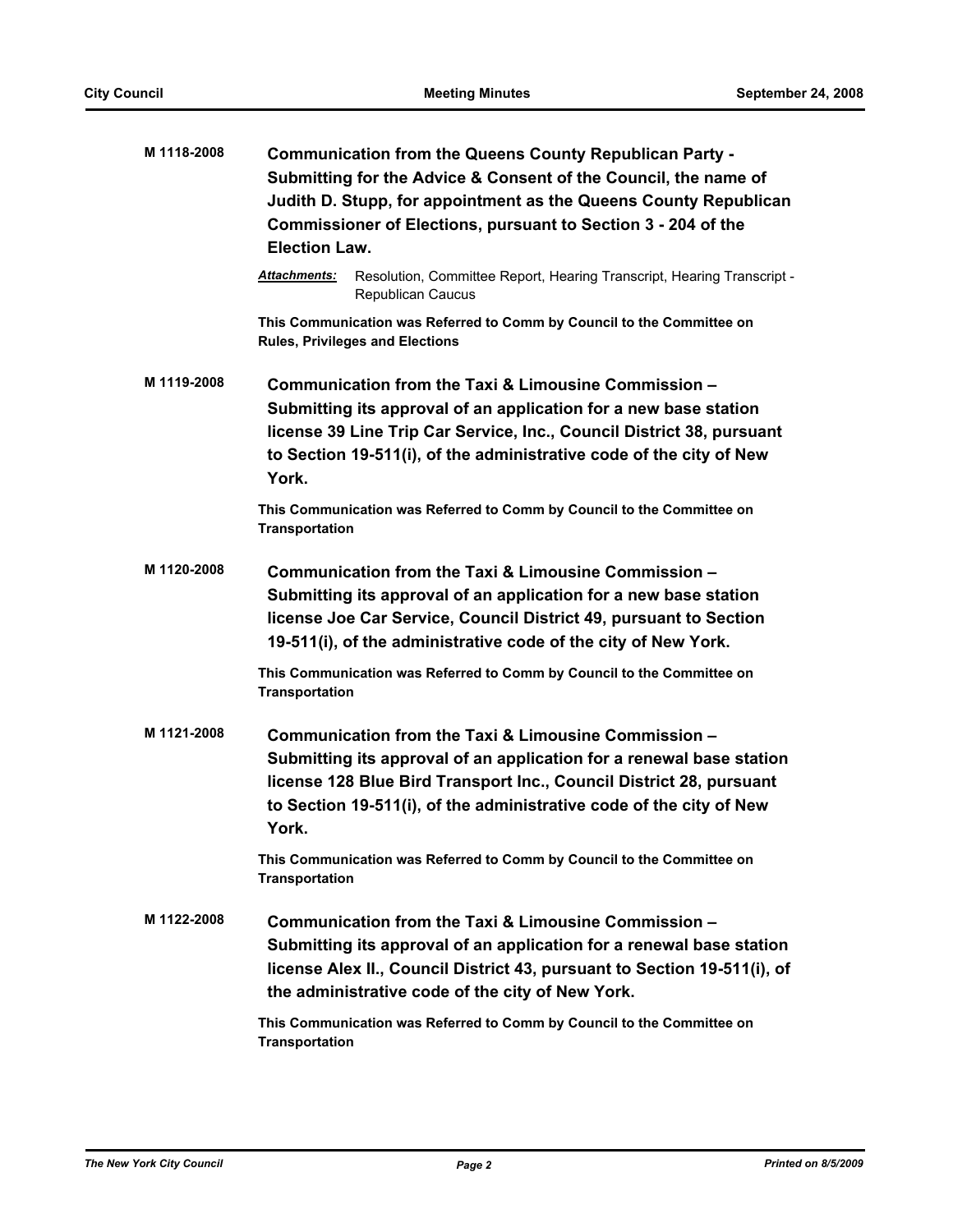| M 1123-2008 | Communication from the Taxi & Limousine Commission -<br>Submitting its approval of an application for a renewal base station<br>license Alex Exp Car & Limousine, Inc., Council District 47,<br>pursuant to Section 19-511(i), of the administrative code of the city<br>of New York. |
|-------------|---------------------------------------------------------------------------------------------------------------------------------------------------------------------------------------------------------------------------------------------------------------------------------------|
|             | This Communication was Referred to Comm by Council to the Committee on<br><b>Transportation</b>                                                                                                                                                                                       |
| M 1124-2008 | Communication from the Taxi & Limousine Commission -<br>Submitting its approval of an application for a renewal base station<br>license A New Day Radio Dispatch, Inc., Council District 1,<br>pursuant to Section 19-511(i), of the administrative code of the city<br>of New York.  |
|             | This Communication was Referred to Comm by Council to the Committee on<br><b>Transportation</b>                                                                                                                                                                                       |
| M 1125-2008 | Communication from the Taxi & Limousine Commission -<br>Submitting its approval of an application for a renewal base station<br>license Apple Radio Cars, Inc., Council District 36, pursuant to<br>Section 19-511(i), of the administrative code of the city of New York.            |
|             | This Communication was Referred to Comm by Council to the Committee on<br><b>Transportation</b>                                                                                                                                                                                       |
| M 1126-2008 | Communication from the Taxi & Limousine Commission -<br>Submitting its approval of an application for a renewal base station<br>license Athenian Limo. Inc., Council District 22, pursuant to Section<br>19-511(i), of the administrative code of the city of New York.               |
|             | This Communication was Referred to Comm by Council to the Committee on<br><b>Transportation</b>                                                                                                                                                                                       |
| M 1127-2008 | Communication from the Taxi & Limousine Commission -<br>Submitting its approval of an application for a renewal base station<br>license Bailey Radio Dispatch, Inc., Council District 14, pursuant to<br>Section 19-511(i), of the administrative code of the city of New York.       |
|             | This Communication was Referred to Comm by Council to the Committee on<br><b>Transportation</b>                                                                                                                                                                                       |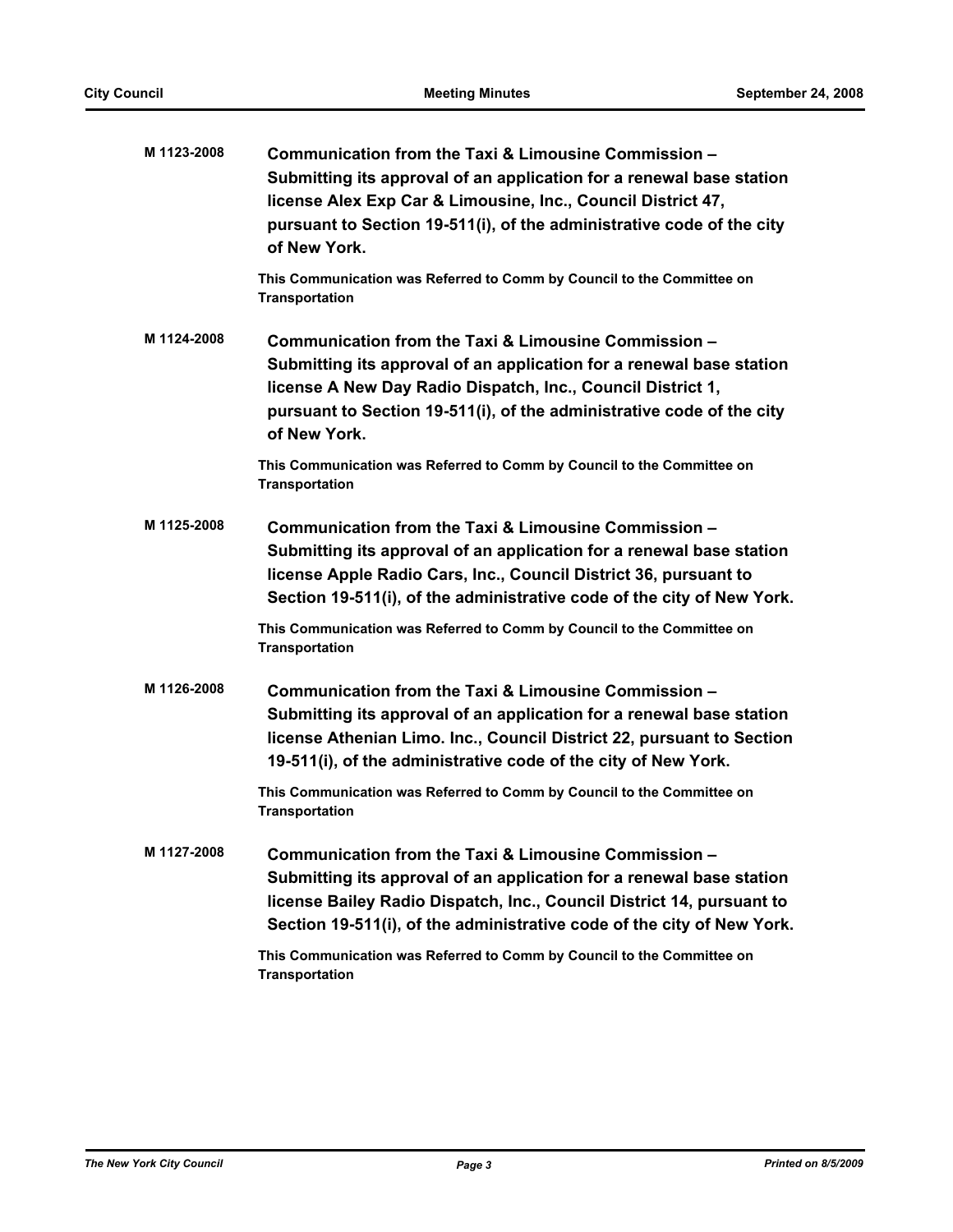| M 1128-2008 | Communication from the Taxi & Limousine Commission -<br>Submitting its approval of an application for a renewal base station<br>license Bamadu Car Service, Council District 31, pursuant to<br>Section 19-511(i), of the administrative code of the city of New York.               |
|-------------|--------------------------------------------------------------------------------------------------------------------------------------------------------------------------------------------------------------------------------------------------------------------------------------|
|             | This Communication was Referred to Comm by Council to the Committee on<br><b>Transportation</b>                                                                                                                                                                                      |
| M 1129-2008 | Communication from the Taxi & Limousine Commission -<br>Submitting its approval of an application for a renewal base station<br>license Bell Car Service, Inc., Council District 38, pursuant to<br>Section 19-511(i), of the administrative code of the city of New York.           |
|             | This Communication was Referred to Comm by Council to the Committee on<br><b>Transportation</b>                                                                                                                                                                                      |
| M 1130-2008 | Communication from the Taxi & Limousine Commission -<br>Submitting its approval of an application for a renewal base station<br>license Blue Car & Limo. Inc., Council District 33, pursuant to<br>Section 19-511(i), of the administrative code of the city of New York.            |
|             | This Communication was Referred to Comm by Council to the Committee on<br><b>Transportation</b>                                                                                                                                                                                      |
| M 1131-2008 | Communication from the Taxi & Limousine Commission -<br>Submitting its approval of an application for a renewal base station<br>license BQN Car Service Corp., Council District 17, pursuant to<br>Section 19-511(i), of the administrative code of the city of New York.            |
|             | This Communication was Referred to Comm by Council to the Committee on<br><b>Transportation</b>                                                                                                                                                                                      |
| M 1132-2008 | Communication from the Taxi & Limousine Commission -<br>Submitting its approval of an application for a renewal base station<br>license Brooklyn Radio Dispatch, Inc., Council District 34, pursuant<br>to Section 19-511(i), of the administrative code of the city of New<br>York. |
|             | This Communication was Referred to Comm by Council to the Committee on<br><b>Transportation</b>                                                                                                                                                                                      |
| M 1133-2008 | Communication from the Taxi & Limousine Commission -<br>Submitting its approval of an application for a renewal base station<br>license C-Anne Corp., Council District 49, pursuant to Section<br>19-511(i), of the administrative code of the city of New York.                     |
|             | This Communication was Referred to Comm by Council to the Committee on<br><b>Transportation</b>                                                                                                                                                                                      |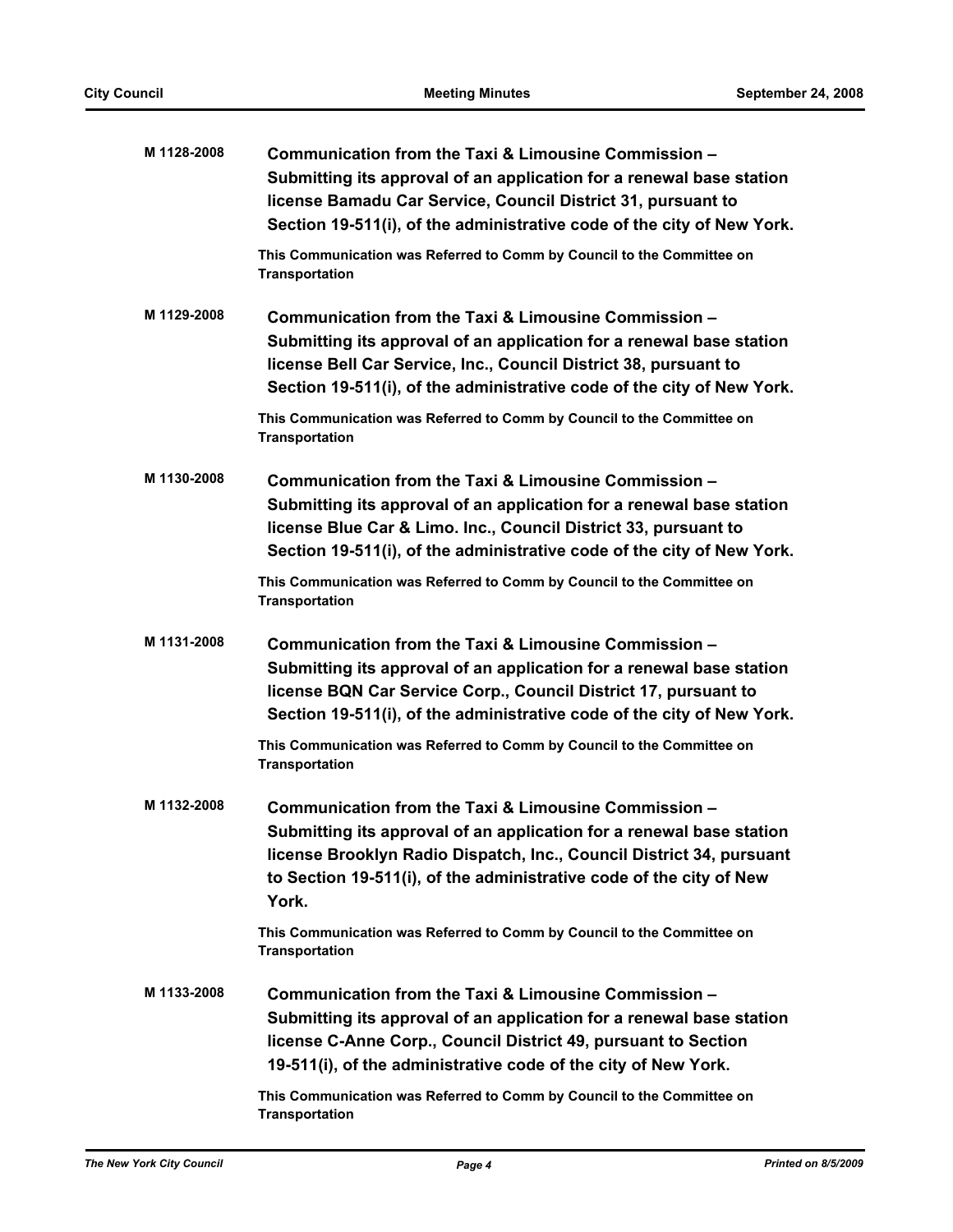| M 1134-2008 | Communication from the Taxi & Limousine Commission -<br>Submitting its approval of an application for a renewal base station<br>license Cheers Dispatch, Inc., Council District 39, pursuant to<br>Section 19-511(i), of the administrative code of the city of New York.                    |
|-------------|----------------------------------------------------------------------------------------------------------------------------------------------------------------------------------------------------------------------------------------------------------------------------------------------|
|             | This Communication was Referred to Comm by Council to the Committee on<br><b>Transportation</b>                                                                                                                                                                                              |
| M 1135-2008 | Communication from the Taxi & Limousine Commission -<br>Submitting its approval of an application for a renewal base station<br>license Cherry Car & Limousine Service, Inc., Council District 20,<br>pursuant to Section 19-511(i), of the administrative code of the city<br>of New York.  |
|             | This Communication was Referred to Comm by Council to the Committee on<br><b>Transportation</b>                                                                                                                                                                                              |
| M 1136-2008 | Communication from the Taxi & Limousine Commission -<br>Submitting its approval of an application for a renewal base station<br>license Community Car Service Priscilla Corp., Council District 34,<br>pursuant to Section 19-511(i), of the administrative code of the city<br>of New York. |
|             | This Communication was Referred to Comm by Council to the Committee on<br><b>Transportation</b>                                                                                                                                                                                              |
| M 1137-2008 | Communication from the Taxi & Limousine Commission -<br>Submitting its approval of an application for a renewal base station<br>license Deborah Car & Limousine Service, Inc., Council District 22,<br>pursuant to Section 19-511(i), of the administrative code of the city<br>of New York. |
|             | This Communication was Referred to Comm by Council to the Committee on<br>Transportation                                                                                                                                                                                                     |
| M 1138-2008 | Communication from the Taxi & Limousine Commission -<br>Submitting its approval of an application for a renewal base station<br>license Dominicana Radio Dispatcher, Inc., Council District 21,<br>pursuant to Section 19-511(i), of the administrative code of the city<br>of New York.     |
|             | This Communication was Referred to Comm by Council to the Committee on<br>Transportation                                                                                                                                                                                                     |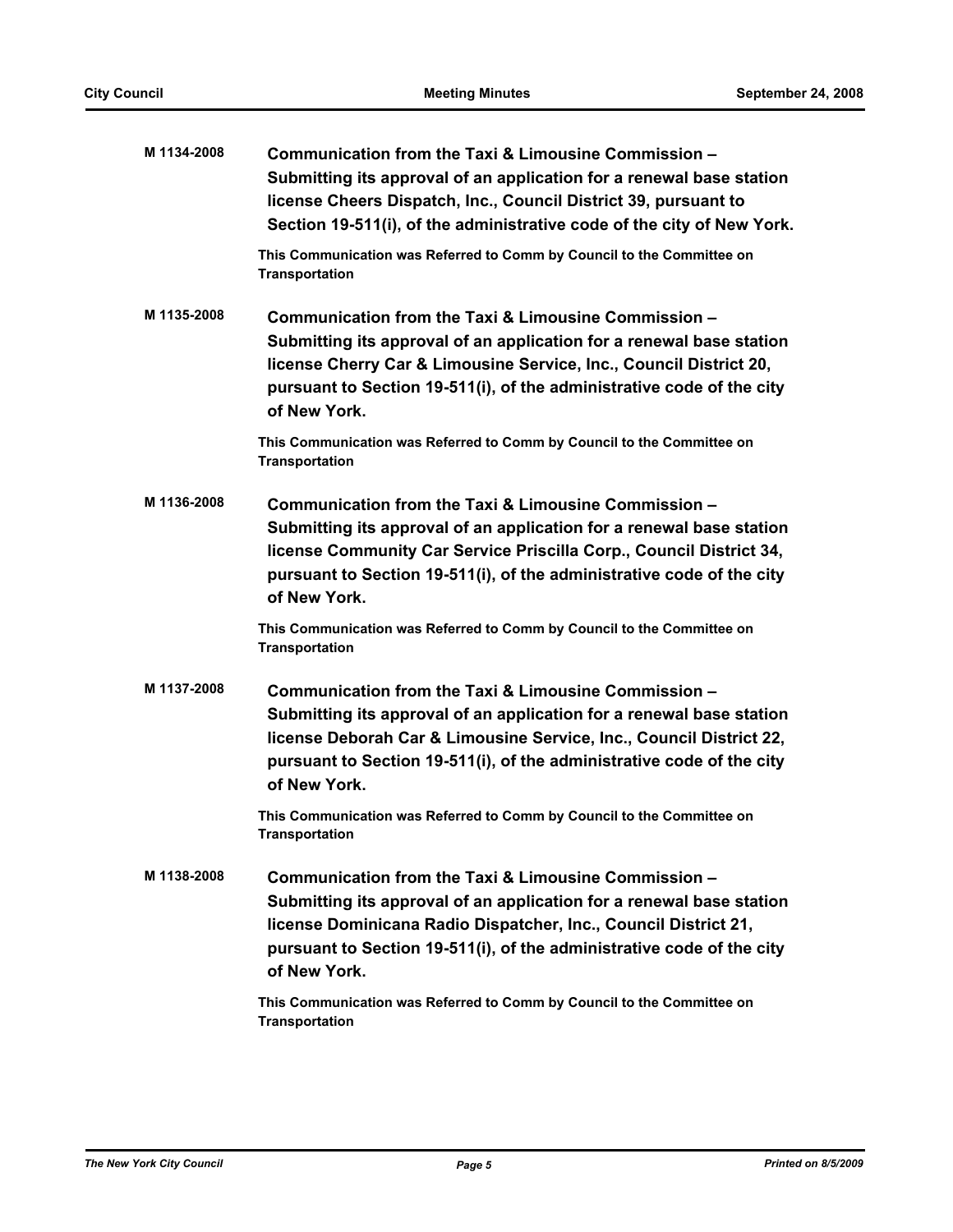| M 1139-2008 | Communication from the Taxi & Limousine Commission -<br>Submitting its approval of an application for a renewal base station<br>license Emes of Boropark Car Service, Inc., Council District 44,<br>pursuant to Section 19-511(i), of the administrative code of the city<br>of New York. |
|-------------|-------------------------------------------------------------------------------------------------------------------------------------------------------------------------------------------------------------------------------------------------------------------------------------------|
|             | This Communication was Referred to Comm by Council to the Committee on<br><b>Transportation</b>                                                                                                                                                                                           |
| M 1140-2008 | Communication from the Taxi & Limousine Commission -<br>Submitting its approval of an application for a renewal base station<br>license Emunah Car Service, Inc., Council District 44, pursuant to<br>Section 19-511(i), of the administrative code of the city of New York.              |
|             | This Communication was Referred to Comm by Council to the Committee on<br>Veterans                                                                                                                                                                                                        |
| M 1141-2008 | Communication from the Taxi & Limousine Commission -<br>Submitting its approval of an application for a renewal base station<br>license Family Car Service, Council District 39, pursuant to Section<br>19-511(i), of the administrative code of the city of New York.                    |
|             | This Communication was Referred to Comm by Council to the Committee on<br><b>Transportation</b>                                                                                                                                                                                           |
| M 1142-2008 | Communication from the Taxi & Limousine Commission -<br>Submitting its approval of an application for a renewal base station<br>license Fast Operating Corporation., Council District 8, pursuant to<br>Section 19-511(i), of the administrative code of the city of New York.            |
|             | This Communication was Referred to Comm by Council to the Committee on<br><b>Transportation</b>                                                                                                                                                                                           |
| M 1143-2008 | Communication from the Taxi & Limousine Commission -<br>Submitting its approval of an application for a renewal base station<br>license Fenix Car Service Corp., Council District 34, pursuant to<br>Section 19-511(i), of the administrative code of the city of New York.               |
|             | This Communication was Referred to Comm by Council to the Committee on<br><b>Transportation</b>                                                                                                                                                                                           |
| M 1144-2008 | Communication from the Taxi & Limousine Commission -<br>Submitting its approval of an application for a renewal base station<br>license Fiat Express Corp., Council District 44, pursuant to Section<br>19-511(i), of the administrative code of the city of New York.                    |
|             | This Communication was Referred to Comm by Council to the Committee on<br><b>Transportation</b>                                                                                                                                                                                           |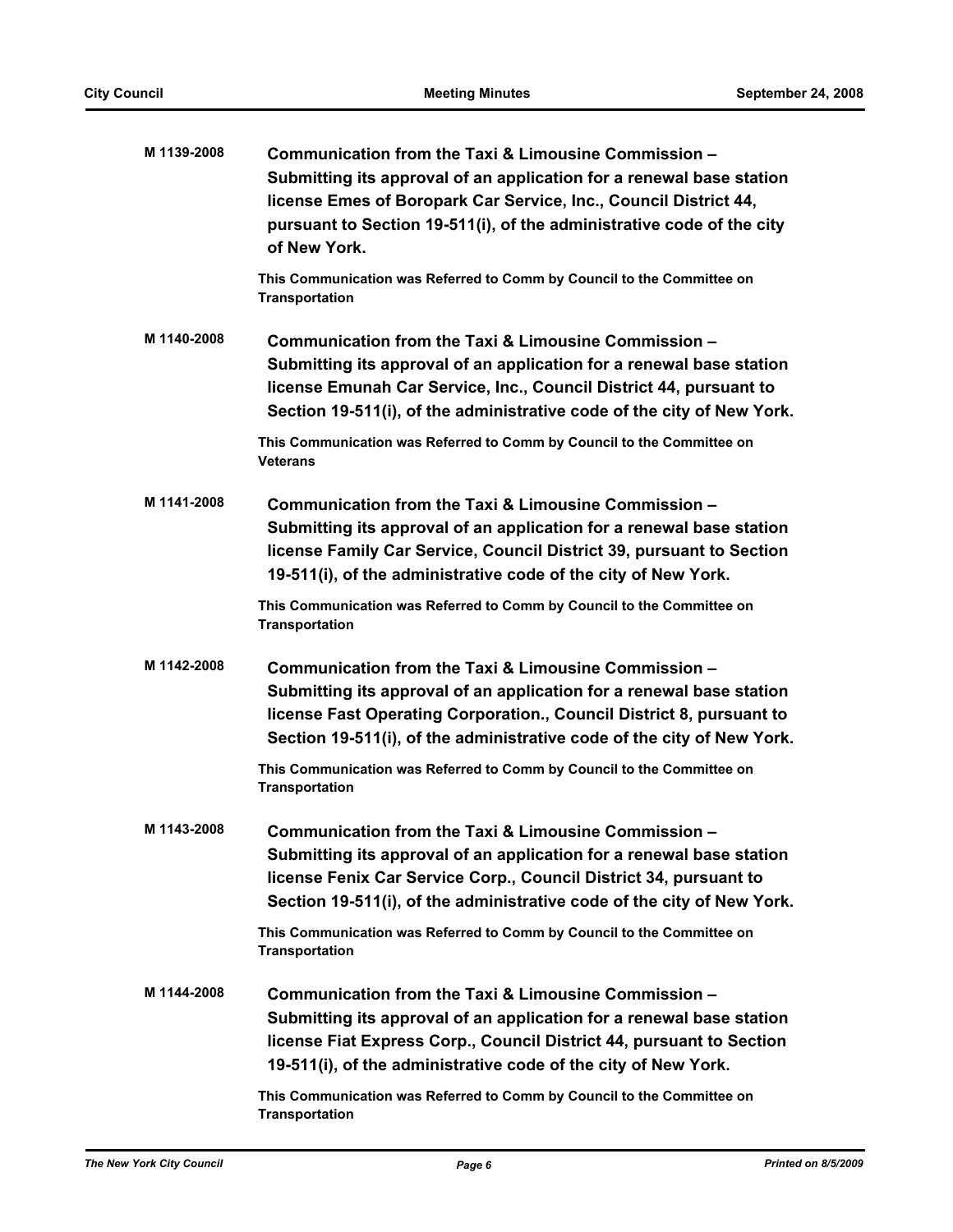| M 1145-2008 | Communication from the Taxi & Limousine Commission -<br>Submitting its approval of an application for a renewal base station<br>license Gotham Car Service, Inc., Council District 33, pursuant to<br>Section 19-511(i), of the administrative code of the city of New York.                       |
|-------------|----------------------------------------------------------------------------------------------------------------------------------------------------------------------------------------------------------------------------------------------------------------------------------------------------|
|             | This Communication was Referred to Comm by Council to the Committee on<br>Transportation                                                                                                                                                                                                           |
| M 1146-2008 | Communication from the Taxi & Limousine Commission -<br>Submitting its approval of an application for a renewal base station<br>license Gunhill Car Service, Council District 11, pursuant to Section<br>19-511(i), of the administrative code of the city of New York.                            |
|             | This Communication was Referred to Comm by Council to the Committee on<br><b>Transportation</b>                                                                                                                                                                                                    |
| M 1147-2008 | Communication from the Taxi & Limousine Commission -<br>Submitting its approval of an application for a renewal base station<br>license H & B Car & Limo. Service, Inc., Council District 26,<br>pursuant to Section 19-511(i), of the administrative code of the city<br>of New York.             |
|             | This Communication was Referred to Comm by Council to the Committee on<br><b>Transportation</b>                                                                                                                                                                                                    |
| M 1148-2008 | Communication from the Taxi & Limousine Commission -<br>Submitting its approval of an application for a renewal base station<br>license Harbor View Transportation of Staten Island, Council<br>District 43, pursuant to Section 19-511(i), of the administrative code<br>of the city of New York. |
|             | This Communication was Referred to Comm by Council to the Committee on<br><b>Transportation</b>                                                                                                                                                                                                    |
| M 1149-2008 | Communication from the Taxi & Limousine Commission -<br>Submitting its approval of an application for a renewal base station<br>license High Bridge Car Service, Council District 10, pursuant to<br>Section 19-511(i), of the administrative code of the city of New York.                        |
|             | This Communication was Referred to Comm by Council to the Committee on<br><b>Transportation</b>                                                                                                                                                                                                    |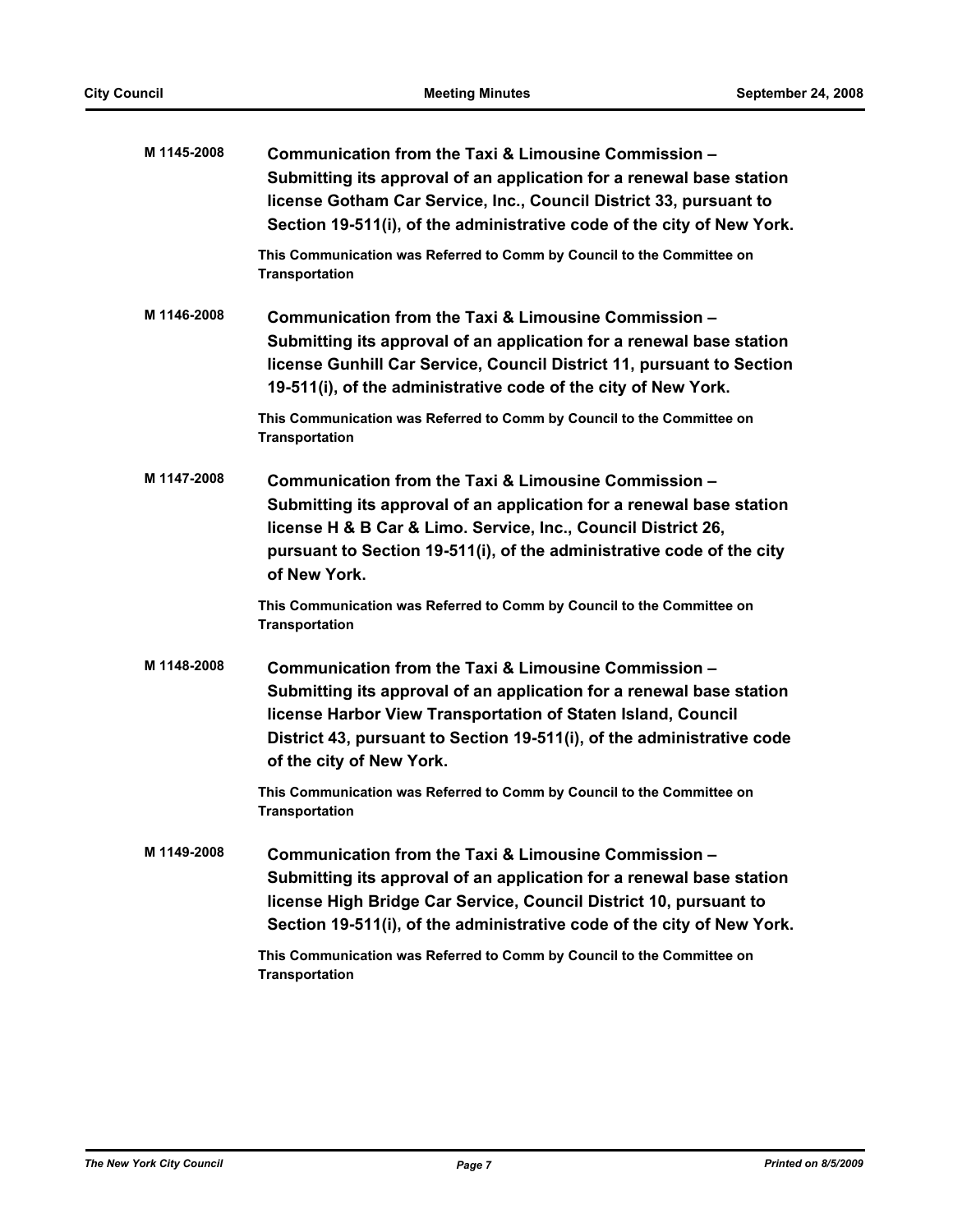| M 1150-2008 | Communication from the Taxi & Limousine Commission -<br>Submitting its approval of an application for a renewal base station<br>license Hillside 24 Hours Radio Dispatch, Inc., Council District 24,<br>pursuant to Section 19-511(i), of the administrative code of the city<br>of New York. |
|-------------|-----------------------------------------------------------------------------------------------------------------------------------------------------------------------------------------------------------------------------------------------------------------------------------------------|
|             | This Communication was Referred to Comm by Council to the Committee on<br><b>Transportation</b>                                                                                                                                                                                               |
| M 1151-2008 | Communication from the Taxi & Limousine Commission -<br>Submitting its approval of an application for a renewal base station<br>license Hummingbird Car Service, Inc., Council District 45,<br>pursuant to Section 19-511(i), of the administrative code of the city<br>of New York.          |
|             | This Communication was Referred to Comm by Council to the Committee on<br><b>Transportation</b>                                                                                                                                                                                               |
| M 1152-2008 | Communication from the Taxi & Limousine Commission -<br>Submitting its approval of an application for a renewal base station<br>license KKD Enterprise, Inc., Council District 20, pursuant to<br>Section 19-511(i), of the administrative code of the city of New York.                      |
|             | This Communication was Referred to Comm by Council to the Committee on<br><b>Transportation</b>                                                                                                                                                                                               |
| M 1153-2008 | Communication from the Taxi & Limousine Commission -<br>Submitting its approval of an application for a renewal base station<br>license Kingsbird Car Service Corporation, Council District 14,<br>pursuant to Section 19-511(i), of the administrative code of the city<br>of New York.      |
|             | This Communication was Referred to Comm by Council to the Committee on<br>Transportation                                                                                                                                                                                                      |
| M 1154-2008 | Communication from the Taxi & Limousine Commission -<br>Submitting its approval of an application for a renewal base station<br>license Lex Car Service, Inc., Council District 28, pursuant to<br>Section 19-511(i), of the administrative code of the city of New York.                     |
|             | This Communication was Referred to Comm by Council to the Committee on<br><b>Transportation</b>                                                                                                                                                                                               |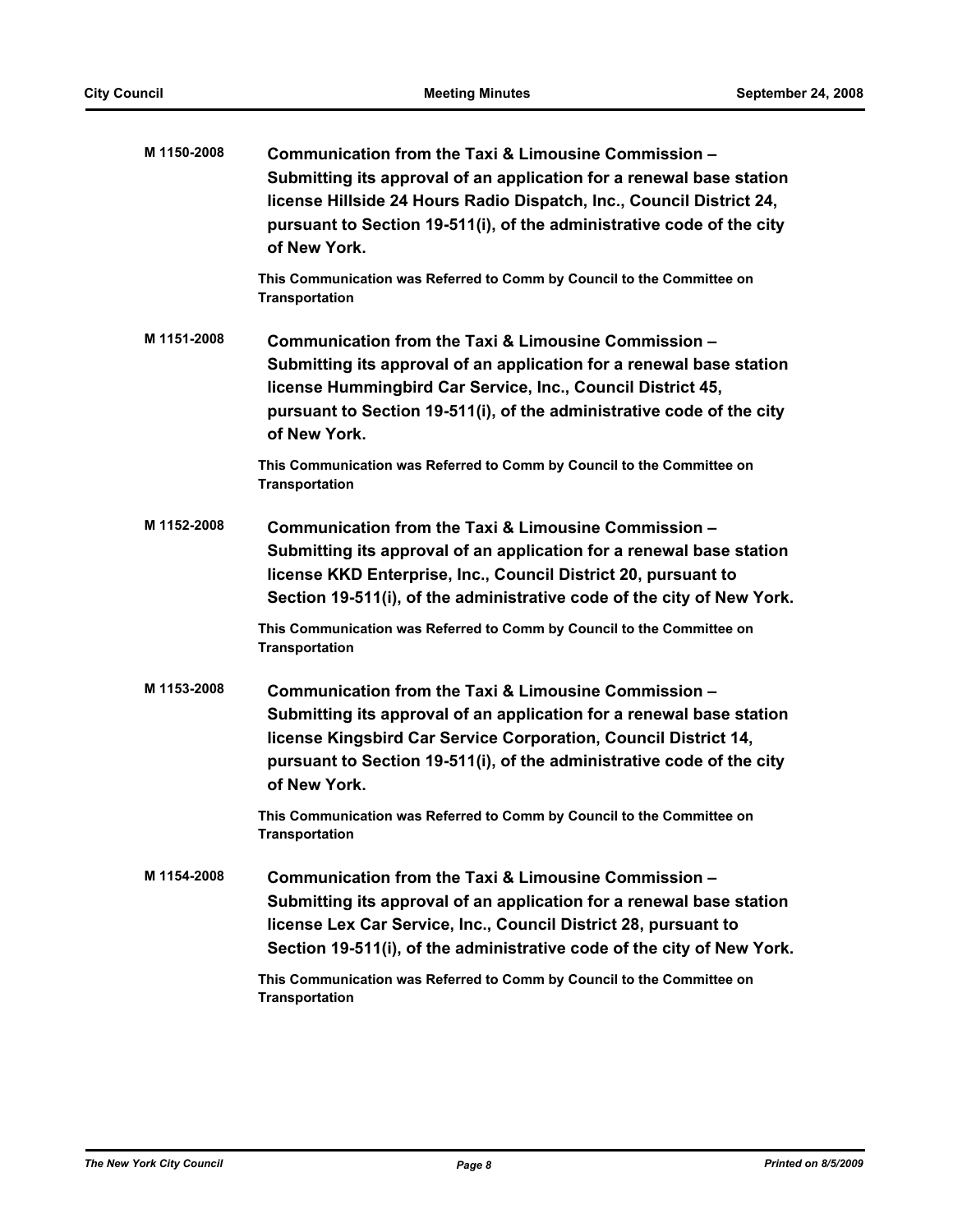| M 1155-2008 | Communication from the Taxi & Limousine Commission -<br>Submitting its approval of an application for a renewal base station<br>license Linden Car Services, Inc., Council District 27, pursuant to<br>Section 19-511(i), of the administrative code of the city of New York.           |
|-------------|-----------------------------------------------------------------------------------------------------------------------------------------------------------------------------------------------------------------------------------------------------------------------------------------|
|             | This Communication was Referred to Comm by Council to the Committee on<br><b>Transportation</b>                                                                                                                                                                                         |
| M 1156-2008 | Communication from the Taxi & Limousine Commission -<br>Submitting its approval of an application for a renewal base station<br>license Lindy's Cars, Inc., Council District 30, pursuant to Section<br>19-511(i), of the administrative code of the city of New York.                  |
|             | This Communication was Referred to Comm by Council to the Committee on<br><b>Transportation</b>                                                                                                                                                                                         |
| M 1157-2008 | Communication from the Taxi & Limousine Commission -<br>Submitting its approval of an application for a renewal base station<br>license Magnificent 7's Enterprise, Inc., Council District 31,<br>pursuant to Section 19-511(i), of the administrative code of the city<br>of New York. |
|             | This Communication was Referred to Comm by Council to the Committee on<br><b>Transportation</b>                                                                                                                                                                                         |
| M 1158-2008 | Communication from the Taxi & Limousine Commission -<br>Submitting its approval of an application for a renewal base station<br>license Malcolm Radio Group, Inc., Council District 9, pursuant to<br>Section 19-511(i), of the administrative code of the city of New York.            |
|             | This Communication was Referred to Comm by Council to the Committee on<br><b>Transportation</b>                                                                                                                                                                                         |
| M 1159-2008 | Communication from the Taxi & Limousine Commission -<br>Submitting its approval of an application for a renewal base station<br>license Merrick Car Service, Inc., Council District 27, pursuant to<br>Section 19-511(i), of the administrative code of the city of New York.           |
|             | This Communication was Referred to Comm by Council to the Committee on<br><b>Transportation</b>                                                                                                                                                                                         |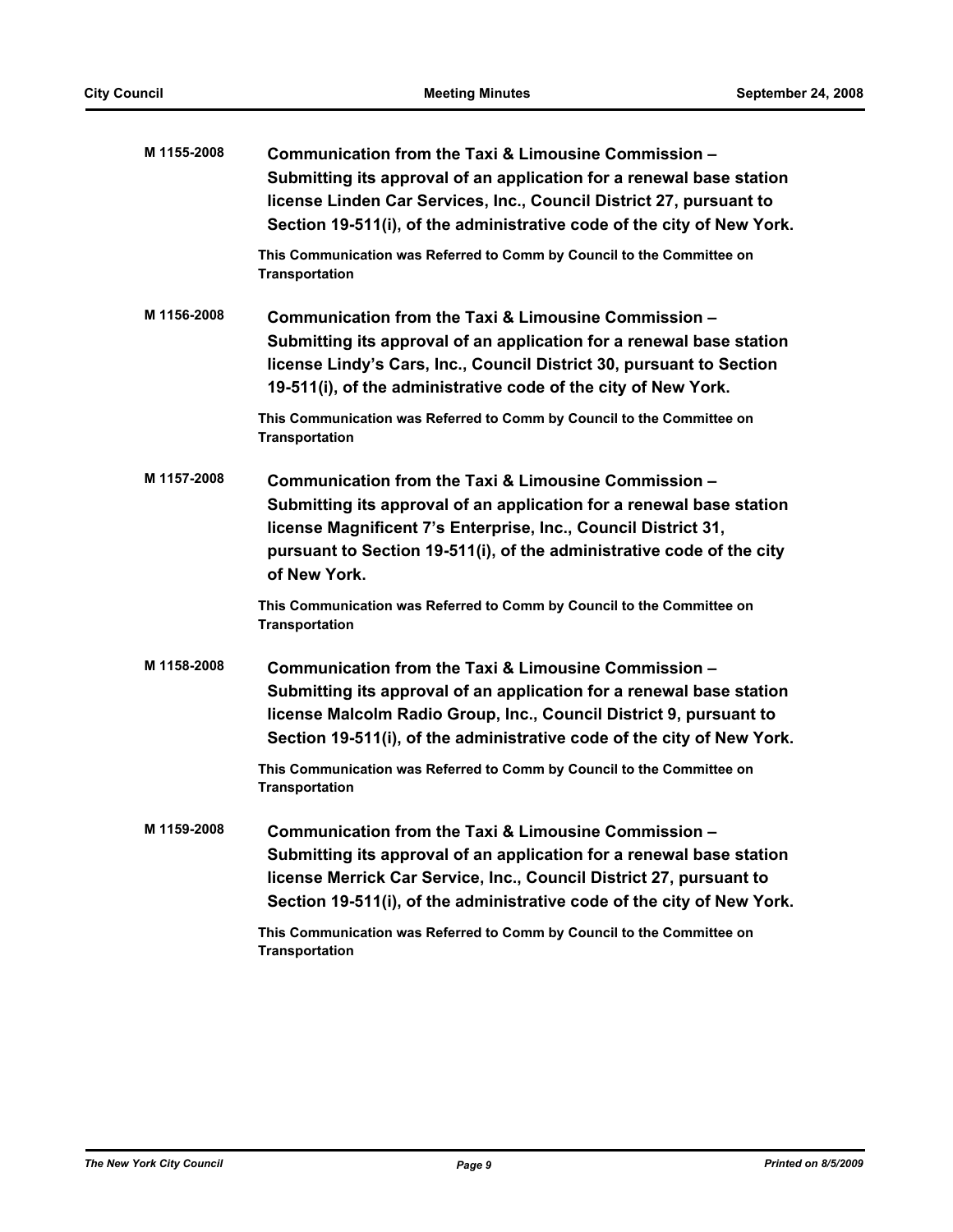| M 1160-2008 | Communication from the Taxi & Limousine Commission -<br>Submitting its approval of an application for a renewal base station<br>license New Easy Way Radio Dispatch Inc., Council District 8,<br>pursuant to Section 19-511(i), of the administrative code of the city<br>of New York.          |
|-------------|-------------------------------------------------------------------------------------------------------------------------------------------------------------------------------------------------------------------------------------------------------------------------------------------------|
|             | This Communication was Referred to Comm by Council to the Committee on<br><b>Transportation</b>                                                                                                                                                                                                 |
| M 1161-2008 | Communication from the Taxi & Limousine Commission -<br>Submitting its approval of an application for a renewal base station<br>license New Ecuatorian Car & Limo. Service, Inc., Council District<br>22, pursuant to Section 19-511(i), of the administrative code of the<br>city of New York. |
|             | This Communication was Referred to Comm by Council to the Committee on<br><b>Transportation</b>                                                                                                                                                                                                 |
| M 1162-2008 | Communication from the Taxi & Limousine Commission -<br>Submitting its approval of an application for a renewal base station<br>license New Elegante Car Service, Inc., Council District 38,<br>pursuant to Section 19-511(i), of the administrative code of the city<br>of New York.           |
|             | This Communication was Referred to Comm by Council to the Committee on<br><b>Transportation</b>                                                                                                                                                                                                 |
| M 1163-2008 | Communication from the Taxi & Limousine Commission -<br>Submitting its approval of an application for a renewal base station<br>license New Family Radio Dispatch, Council District 6, pursuant to<br>Section 19-511(i), of the administrative code of the city of New York.                    |
|             | This Communication was Referred to Comm by Council to the Committee on<br><b>Transportation</b>                                                                                                                                                                                                 |
| M 1164-2008 | Communication from the Taxi & Limousine Commission -<br>Submitting its approval of an application for a renewal base station<br>license New Harlem Car Service, Inc., Council District 9, pursuant to<br>Section 19-511(i), of the administrative code of the city of New York.                 |
|             | This Communication was Referred to Comm by Council to the Committee on<br><b>Transportation</b>                                                                                                                                                                                                 |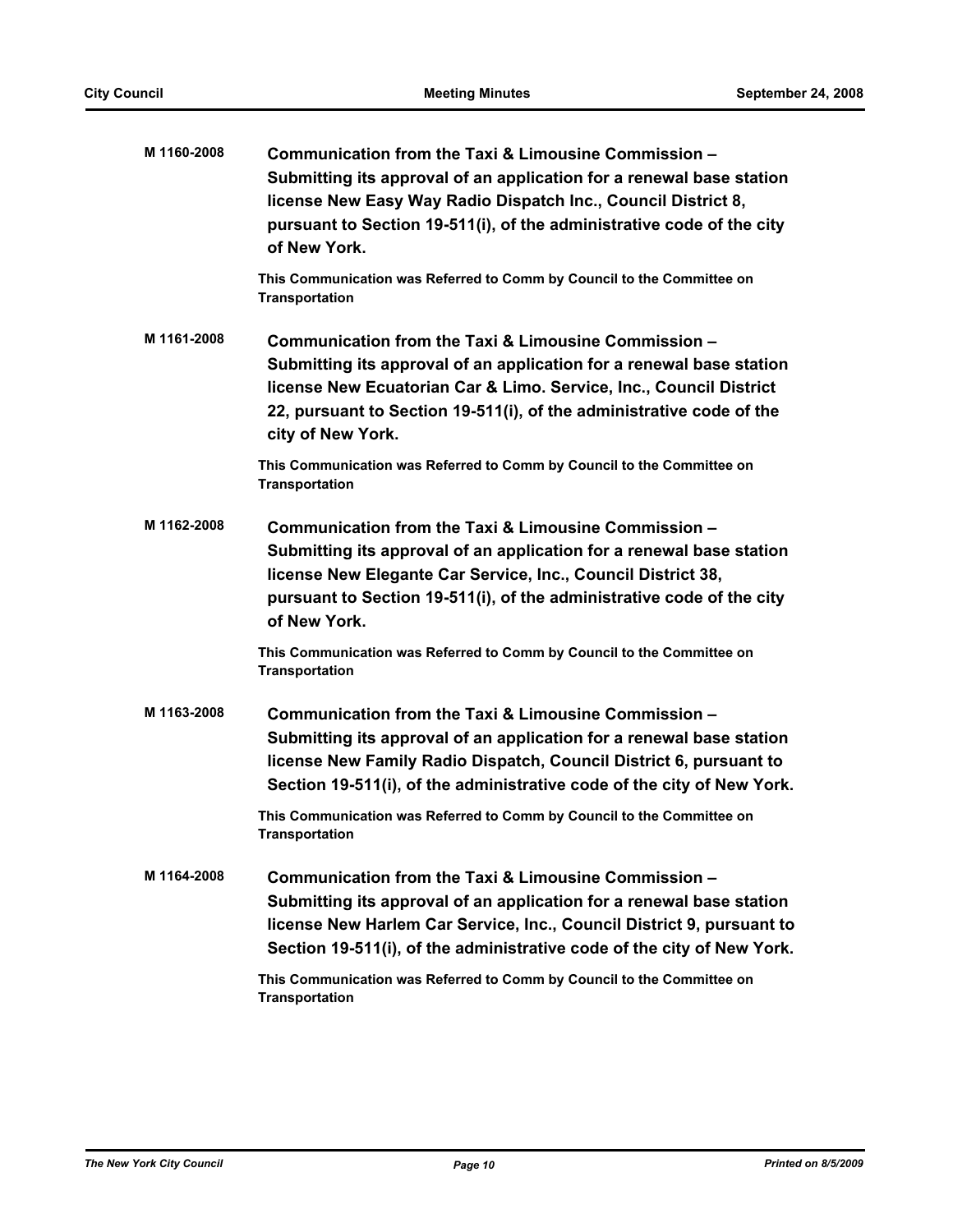| M 1165-2008 | Communication from the Taxi & Limousine Commission -<br>Submitting its approval of an application for a renewal base station<br>license New York Velotax Car Service Inc., Council District 21,<br>pursuant to Section 19-511(i), of the administrative code of the city<br>of New York. |
|-------------|------------------------------------------------------------------------------------------------------------------------------------------------------------------------------------------------------------------------------------------------------------------------------------------|
|             | This Communication was Referred to Comm by Council to the Committee on<br><b>Transportation</b>                                                                                                                                                                                          |
| M 1166-2008 | Communication from the Taxi & Limousine Commission -<br>Submitting its approval of an application for a renewal base station<br>license Ocean Car Service, Inc., Council District 32, pursuant to<br>Section 19-511(i), of the administrative code of the city of New York.              |
|             | This Communication was Referred to Comm by Council to the Committee on<br><b>Transportation</b>                                                                                                                                                                                          |
| M 1167-2008 | Communication from the Taxi & Limousine Commission -<br>Submitting its approval of an application for a renewal base station<br>license One Call Car & Limousine Service, Council District 46,<br>pursuant to Section 19-511(i), of the administrative code of the city<br>of New York.  |
|             | This Communication was Referred to Comm by Council to the Committee on<br><b>Transportation</b>                                                                                                                                                                                          |
| M 1168-2008 | Communication from the Taxi & Limousine Commission -<br>Submitting its approval of an application for a renewal base station<br>license Pamelene Transportation Corp., Council District 48,<br>pursuant to Section 19-511(i), of the administrative code of the city<br>of New York.     |
|             | This Communication was Referred to Comm by Council to the Committee on<br>Transportation                                                                                                                                                                                                 |
| M 1169-2008 | Communication from the Taxi & Limousine Commission -<br>Submitting its approval of an application for a renewal base station<br>license R Transport, Inc., Council District 44, pursuant to Section<br>19-511(i), of the administrative code of the city of New York.                    |
|             | This Communication was Referred to Comm by Council to the Committee on<br><b>Transportation</b>                                                                                                                                                                                          |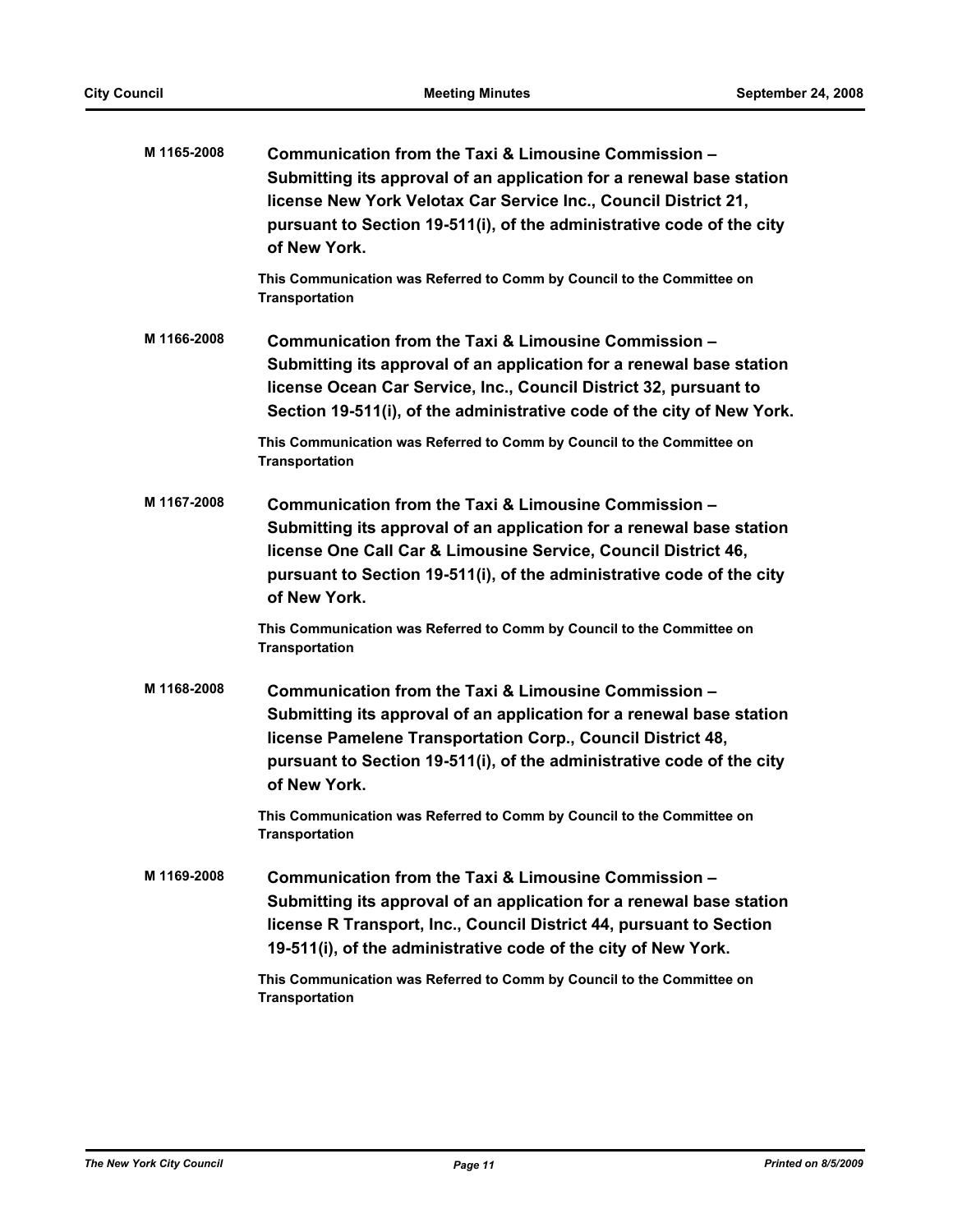| M 1170-2008 | Communication from the Taxi & Limousine Commission -<br>Submitting its approval of an application for a renewal base station<br>license Rego Park Express, Inc., Council District 29, pursuant to<br>Section 19-511(i), of the administrative code of the city of New York.                 |
|-------------|---------------------------------------------------------------------------------------------------------------------------------------------------------------------------------------------------------------------------------------------------------------------------------------------|
|             | This Communication was Referred to Comm by Council to the Committee on<br><b>Transportation</b>                                                                                                                                                                                             |
| M 1171-2008 | Communication from the Taxi & Limousine Commission -<br>Submitting its approval of an application for a renewal base station<br>license Rescue Car Service Inc., Council District 35, pursuant to<br>Section 19-511(i), of the administrative code of the city of New York.                 |
|             | This Communication was Referred to Comm by Council to the Committee on<br><b>Transportation</b>                                                                                                                                                                                             |
| M 1172-2008 | Communication from the Taxi & Limousine Commission -<br>Submitting its approval of an application for a renewal base station<br>license Reyno Car Service, Inc., Council District 10, pursuant to<br>Section 19-511(i), of the administrative code of the city of New York.                 |
|             | This Communication was Referred to Comm by Council to the Committee on<br><b>Transportation</b>                                                                                                                                                                                             |
| M 1173-2008 | Communication from the Taxi & Limousine Commission -<br>Submitting its approval of an application for a renewal base station<br>license Round Town Private Car Service, Inc., Council District 12,<br>pursuant to Section 19-511(i), of the administrative code of the city<br>of New York. |
|             | This Communication was Referred to Comm by Council to the Committee on<br><b>Transportation</b>                                                                                                                                                                                             |
| M 1174-2008 | Communication from the Taxi & Limousine Commission -<br>Submitting its approval of an application for a renewal base station<br>license Seaman Radio Dispatchers, Inc., Council District 10,<br>pursuant to Section 19-511(i), of the administrative code of the city<br>of New York.       |
|             | This Communication was Referred to Comm by Council to the Committee on<br><b>Transportation</b>                                                                                                                                                                                             |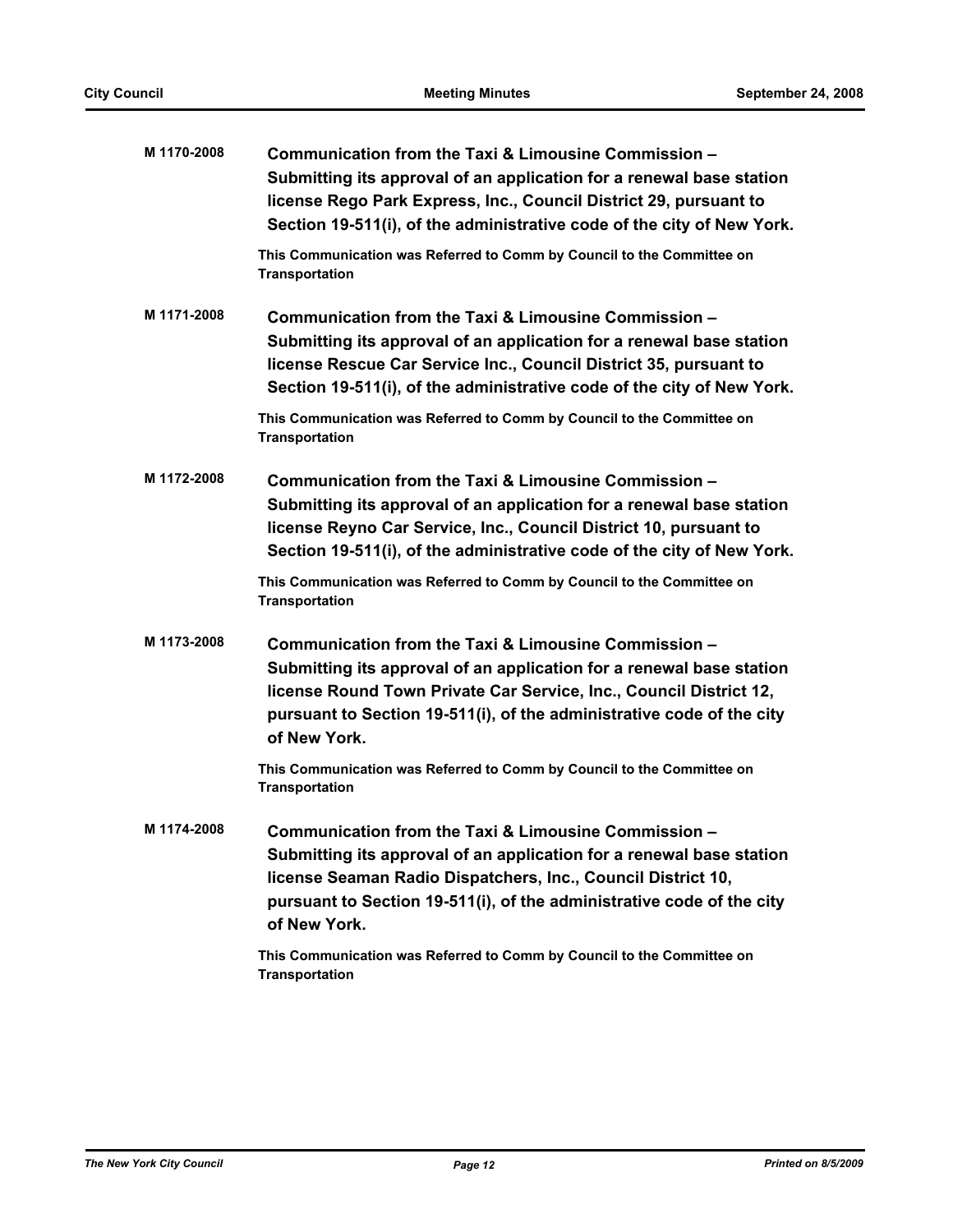| M 1175-2008 | Communication from the Taxi & Limousine Commission -<br>Submitting its approval of an application for a renewal base station<br>license Shepreid Car Service & Limousine Corp., Council District<br>27, pursuant to Section 19-511(i), of the administrative code of the<br>city of New York. |
|-------------|-----------------------------------------------------------------------------------------------------------------------------------------------------------------------------------------------------------------------------------------------------------------------------------------------|
|             | This Communication was Referred to Comm by Council to the Committee on<br><b>Transportation</b>                                                                                                                                                                                               |
| M 1176-2008 | Communication from the Taxi & Limousine Commission -<br>Submitting its approval of an application for a renewal base station<br>license SRL Car Service Inc., Council District 31, pursuant to<br>Section 19-511(i), of the administrative code of the city of New York.                      |
|             | This Communication was Referred to Comm by Council to the Committee on<br><b>Transportation</b>                                                                                                                                                                                               |
| M 1177-2008 | Communication from the Taxi & Limousine Commission -<br>Submitting its approval of an application for a renewal base station<br>license T & S Hillside Inc., Council District 38, pursuant to Section<br>19-511(i), of the administrative code of the city of New York.                       |
|             | This Communication was Referred to Comm by Council to the Committee on<br><b>Transportation</b>                                                                                                                                                                                               |
| M 1178-2008 | Communication from the Taxi & Limousine Commission -<br>Submitting its approval of an application for a renewal base station<br>license T-D Maintenance Corp., Council District 30, pursuant to<br>Section 19-511(i), of the administrative code of the city of New York.                     |
|             | This Communication was Referred to Comm by Council to the Committee on<br><b>Transportation</b>                                                                                                                                                                                               |
| M 1179-2008 | Communication from the Taxi & Limousine Commission -<br>Submitting its approval of an application for a renewal base station<br>license Together Car Service, Council District 27, pursuant to<br>Section 19-511(i), of the administrative code of the city of New York.                      |
|             | This Communication was Referred to Comm by Council to the Committee on<br><b>Transportation</b>                                                                                                                                                                                               |
| M 1180-2008 | Communication from the Taxi & Limousine Commission -<br>Submitting its approval of an application for a renewal base station<br>license Tovar Transportation, Inc., Council District 44, pursuant to<br>Section 19-511(i), of the administrative code of the city of New York.                |
|             | This Communication was Referred to Comm by Council to the Committee on<br><b>Transportation</b>                                                                                                                                                                                               |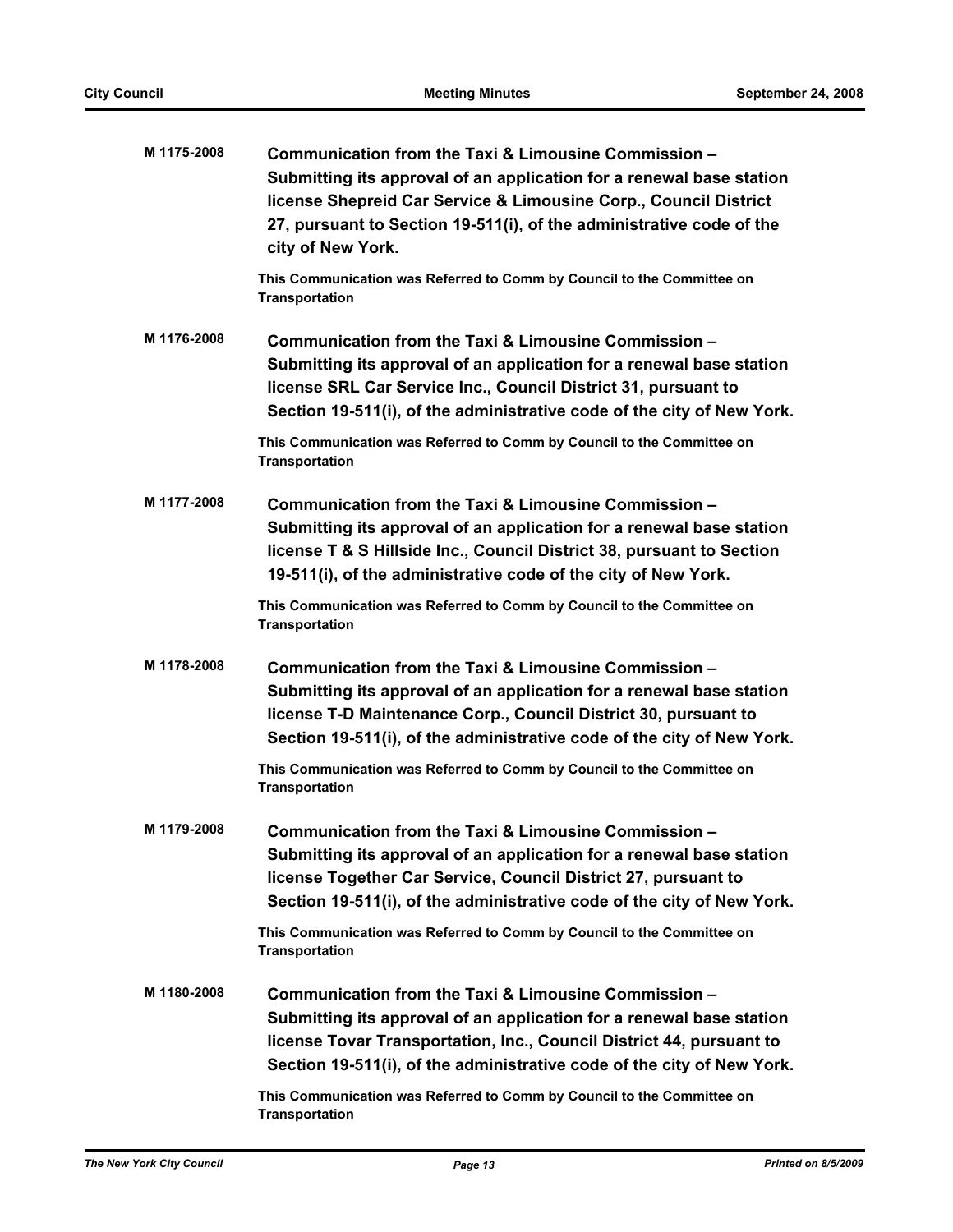| M 1181-2008 | Communication from the Taxi & Limousine Commission -<br>Submitting its approval of an application for a renewal base station<br>license Tov Too Transportation, Inc., Council District 44, pursuant<br>to Section 19-511(i), of the administrative code of the city of New<br>York.      |
|-------------|------------------------------------------------------------------------------------------------------------------------------------------------------------------------------------------------------------------------------------------------------------------------------------------|
|             | This Communication was Referred to Comm by Council to the Committee on<br><b>Transportation</b>                                                                                                                                                                                          |
| M 1182-2008 | Communication from the Taxi & Limousine Commission -<br>Submitting its approval of an application for a renewal base station<br>license Transit Private Car Service, Inc., Council District 42,<br>pursuant to Section 19-511(i), of the administrative code of the city<br>of New York. |
|             | This Communication was Referred to Comm by Council to the Committee on<br><b>Transportation</b>                                                                                                                                                                                          |
| M 1183-2008 | Communication from the Taxi & Limousine Commission -<br>Submitting its approval of an application for a renewal base station<br>license TS Limo. LLC., Council District 3, pursuant to Section<br>19-511(i), of the administrative code of the city of New York.                         |
|             | This Communication was Referred to Comm by Council to the Committee on<br><b>Transportation</b>                                                                                                                                                                                          |
| M 1184-2008 | Communication from the Taxi & Limousine Commission -<br>Submitting its approval of an application for a renewal base station<br>license Unity Car Service, Inc., Council District 24, pursuant to<br>Section 19-511(i), of the administrative code of the city of New York.              |
|             | This Communication was Referred to Comm by Council to the Committee on<br><b>Transportation</b>                                                                                                                                                                                          |
| M 1185-2008 | Communication from the Taxi & Limousine Commission -<br>Submitting its approval of an application for a renewal base station<br>license Vin Jac Corp., Council District 23, pursuant to Section<br>19-511(i), of the administrative code of the city of New York.                        |
|             | This Communication was Referred to Comm by Council to the Committee on<br><b>Transportation</b>                                                                                                                                                                                          |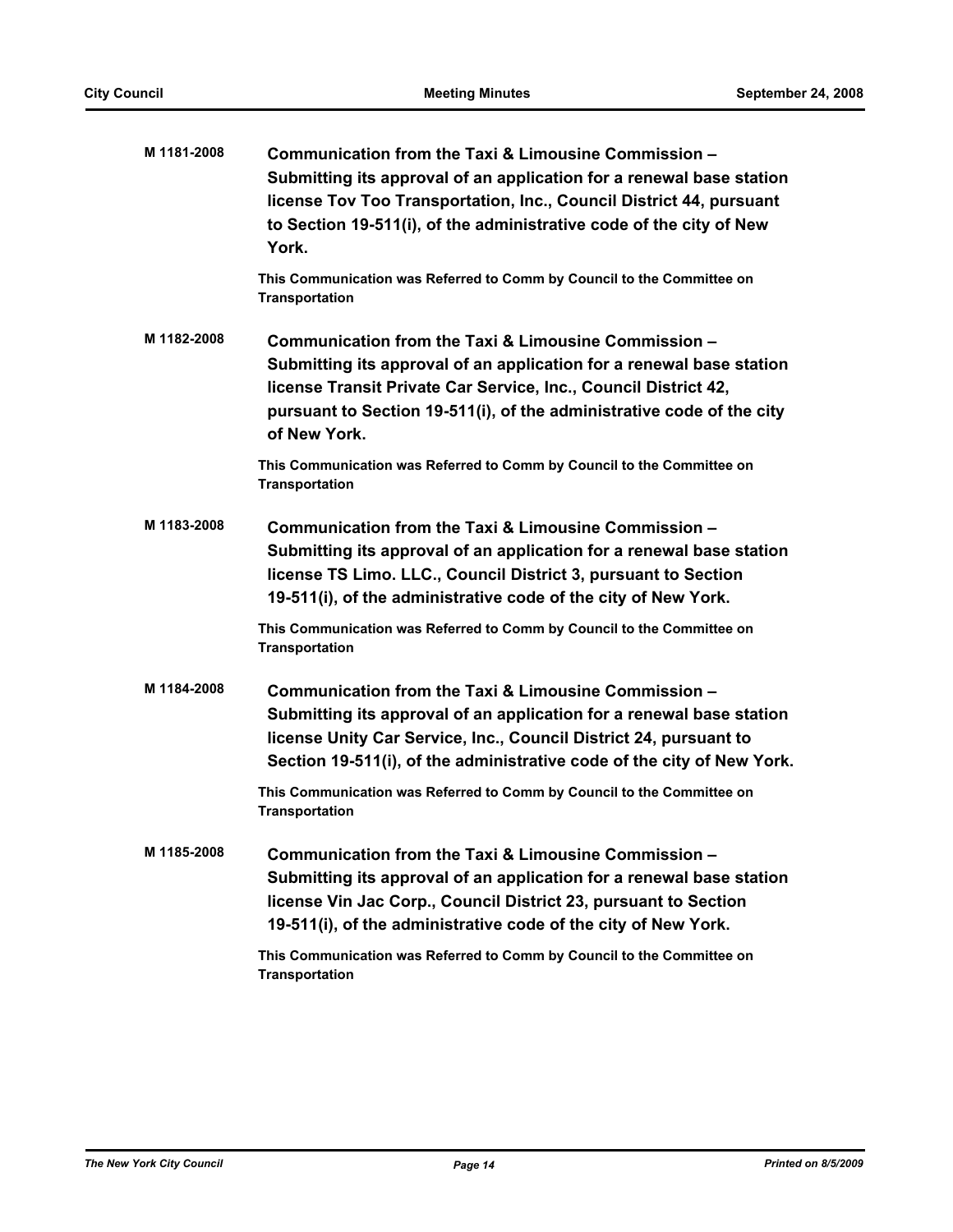| M 1186-2008 | Communication from the Taxi & Limousine Commission -<br>Submitting its approval of an application for a renewal base station<br>license Watson Car Service, Inc., Council District 18, pursuant to<br>Section 19-511(i), of the administrative code of the city of New York.                                       |
|-------------|--------------------------------------------------------------------------------------------------------------------------------------------------------------------------------------------------------------------------------------------------------------------------------------------------------------------|
|             | This Communication was Referred to Comm by Council to the Committee on<br><b>Transportation</b>                                                                                                                                                                                                                    |
| M 1187-2008 | Communication from the Taxi & Limousine Commission -<br>Submitting its approval of an application for a renewal base station<br>license ZPI Corporation, Council District 21, pursuant to Section<br>19-511(i), of the administrative code of the city of New York.                                                |
|             | This Communication was Referred to Comm by Council to the Committee on<br><b>Transportation</b>                                                                                                                                                                                                                    |
| M 1188-2008 | Communication from the Taxi & Limousine Commission -<br>Submitting its approval of an application for a renewal and<br>ownership change base station license Champion Car & Limousine<br>Service, Inc., Council District 21, pursuant to Section 19-511(i), of<br>the administrative code of the city of New York. |
|             | This Communication was Referred to Comm by Council to the Committee on<br><b>Transportation</b>                                                                                                                                                                                                                    |
| M 1189-2008 | Communication from the Taxi & Limousine Commission -<br>Submitting its approval of an application for a renewal and<br>ownership change base station license Segura Mobile Service, Inc.,<br>Council District 1, pursuant to Section 19-511(i), of the<br>administrative code of the city of New York.             |
|             | This Communication was Referred to Comm by Council to the Committee on<br><b>Transportation</b>                                                                                                                                                                                                                    |
| M 1190-2008 | Communication from the Taxi & Limousine Commission -<br>Submitting its approval of an application for a renewal, ownership<br>and name change base station license Premier Car Service,<br>Council District 45, pursuant to Section 19-511(i), of the<br>administrative code of the city of New York.              |
|             | This Communication was Referred to Comm by Council to the Committee on                                                                                                                                                                                                                                             |

**Transportation**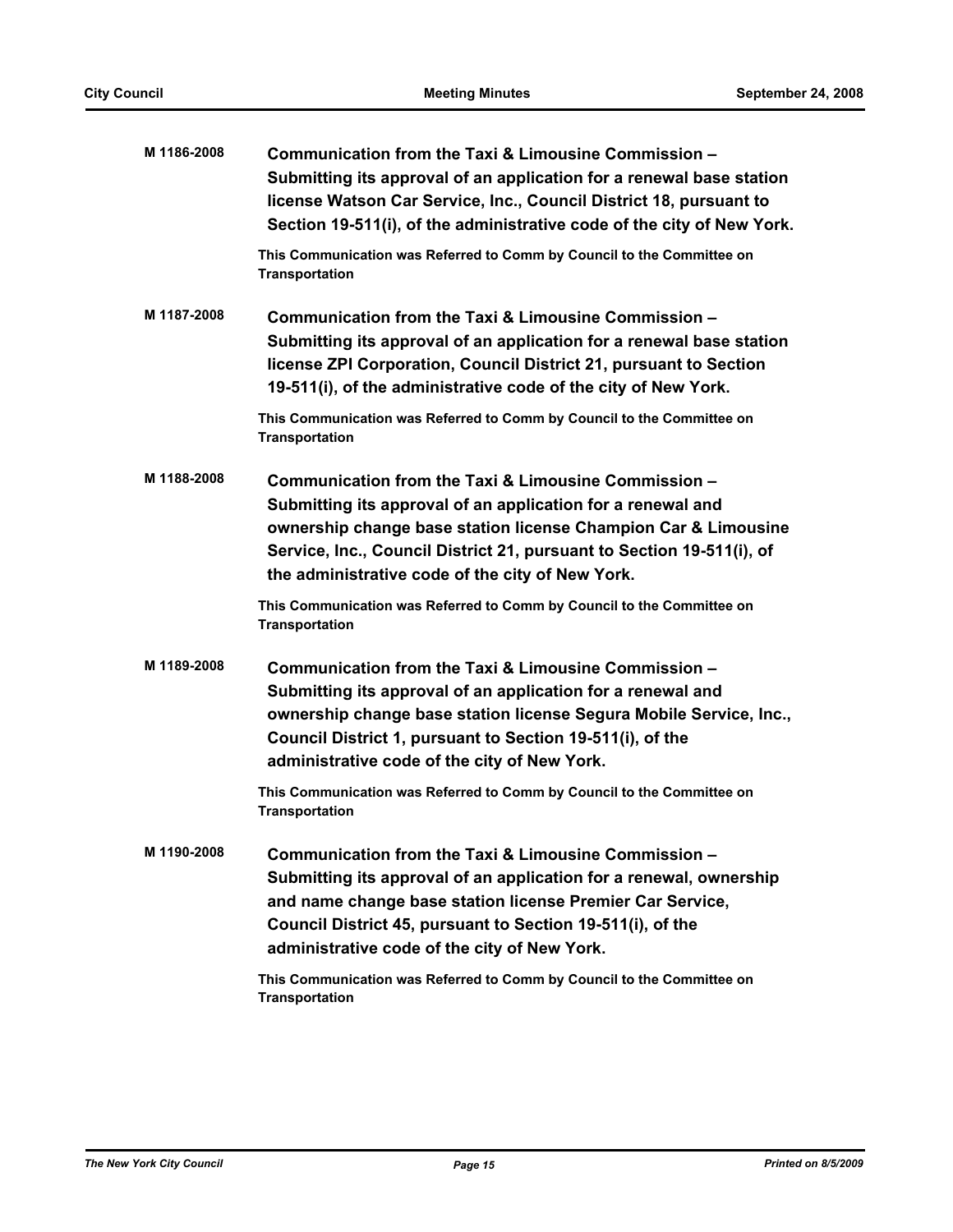|    | M 1191-2008 | Communication from the Taxi & Limousine Commission -<br>Submitting its approval of an application for a renewal, ownership<br>and name change base station license Yes Express Inc., Council<br>District 20, pursuant to Section 19-511(i), of the administrative code<br>of the city of New York.          |
|----|-------------|-------------------------------------------------------------------------------------------------------------------------------------------------------------------------------------------------------------------------------------------------------------------------------------------------------------|
|    |             | This Communication was Referred to Comm by Council to the Committee on<br><b>Transportation</b>                                                                                                                                                                                                             |
|    | M 1192-2008 | Communication from the Taxi & Limousine Commission -<br>Submitting its approval of an application for a renewal and name<br>change base station license Queens Dispatch Service, Inc., Council<br>District 32, pursuant to Section 19-511(i), of the administrative code<br>of the city of New York.        |
|    |             | This Communication was Referred to Comm by Council to the Committee on<br><b>Transportation</b>                                                                                                                                                                                                             |
|    | M 1193-2008 | Communication from the Taxi & Limousine Commission -<br>Submitting its approval of an application for a relocation base<br>station license New York Ride, Inc., Council District 9, pursuant to<br>Section 19-511(i), of the administrative code of the city of New York.                                   |
|    |             | This Communication was Referred to Comm by Council to the Committee on<br><b>Transportation</b>                                                                                                                                                                                                             |
|    | M 1194-2008 | Communication from the Taxi & Limousine Commission -<br>Submitting its approval of an application for a relocation and<br>ownership change base station license NY88 Express Corporation,<br>Council District 26, 38, pursuant to Section 19-511(i), of the<br>administrative code of the city of New York. |
|    |             | This Communication was Referred to Comm by Council to the Committee on<br><b>Transportation</b>                                                                                                                                                                                                             |
|    | M 1195-2008 | Communication from the Taxi & Limousine Commission -<br>Submitting its approval of an application for a relocation,<br>ownership and name change base station license Roxy Car &<br>Limo., Council District 33, pursuant to Section 19-511(i), of the<br>administrative code of the city of New York.       |
|    |             | This Communication was Referred to Comm by Council to the Committee on<br><b>Transportation</b>                                                                                                                                                                                                             |
| 6. |             | <b>Petitions and Communications</b>                                                                                                                                                                                                                                                                         |

*None*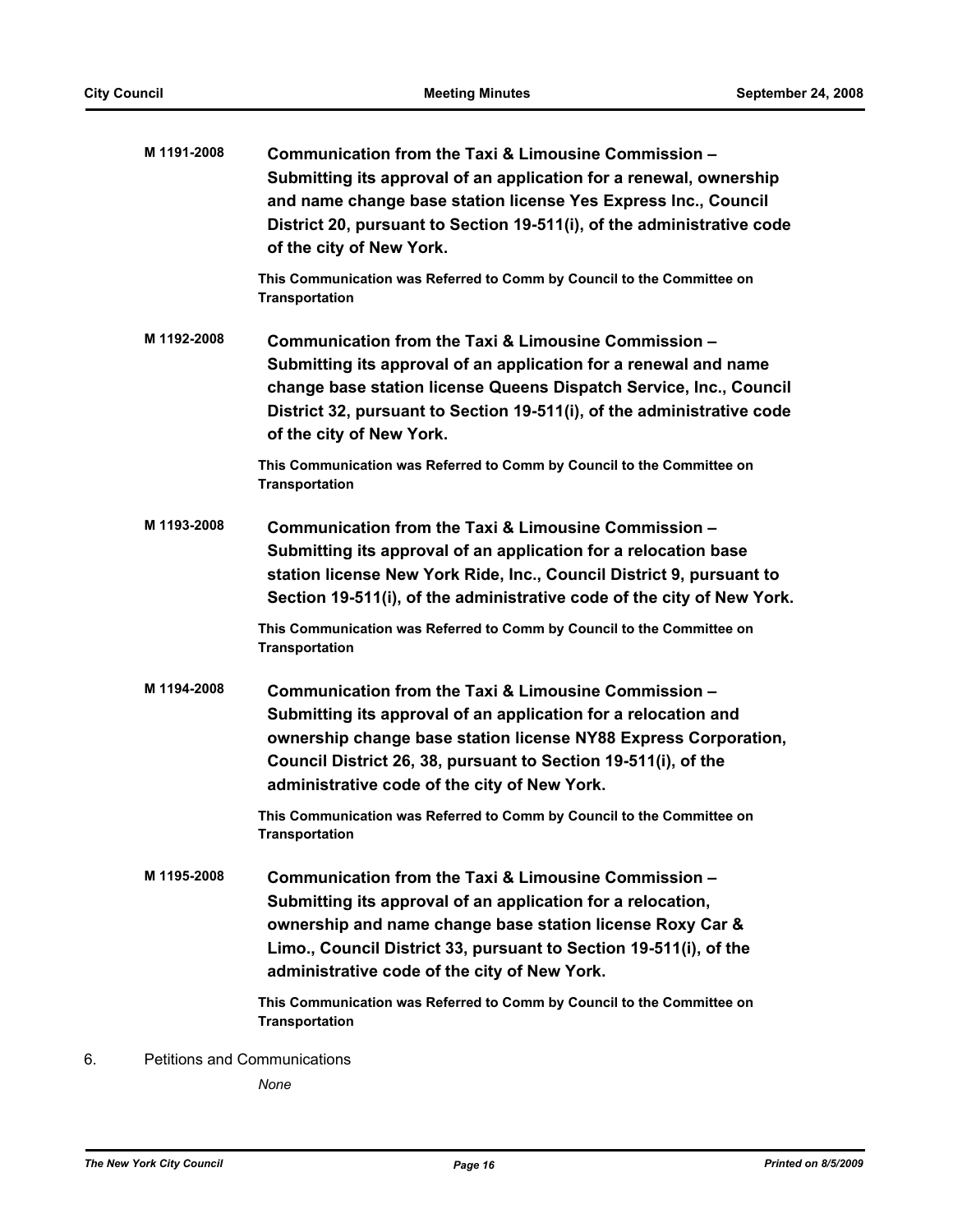## 7. Land Use Call-Ups

*The Public Advocate (Ms. Gotbaum) put the question whether the Council would agree with and adopt such motion which was decided in the affirmative by the following vote:*

## **M 1196-2008 By Council Member Avella:**

**Pursuant to Rule 11.20(b) of the Council and Section 20-226(g) of the New York City Administrative Code, the Council resolves that the action of the Department of Consumer Affairs approving an enclosed sidewalk café located at 29-02A Francis Lewis Boulevard, Application 20085712 TCQ shall be subject to review by the Council.**

*Attachments:* Hearing Transcript - Stated Meeting 9/24/08

**A motion was made that this Land Use Call-Up be Approved, by Council approved by Roll Call.**

**Affirmative,** 50 -

Speaker Quinn, Addabbo Jr., Arroyo, Avella, Barron, Brewer, Comrie Jr., de Blasio, Dickens, Dilan, Eugene, Felder, Fidler, Foster, Garodnick, Gennaro, Gentile, Gerson, Gioia, Gonzalez, Ignizio, Jackson, James, Katz, Koppell, Lappin, Liu, Mark-Viverito, Martinez, McMahon, Mealy, Mendez, Monserrate, Nelson, Oddo, Palma, Recchia Jr., Reyna, Rivera, Sanders Jr., Seabrook, Sears, Stewart, Vacca, Vallone Jr., Vann, Weprin, White Jr., Yassky and Como

#### **Excused,** 1 -

Baez

*At this point, the Public Advocate (Ms. Gotbaum) declared that the aforementioned items were adopted and referred to the Committee on Land Use and to the appropriate Land Use subcommittee.*

- 8. Communication from the Speaker
- 9. Discussion of General Orders
- 10. Reports of Special Committees

*None*

11. Reports of Standing Committees

Report of the Committee on Economic Development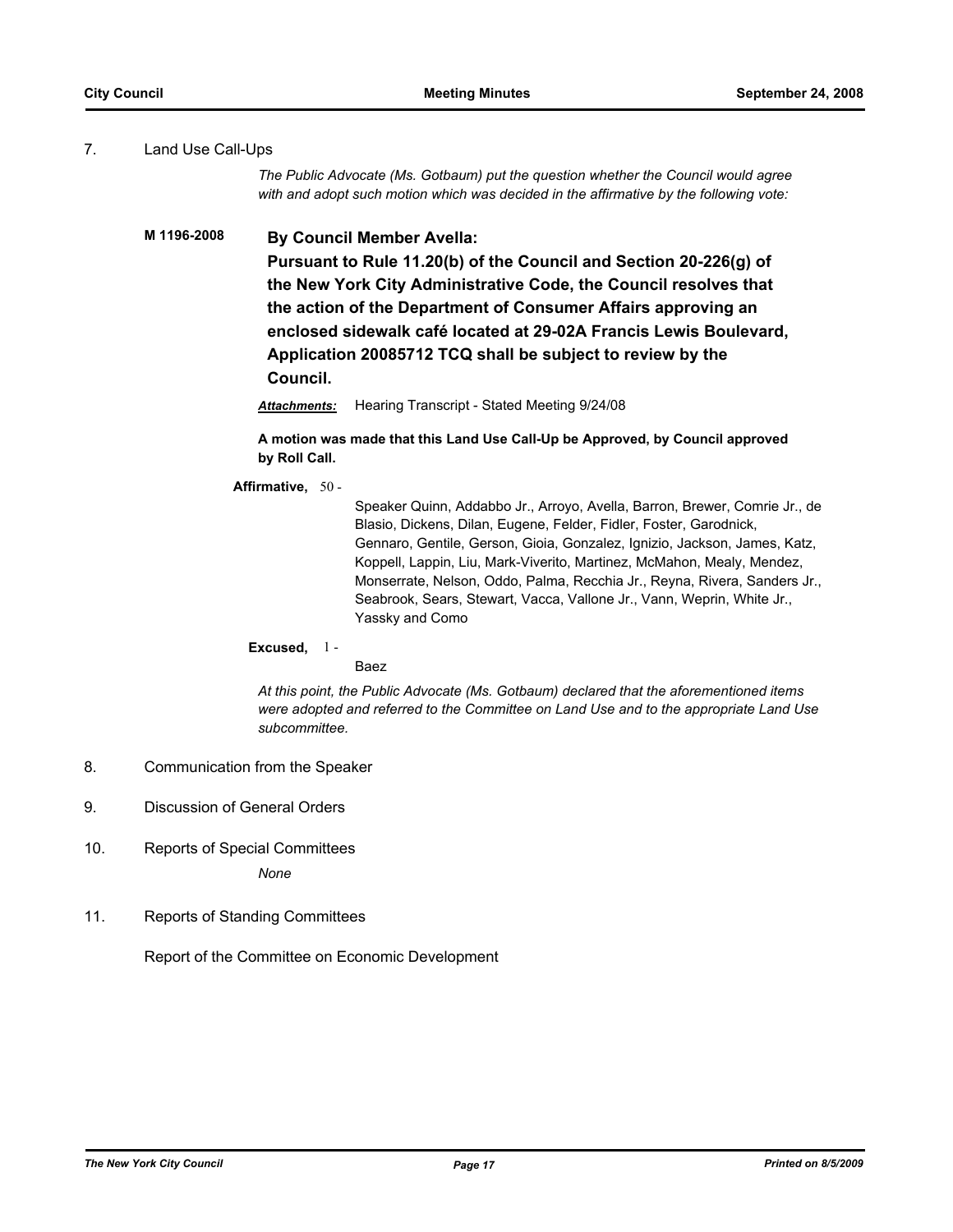| Int 0822-2008<br>A Local Law to amend the administrative code of the city of New<br>York, in relation to tax abatement and tax exemption for industrial<br>and commercial work on properties in the city of New York. |                     |                                                                                                                                                                                                                                                                                                                                                                                                                                                                          |
|-----------------------------------------------------------------------------------------------------------------------------------------------------------------------------------------------------------------------|---------------------|--------------------------------------------------------------------------------------------------------------------------------------------------------------------------------------------------------------------------------------------------------------------------------------------------------------------------------------------------------------------------------------------------------------------------------------------------------------------------|
|                                                                                                                                                                                                                       | <b>Attachments:</b> | Int. No. 822 - 8/14/08, Committee Report 9/15/08, Hearing Testimony<br>9/15/08, Hearing Transcript 9/15/08, Committee Report 9/24/08, Hearing<br>Transcript 9/24/08, Fiscal Impact Statement, Hearing Transcript - Stated<br>Meeting 9/24/08, Local Law                                                                                                                                                                                                                  |
| <b>Roll Call.</b>                                                                                                                                                                                                     |                     | A motion was made that this Introduction be Approved by Council approved by                                                                                                                                                                                                                                                                                                                                                                                              |
| Affirmative, 49 -                                                                                                                                                                                                     |                     |                                                                                                                                                                                                                                                                                                                                                                                                                                                                          |
|                                                                                                                                                                                                                       |                     | Speaker Quinn, Addabbo Jr., Arroyo, Avella, Barron, Brewer, Comrie Jr., de<br>Blasio, Dickens, Dilan, Eugene, Felder, Fidler, Foster, Garodnick,<br>Gennaro, Gentile, Gerson, Gioia, Gonzalez, Jackson, James, Katz,<br>Koppell, Lappin, Liu, Mark-Viverito, Martinez, McMahon, Mealy, Mendez,<br>Monserrate, Nelson, Oddo, Palma, Recchia Jr., Reyna, Rivera, Sanders Jr.,<br>Seabrook, Sears, Stewart, Vacca, Vallone Jr., Vann, Weprin, White Jr.,<br>Yassky and Como |
|                                                                                                                                                                                                                       | Negative, $1 -$     | Ignizio                                                                                                                                                                                                                                                                                                                                                                                                                                                                  |
|                                                                                                                                                                                                                       | Excused, $1 -$      |                                                                                                                                                                                                                                                                                                                                                                                                                                                                          |
|                                                                                                                                                                                                                       |                     | Baez                                                                                                                                                                                                                                                                                                                                                                                                                                                                     |
| <b>Enactment No: 2008/047</b>                                                                                                                                                                                         |                     |                                                                                                                                                                                                                                                                                                                                                                                                                                                                          |
|                                                                                                                                                                                                                       |                     |                                                                                                                                                                                                                                                                                                                                                                                                                                                                          |
| Report of the Committee on Finance                                                                                                                                                                                    |                     |                                                                                                                                                                                                                                                                                                                                                                                                                                                                          |
| Res 1549-2008                                                                                                                                                                                                         |                     | Resolution concerning the establishment of the Belmont Business<br>Improvement District in the Borough of the Bronx and setting the<br>date, time and place for the public hearing to hear all persons<br>interested in the establishment of such district.                                                                                                                                                                                                              |

*Attachments:* Res. No. 1549 - 7/23/08, Committee Report, Hearing Transcript, Hearing Transcript - Stated Meeting 9/24/08

**A motion was made that this Resolution be Approved, by Council approved by consent Roll Call.**

**Res 1624-2008 Resolution approving the new designation and changes in the designation of certain organizations to receive funding in the Fiscal 2009 Expense Budget.**

> *Attachments:* Committee Report, Complete File, Hearing Transcript, Hearing Transcript - Stated Meeting 9/24/08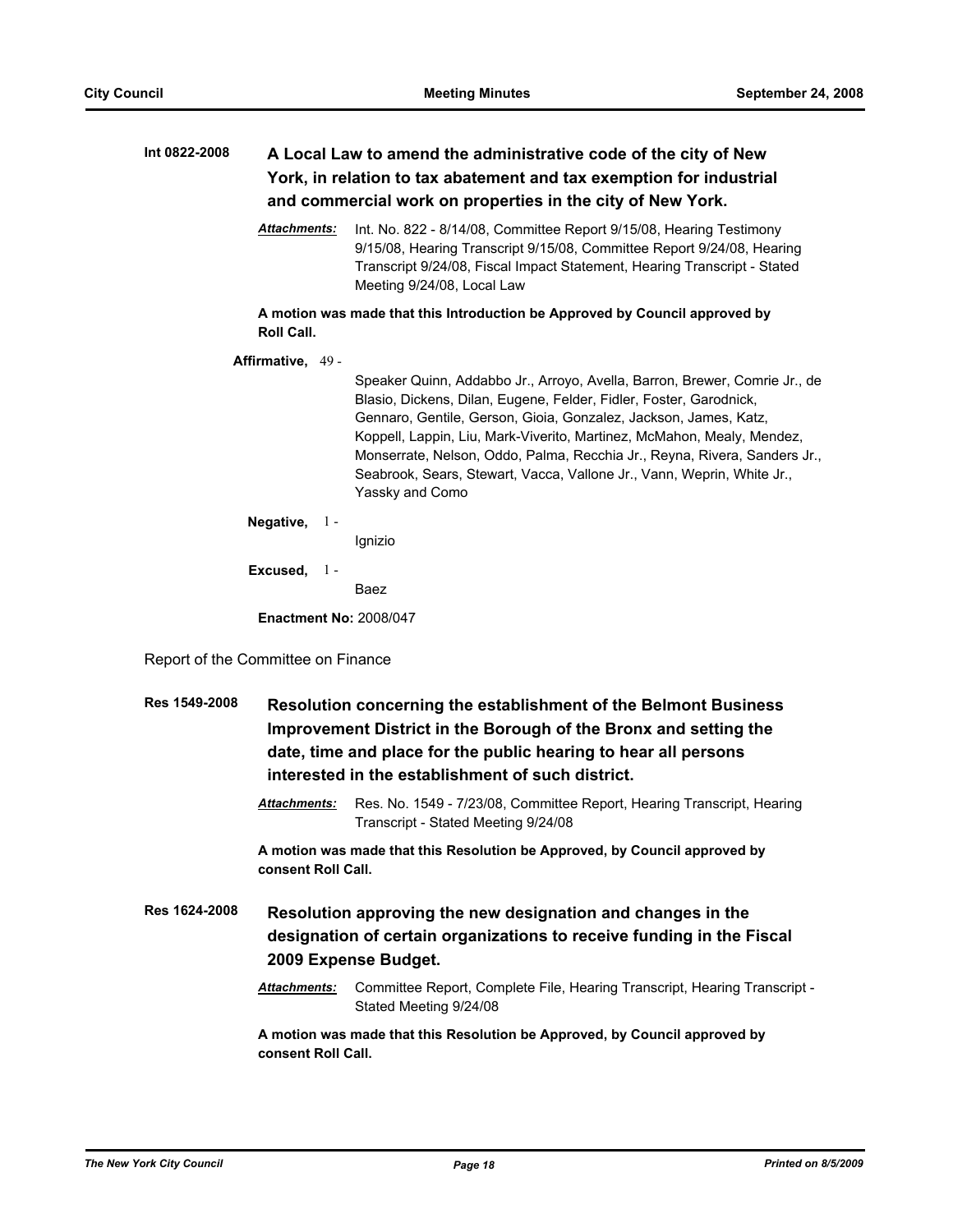# **LU 0874-2008 HUD Section 202 Supportive Housing Program Silvercrest Senior Housing, 86-19 144th Street, Queens, Council District 24.**

*Attachments:* Memorandum, Res. No. 1627, Hearing Transcript

**A motion was made that this Land Use Application be Approved, by Council approved by consent Roll Call.**

**Res 1627-2008 Resolution approving a partial exemption from real property taxes for property located at 86-19 144th Street (Block 9724, Lot 138) Queens, pursuant to Section 422 of the Real Property Tax Law (Preconsidered L.U. No.874).**

*Attachments:* Memorandum, Hearing Transcript - Stated Meeting 9/24/08

**A motion was made that this Resolution be Approved, by Council approved by consent Roll Call.**

Report of the Committee on Land Use

- **LU 0762-2008 Application no. 20085536 HAK, an Urban Development Action Area Project known as Van Buren/Greene, located in Community Board 16, Council District no. 42, Borough of Brooklyn. This matter is subject to Council review and action pursuant to Article 16 of the New York General Municipal Law, at the request of the New York City Department of Housing Preservation and Development and pursuant to Section 696 of the General Municipal Law for an exemption from real property taxes.**
	- *Attachments:* Hearing Transcript Planning 5/20/08, Hearing Transcript Planning 6/2/08, Hearing Transcript - Planning 6/17/08, Hearing Testimony 6/17/08, Hearing Transcript - Planning 6/25/08, Hearing Transcript - Planning 7/21/08, Hearing Transcript - Planning 9/2/08, Hearing Testimony - 9/2/08, Hearing Transcript - Planning 9/16/08, Hearing Transcript - Land Use 9/17/08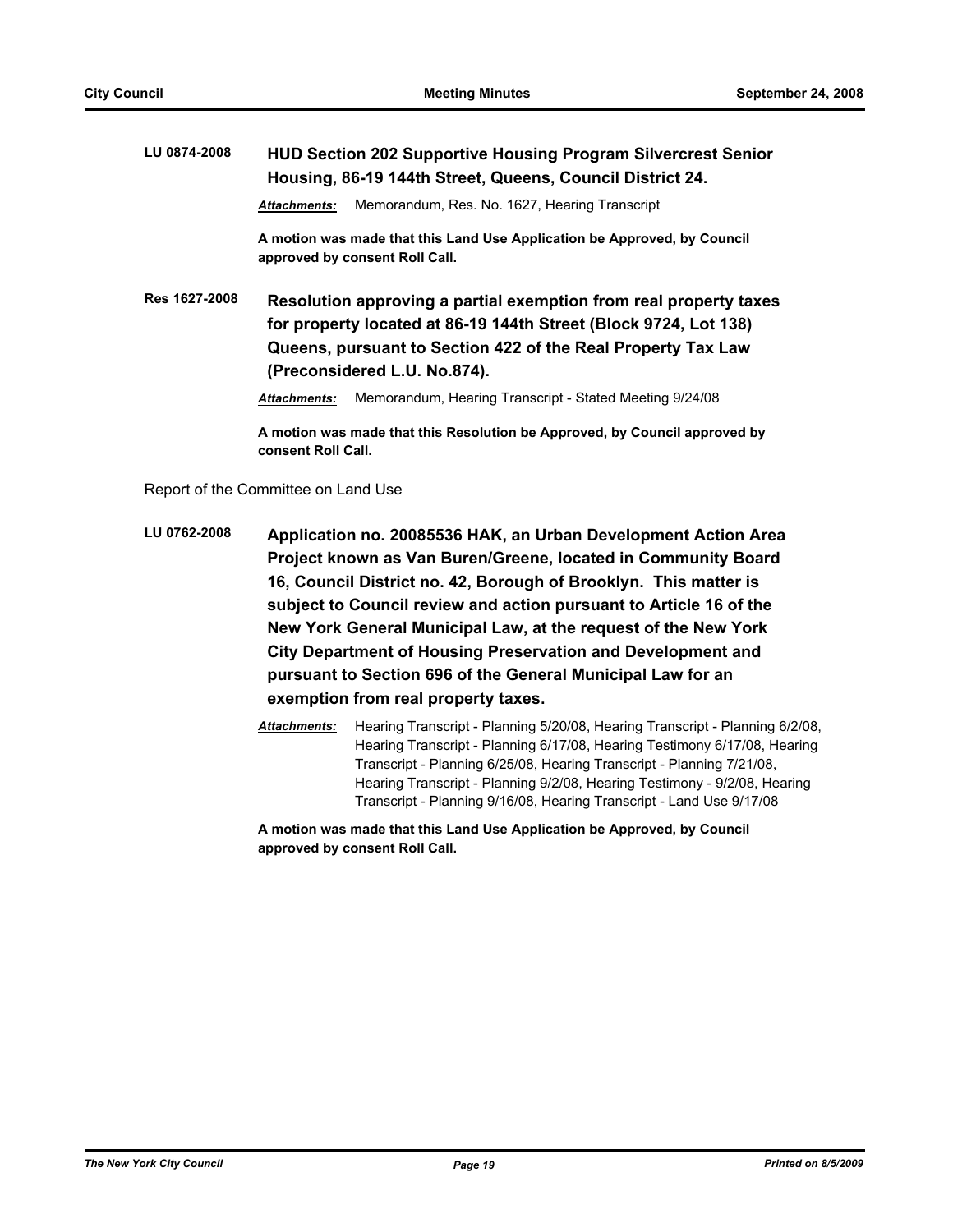| Res 1628-2008 | Resolution approving an Urban Development Action Area Project      |
|---------------|--------------------------------------------------------------------|
|               | located at Block 3856, Lot 5; Block 3627, Lot 55; Block 3600, Lot  |
|               | 29; Block 3600, Lot 31; Block 3600, Lot 32; Block 3600, Lot 34;    |
|               | Block 3600, Lot 134; Block 3600, Lot 35; Block 3613, Lot 31; Block |
|               | 3613, Lot 32; and Block 3613, Lot 33; Borough of Brooklyn, and     |
|               | waiving the urban development action area designation              |
|               | requirement and the Uniform Land Use Review Procedure,             |
|               | pursuant to Sections 693 and 694 of the General Municipal Law      |
|               | (L.U. No. 762; 20085536 HAK).                                      |

*Attachments:* Committee Report, Hearing Transcript - Stated Meeting 9/24/08

**A motion was made that this Resolution be Approved, by Council approved by consent Roll Call.**

**LU 0837-2008 Application no. N 080406 ZRM submitted by the Whitney Museum of American Art and the Economic Development Corporation pursuant to Section 201 of the New YorkCity Charter for amendment of the Zoning Resolution of the City of New York, concerning Section 74-92, (Use Group 3A and 4A Community Facilities and Certain Large Retail Establishments in Manufacturing Districts) to facilitate the Whitney Museum expansion, Borough of Manhattan, Community District 2.**

> *Attachments:* Hearing Testimony - 9/16/08, Hearing Transcript - Landmarks 9/16/08, Hearing Transcript - Land Use 9/17/08

**A motion was made that this Land Use Application be Approved, by Council approved by consent Roll Call.**

**Res 1629-2008 Resolution approving the decision of the City Planning Commission on Application No. N 080406 ZRM, an amendment to the text of the Zoning Resolution of the City of New York, concerning Section 74-92, (Use Group 3A and 4A Community Facilities and Certain Large Retail Establishments in Manufacturing Districts) to facilitate the Whitney Museum expansion, Borough of Manhattan (L.U. No. 837).**

*Attachments:* Committee Report, Hearing Transcript - Stated Meeting 9/24/08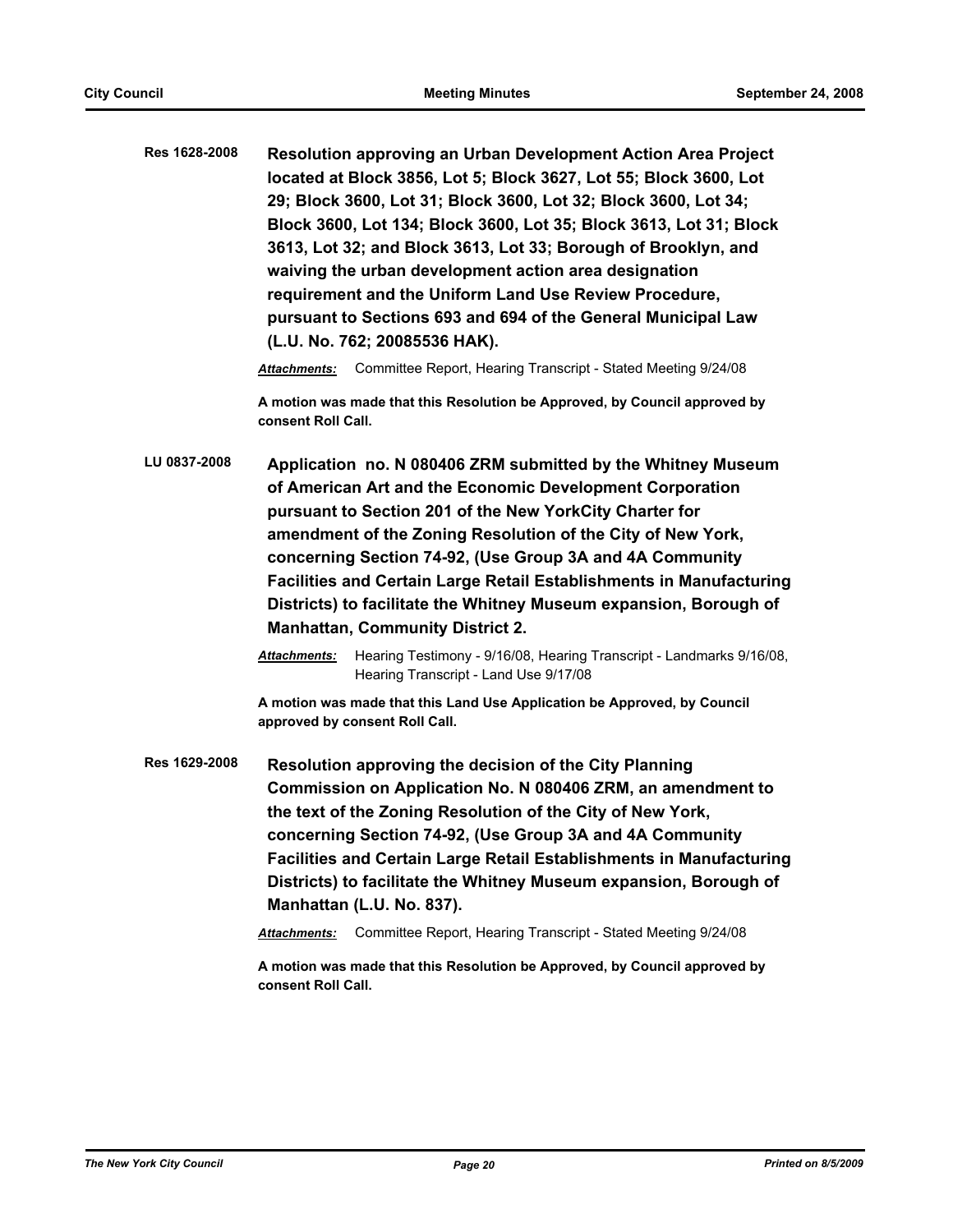| <b>Attachments:</b><br>Hearing Transcript - Land Use 9/17/08<br>A motion was made that this Land Use Application be Approved, by Council<br>approved by consent Roll Call.<br>Res 1630-2008<br><b>Resolution approving the decision of the City Planning</b><br>site selection and acquisition of property located at 555 West<br>the High Line public open space.<br>Committee Report, Hearing Transcript - Stated Meeting 9/24/08<br>Attachments:<br>consent Roll Call.<br>LU 0839-2008<br>Application no. C 080408 PPM submitted by the Department of<br><b>Citywide Administrative Services and the Department of Small</b><br>Charter, for the disposition to the New York City Economic<br>Development Corporation of city-owned property, pursuant to<br>zoning, located at Block 644 Lots 1 and 10, which includes the<br>Hearing Transcript - Land Use 9/17/08<br>A motion was made that this Land Use Application be Approved, by Council<br>approved by consent Roll Call.<br>Res 1631-2008<br>Resolution approving the decision of the City Planning<br>city-owned property located at Block 644, Lots 1 and 10, which | LU 0838-2008 | Application no. C 080407 PCM submitted by the Department of<br>Parks and Recreation and the Department of Citywide<br>Administrative Services, pursuant to Section 197-c of the New York<br>City Charter for the site selection and acquisition of property<br>located at 555 West Street/820 Washington Street (Block 644, Lots 1<br>and 10) for use as a maintenance and operations facility for the<br>High Line public open space. |  |  |
|------------------------------------------------------------------------------------------------------------------------------------------------------------------------------------------------------------------------------------------------------------------------------------------------------------------------------------------------------------------------------------------------------------------------------------------------------------------------------------------------------------------------------------------------------------------------------------------------------------------------------------------------------------------------------------------------------------------------------------------------------------------------------------------------------------------------------------------------------------------------------------------------------------------------------------------------------------------------------------------------------------------------------------------------------------------------------------------------------------------------------------|--------------|----------------------------------------------------------------------------------------------------------------------------------------------------------------------------------------------------------------------------------------------------------------------------------------------------------------------------------------------------------------------------------------------------------------------------------------|--|--|
|                                                                                                                                                                                                                                                                                                                                                                                                                                                                                                                                                                                                                                                                                                                                                                                                                                                                                                                                                                                                                                                                                                                                    |              | Hearing Testimony - 9/16/08, Hearing Transcript - Landmarks 9/16/08,                                                                                                                                                                                                                                                                                                                                                                   |  |  |
|                                                                                                                                                                                                                                                                                                                                                                                                                                                                                                                                                                                                                                                                                                                                                                                                                                                                                                                                                                                                                                                                                                                                    |              |                                                                                                                                                                                                                                                                                                                                                                                                                                        |  |  |
|                                                                                                                                                                                                                                                                                                                                                                                                                                                                                                                                                                                                                                                                                                                                                                                                                                                                                                                                                                                                                                                                                                                                    |              | Commission on ULURP No. C 080407 PCM (L.U. No. 838), for the<br>Street/820 Washington Street (Block 644, Lots 1 and 10), Borough<br>of Manhattan, for use as a maintenance and operations facility for<br>A motion was made that this Resolution be Approved, by Council approved by                                                                                                                                                   |  |  |
|                                                                                                                                                                                                                                                                                                                                                                                                                                                                                                                                                                                                                                                                                                                                                                                                                                                                                                                                                                                                                                                                                                                                    |              | Business Services, pursuant to Section 197-c of the New York City<br>disposition of easements over portions of Block 644 Lots 1 and 10.<br>Attachments: Hearing Testimony - 9/16/08, Hearing Transcript - Landmarks 9/16/08                                                                                                                                                                                                            |  |  |
|                                                                                                                                                                                                                                                                                                                                                                                                                                                                                                                                                                                                                                                                                                                                                                                                                                                                                                                                                                                                                                                                                                                                    |              |                                                                                                                                                                                                                                                                                                                                                                                                                                        |  |  |
| Lots 1 and 10, Borough of Manhattan (L.U. No. 839).<br>Committee Report, Hearing Transcript - Stated Meeting 9/24/08<br>Attachments:                                                                                                                                                                                                                                                                                                                                                                                                                                                                                                                                                                                                                                                                                                                                                                                                                                                                                                                                                                                               |              | Commission on ULURP No. C 080408 PPM, for the disposition of<br>includes the disposition of easements over portions of Block 644<br>A motion was made that this Resolution be Approved, by Council approved by                                                                                                                                                                                                                         |  |  |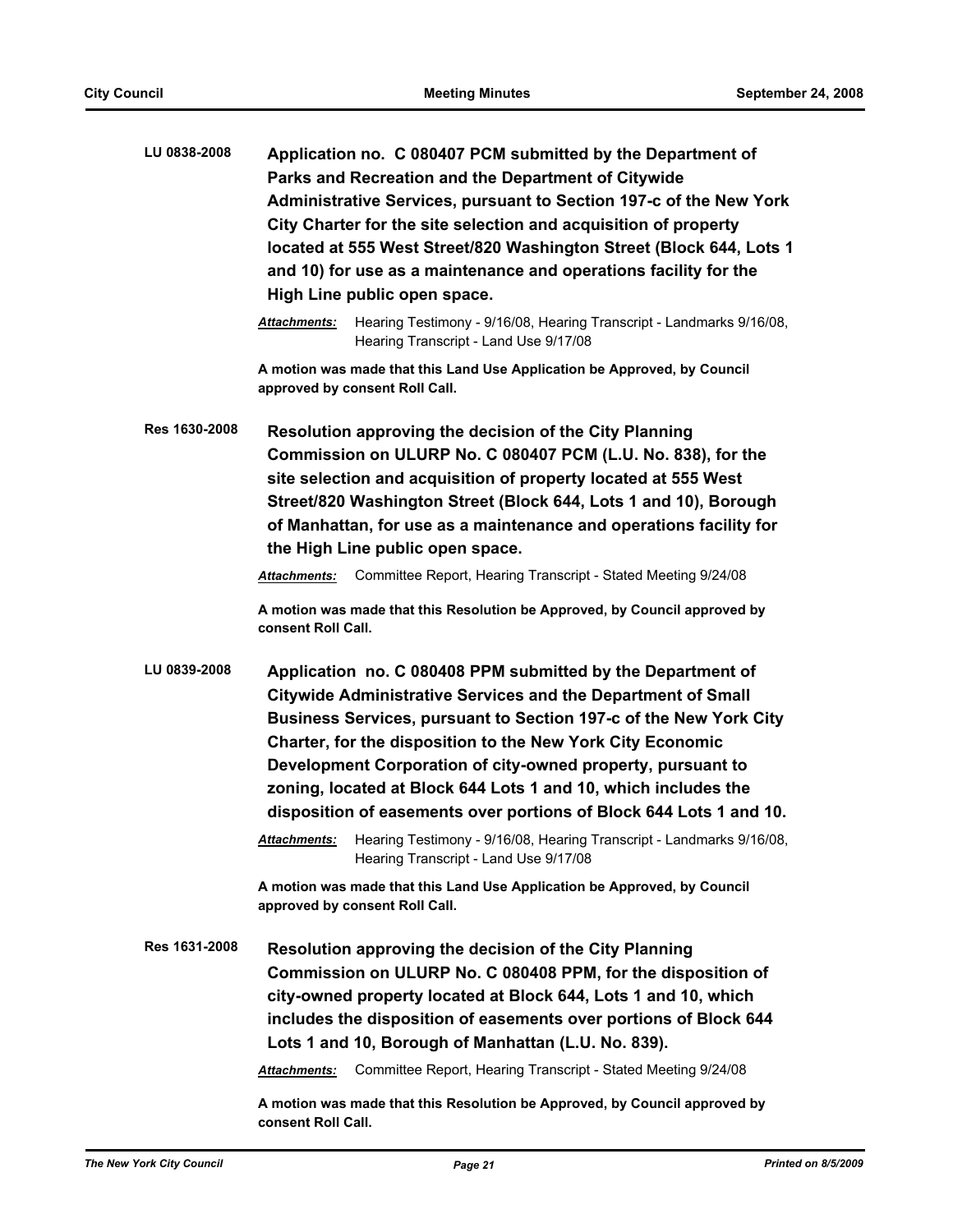**LU 0840-2008 Application no. C 080409 ZSM submitted by The Whitney Museum of American Art and the Economic Development Corporation pursuant to Sections 197-c and 201 of the New York City Charter for the grant of special permits pursuant to Section 74-921(a) and Section 74-921(b) \* of the Zoning Resolution to modify the requirements of Section 43-43 (Maximum Height of Front Wall and Required Front Setbacks) for a building containing a museum use in Use Group 3A, on a zoning lot over which the High Line (as defined in Section 98-01) passes; in connection with the proposed development of a 6-story museum building on property located at 555 West Street a.k.a. 820 Washington Street (Block 644, Lots 1 and 10. This application is subject to review and action by the Land Use Committee only if appealed to the Council pursuant to §197-d (b)(2) of the Charter or called up by vote of the Council pursuant to §197-d (b)(3) of the Charter**

> *Attachments:* Hearing Testimony - 9/16/08, Hearing Transcript - Landmarks 9/16/08, Hearing Transcript - Land Use 9/17/08

**A motion was made that this Land Use Application be Approved, by Council approved by consent Roll Call.**

**Res 1632-2008 Resolution approving the decision of the City Planning Commission on ULURP No. C 080409 ZSM (L.U. No. 840), for the grant of special permits pursuant to Section 74-921(a) of the Zoning Resolution to allow Use Group 3A (museum use) in an M1-5 District, and Section 74-921(b) of the Zoning Resolution to modify the requirements of Section 43-43 (Maximum Height of Front Wall and Required Front Setbacks) for a building containing a museum use in Use Group 3A, on a zoning lot over which the High Line (as defined in Section 98-01) passes on property located at 555 West Street a.k.a. 820 Washington Street (Block 644, Lots 1 and 10), in an M1-5 District, Borough of Manhattan.**

*Attachments:* Committee Report, Hearing Transcript - Stated Meeting 9/24/08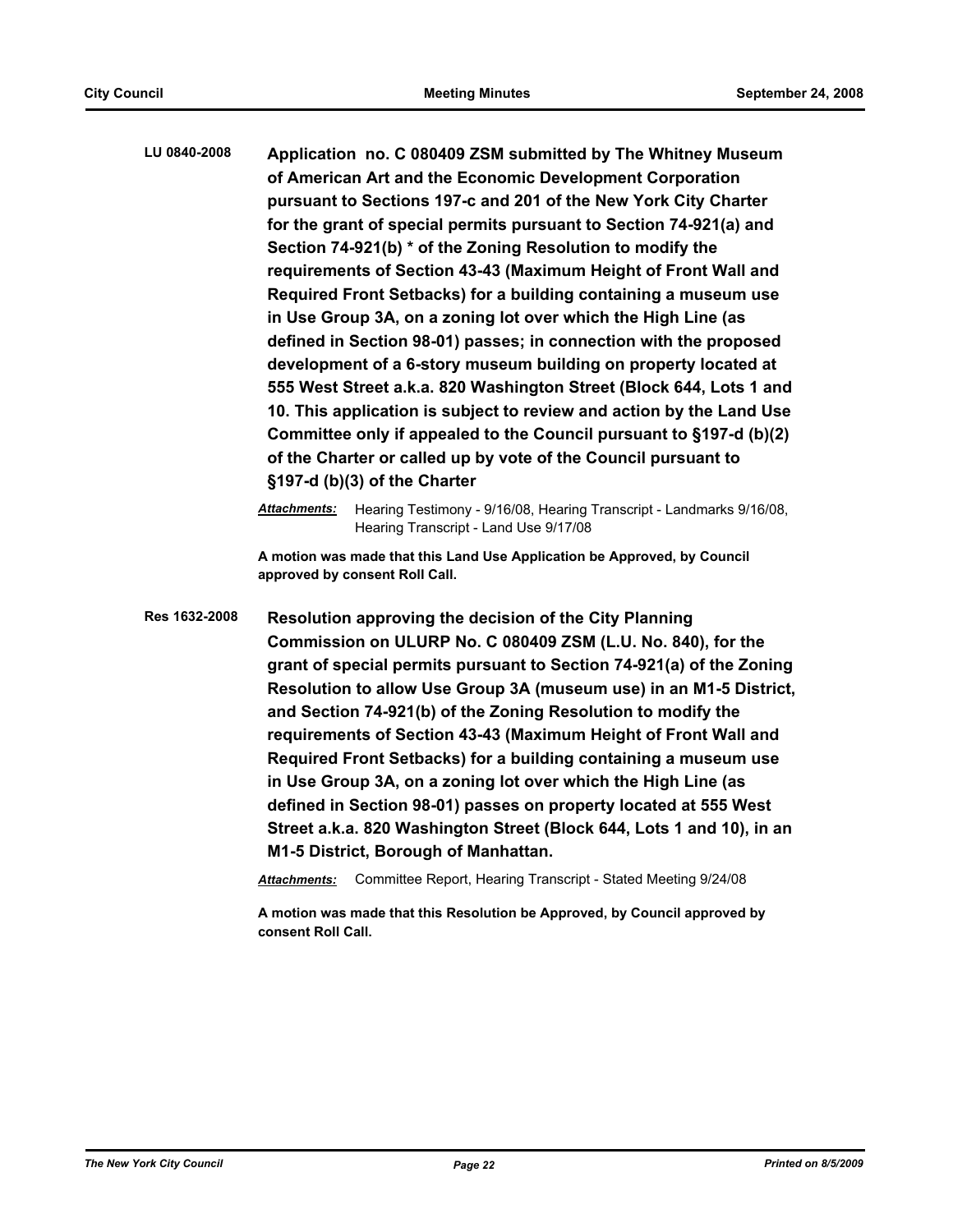| LU 0864-2008 | Application no. 20085524 TCM pursuant to Section 20-228 of the      |
|--------------|---------------------------------------------------------------------|
|              | Administrative Code of the City of New York, concerning the         |
|              | petition of Raynick Corp. d/b/a Domino's Pizza, to establish,       |
|              | maintain and operate an unenclosed sidewalk café at 205 Allen       |
|              | Street, Borough of Manhattan, Council District no. 1. This          |
|              | application is subject to review and action by the Land Use         |
|              | Committee only if called-up by vote of the Council pursuant to Rule |
|              | 11.20b of the Council and Section 20-226 (g) of the New York        |
|              | <b>Administrative Code.</b>                                         |

*Attachments:* Hearing Testimony - 9/2/08, Hearing Transcript - Zoning 9/2/08, Hearing Testimony - 9/16/08, Hearing Transcript - Zoning 9/16/08, Hearing Transcript - Zoning 9/17/08, Hearing Transcript - Land Use 9/17/08

**A motion was made that this Land Use Application be Approved, by Council approved by consent Roll Call.**

**Res 1633-2008 Resolution approving the petition for a revocable consent for an unenclosed sidewalk café located at 205 Allen Street, Borough of Manhattan (20085524 TCM; L.U. No. 864).**

*Attachments:* Committee Report, Hearing Transcript - Stated Meeting 9/24/08

**A motion was made that this Resolution be Approved, by Council approved by consent Roll Call.**

**LU 0865-2008 Application no. 20085414 TCM, pursuant to §20-226 of the Administrative Code of the City of New York, concerning the petition of Papa Express, Inc. to establish, maintain and operate an unenclosed sidewalk café located at 1732 Second Avenue, Borough of Manhattan, Council District no. 5. This application is subject to review and action by the Land Use Committee only if called-up by vote of the Council pursuant to Rule 11.20b of the Council and §20-226(g) of the New York City Administrative Code.**

> *Attachments:* Hearing Testimony - 9/2/08, Hearing Transcript - Zoning 9/2/08, Hearing Testimony - 9/16/08, Hearing Transcript - Zoning 9/16/08, Hearing Transcript - Zoning 9/17/08, Hearing Transcript - Land Use 9/17/08

**A motion was made that this Land Use Application be Approved, by Council approved by consent Roll Call.**

**Res 1634-2008 Resolution approving the petition for a revocable consent for an unenclosed sidewalk café located at 1732 Second Avenue, Borough of Manhattan (20085414 TCM; L.U. No. 865).**

*Attachments:* Committee Report, Hearing Transcript - Stated Meeting 9/24/08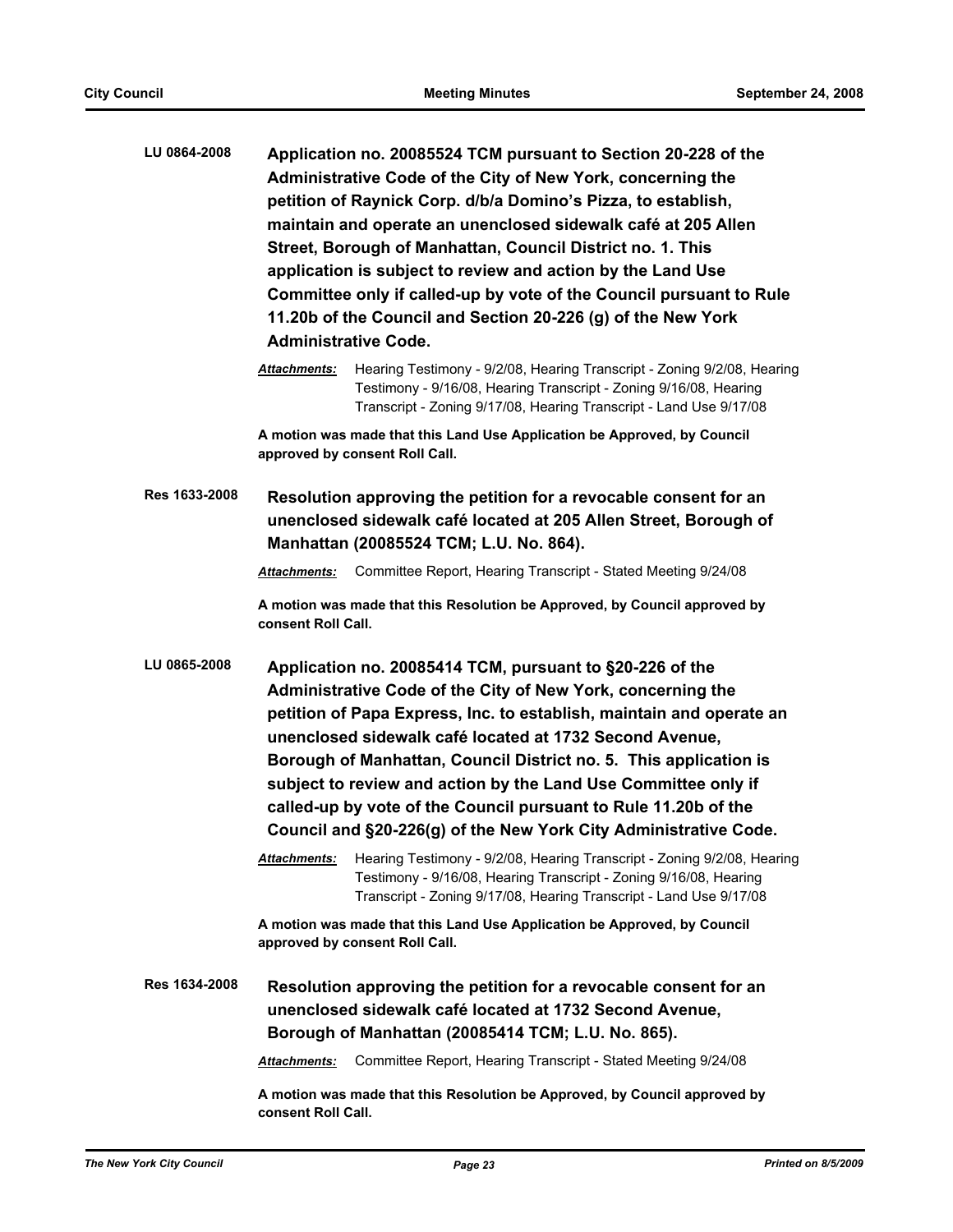| LU 0867-2008  | Uniform land use review procedure application no. C 060466 MMQ,<br>pursuant to Sections 197-c and 197-d of the New York City Charter,<br>changes to the City Map, Borough of Queens, Council District no.<br>21. This matter is subject to Council Review and action only if<br>appealed to the Council pursuant to §197-d(b)2 of the Charter or<br>called up by a vote of the Council pursuant to §197-d(b)3 of the<br>Charter and Section 11.20 of the Rules of the Council. |  |
|---------------|--------------------------------------------------------------------------------------------------------------------------------------------------------------------------------------------------------------------------------------------------------------------------------------------------------------------------------------------------------------------------------------------------------------------------------------------------------------------------------|--|
|               | Hearing Testimony - 9/16/08, Hearing Transcript - Zoning 9/16/08, Hearing<br><b>Attachments:</b><br>Transcript - Zoning 9/17/08, Hearing Transcript - Land Use 9/17/08                                                                                                                                                                                                                                                                                                         |  |
|               | A motion was made that this Land Use Application be Approved, by Council<br>approved by consent Roll Call.                                                                                                                                                                                                                                                                                                                                                                     |  |
| Res 1635-2008 | Resolution approving the decision of the City Planning<br>Commission on ULURP No. C 060466 MMQ, an amendment to the<br>City Map (L.U. No. 867).                                                                                                                                                                                                                                                                                                                                |  |
|               | Committee Report, Hearing Transcript - Stated Meeting 9/24/08<br><b>Attachments:</b>                                                                                                                                                                                                                                                                                                                                                                                           |  |
|               | A motion was made that this Resolution be Approved, by Council approved by<br>consent Roll Call.                                                                                                                                                                                                                                                                                                                                                                               |  |
| LU 0868-2008  | Uniform Land Use Review Procedure application no. C 060467 ZMQ<br>pursuant to §197-c and §197-d of the New York City Charter,<br>concerning changes to Section 9c of the zoning map, Borough of<br>Queens, Council District no. 21.                                                                                                                                                                                                                                            |  |
|               | <b>Attachments:</b><br>Hearing Testimony - 9/16/08, Hearing Transcript - Zoning 9/16/08, Hearing<br>Transcript - Zoning 9/17/08, Hearing Transcript - Land Use 9/17/08                                                                                                                                                                                                                                                                                                         |  |
|               | A motion was made that this Land Use Application be Approved, by Council<br>approved by consent Roll Call.                                                                                                                                                                                                                                                                                                                                                                     |  |
| Res 1636-2008 | Resolution approving the decision of the City Planning<br>Commission on ULURP No. C 060467 ZMQ, a Zoning Map<br>amendment (L.U. No. 868).                                                                                                                                                                                                                                                                                                                                      |  |
|               | Committee Report, Hearing Transcript - Stated Meeting 9/24/08<br><b>Attachments:</b>                                                                                                                                                                                                                                                                                                                                                                                           |  |
|               | A motion was made that this Resolution be Approved, by Council approved by<br>consent Roll Call.                                                                                                                                                                                                                                                                                                                                                                               |  |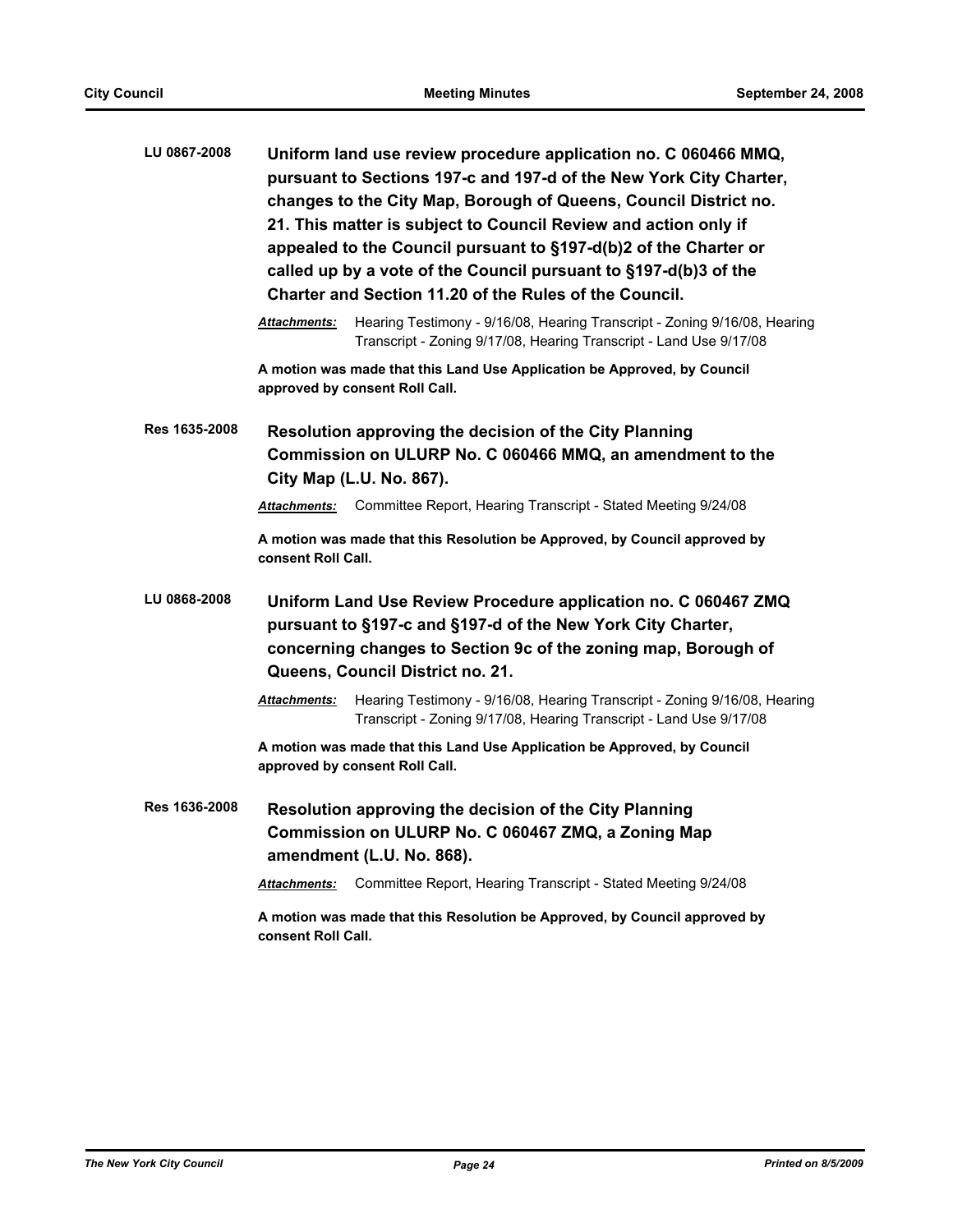| LU 0869-2008  | Uniform Land Use Review Procedure application no. C 080457 ZMQ<br>pursuant to §197-c and §197-d of the New York City Charter,<br>concerning changes to Sections 10b, 10c, and 10d of the zoning<br>map, Borough of Queens, Council District no. 20.                                                             |                                                                                                                                                                                                                                                                                                                                                                     |  |
|---------------|-----------------------------------------------------------------------------------------------------------------------------------------------------------------------------------------------------------------------------------------------------------------------------------------------------------------|---------------------------------------------------------------------------------------------------------------------------------------------------------------------------------------------------------------------------------------------------------------------------------------------------------------------------------------------------------------------|--|
|               | Attachments:                                                                                                                                                                                                                                                                                                    | Hearing Testimony - 9/16/08, Hearing Transcript - Zoning 9/16/08, Hearing<br>Transcript - Zoning 9/17/08, Hearing Transcript - Land Use 9/17/08                                                                                                                                                                                                                     |  |
|               | A motion was made that this Land Use Application be Approved, by Council<br>approved by consent Roll Call.                                                                                                                                                                                                      |                                                                                                                                                                                                                                                                                                                                                                     |  |
| Res 1637-2008 | Resolution approving the decision of the City Planning<br>Commission on ULURP No. C 080457 ZMQ, a Zoning Map change<br>(L.U. No. 869).                                                                                                                                                                          |                                                                                                                                                                                                                                                                                                                                                                     |  |
|               | Attachments:                                                                                                                                                                                                                                                                                                    | Committee Report, Hearing Transcript - Stated Meeting 9/24/08                                                                                                                                                                                                                                                                                                       |  |
|               | consent Roll Call.                                                                                                                                                                                                                                                                                              | A motion was made that this Resolution be Approved, by Council approved by                                                                                                                                                                                                                                                                                          |  |
| LU 0875-2008  | Application no. 20085694 SCK, a proposed site for a new 330 seat<br>Primary/Intermediate school facility for P.S. 89 to be located at<br>Block 3952, Lots 1, 2, 45 and 47. This matter is subject to Council<br>review and action pursuant Section 1732 of the New York State<br><b>Public Authorities Law.</b> |                                                                                                                                                                                                                                                                                                                                                                     |  |
|               | Attachments:                                                                                                                                                                                                                                                                                                    | Hearing Testimony - 9/16/08, Hearing Transcript - Landmarks 9/16/08,<br>Hearing Transcript - Land Use 9/17/08                                                                                                                                                                                                                                                       |  |
|               |                                                                                                                                                                                                                                                                                                                 | A motion was made that this Land Use Application be Approved, by Council<br>approved by consent Roll Call.                                                                                                                                                                                                                                                          |  |
| Res 1638-2008 |                                                                                                                                                                                                                                                                                                                 | Resolution approving the site plan for a new, approximately<br>430-Seat Primary/Intermediate School Facility known as P.S. 89,<br>Brooklyn (Cypress Hills Community School), to be located at<br>2911-2923 Atlantic Avenue and 251-253 Warwick Street (Block 3952,<br>Tax Lots 1, 2, 45 and 47), Borough of Brooklyn (Non-ULURP No.<br>20085694 SCK; L.U. No. 875). |  |
|               | <b>Attachments:</b>                                                                                                                                                                                                                                                                                             | Committee Report, Hearing Transcript - Stated Meeting 9/24/08                                                                                                                                                                                                                                                                                                       |  |
|               | consent Roll Call.                                                                                                                                                                                                                                                                                              | A motion was made that this Resolution be Approved, by Council approved by                                                                                                                                                                                                                                                                                          |  |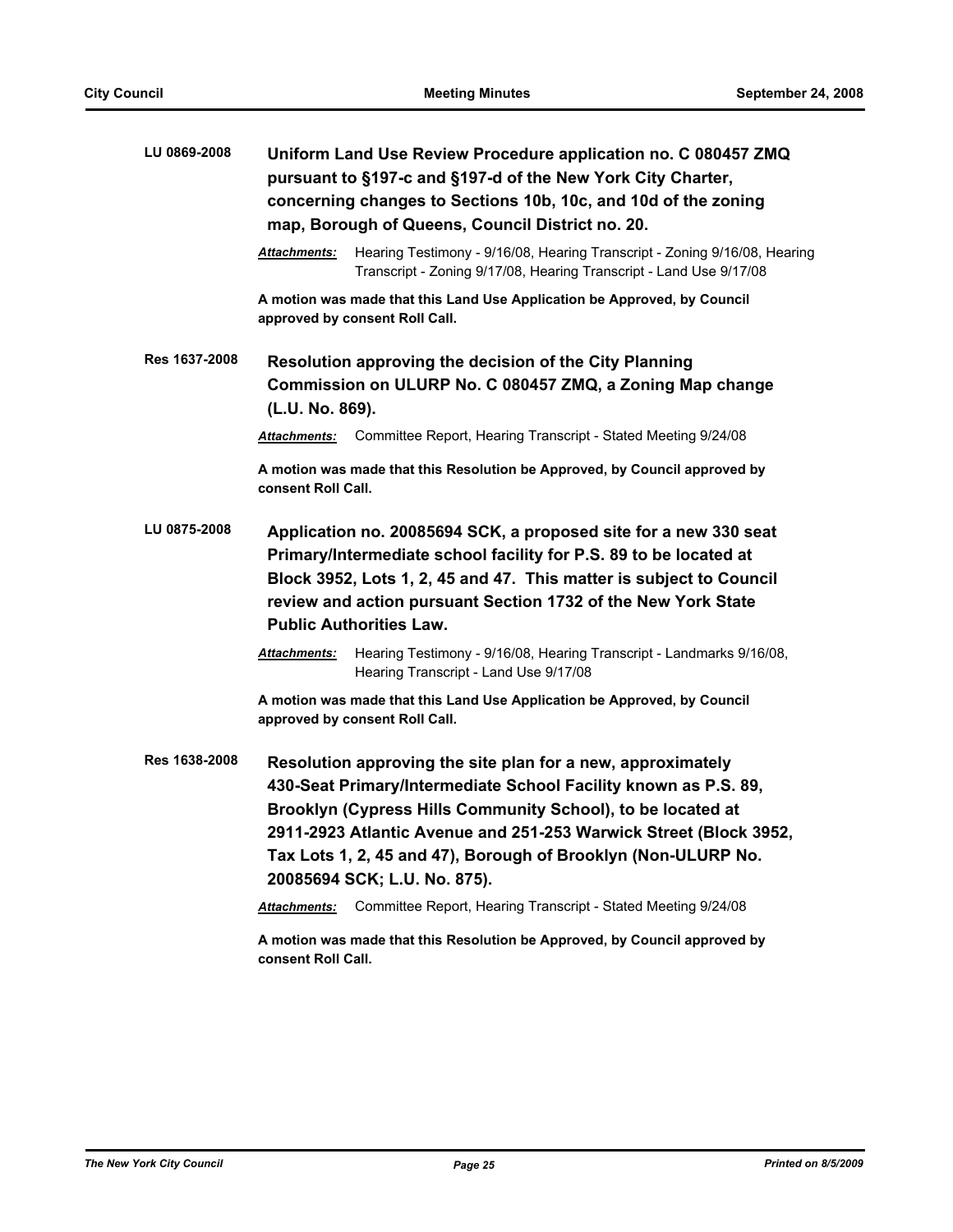**Int 0825-2008 A Local Law in relation to the naming of 84 thoroughfares and public places, Yolanda Garcia Way, Borough of the Bronx, Detective Luis Suarez Way, Borough of the Bronx, Arlington Leon Eastmond, Sr. Way, Borough of the Bronx, Fred J. Mazzarello Way, Borough of Queens, Fr. John J. Gribbon Way, Borough of Queens, USMC Lance Corporal John Carlo Kopacska Place, Borough of Queens, Robert Woolis Way, Borough of Manhattan, Doris Rosenblum Way, Borough of Manhattan, James D. Garst Way, Borough of Manhattan, Jack Thompson Drive, Borough of Queens, James Hughes Sr. Place, Borough of Queens, Reverend Gene McGhee Street, Borough of Queens, A. Philip Randolph Boulevard, Borough of Manhattan, Matthew Henson Plaza, Borough of Manhattan, Lt. Robert Nagel Way, Borough of Manhattan, Detective Russel Timoshenko Way, Borough of Staten Island, Thomas Joseph Sgroi Way, Borough of Brooklyn, Priscilla Celano Way, Borough of Brooklyn, John F. Denton Way, Borough of Brooklyn, Bill Reinhardt Way, Borough of Brooklyn, Firefighter James Raymond Coyle Way, Borough of Brooklyn, Ms. Rachel E. Spivey Boulevard, Borough of the Bronx, Charles Prince Place, Borough of the Bronx, Hilton White Way, Borough of the Bronx, Rabbi Avraham Schecter Way, Borough of Queens, Rabbi Solomon Goldman Way, Borough of Queens, Firefighter Joey Graffagnino Place, Borough of Brooklyn, Congressman Thomas J. Manton Boulevard, Borough of Queens, Firefighter Raymond W. Hauber Way, Borough of Staten Island, Dave Brennan's Elks Way, Borough of Staten Island, Lt. John H. Martinson Way, Borough of Staten Island, Reverend Dr. Alfoyd Alston Way, Borough of Manhattan, W.E.B. DuBois Avenue, Borough of Manhattan, Rev. Dr. Ollie B. Wells, Sr. Square, Borough of Manhattan, Rita Venedam Place, Borough of Manhattan, Carlos Lezama Way, Borough of Brooklyn, Benny A. Lyde Place, Borough of Brooklyn, Corporal Julian Alberto Ramon Avenue, Borough of Queens, Corporal Juan M. Alcantara Way, Borough of Manhattan, Miguel Amaro Way, Borough of Manhattan, NYS Senator Hon. Mark W. Allen Way, Borough of Staten Island, NYS Assemblyman 2000-2007 Hon. John W. Lavelle Way, Borough of Staten Island, Richard Dickenson Way, Borough of Staten Island, Luke M. Parlatore Way, Borough of Staten Island, Pfc. Nils George Thompson Way, Borough of Staten Island, James J. Keeley Way, Borough of Staten Island, 100th Anniversary Liedy's Shore Inn Way, Borough of Staten Island, Crossing Guard Doris Allen Way, Borough of Staten Island, Angelina J. (Jean) Esposito Way, Borough of Staten Island, Wagner Chaplain 1972 - 2007 Reverend Lyle R. Guttu Way, Borough of Staten Island, Frank J.**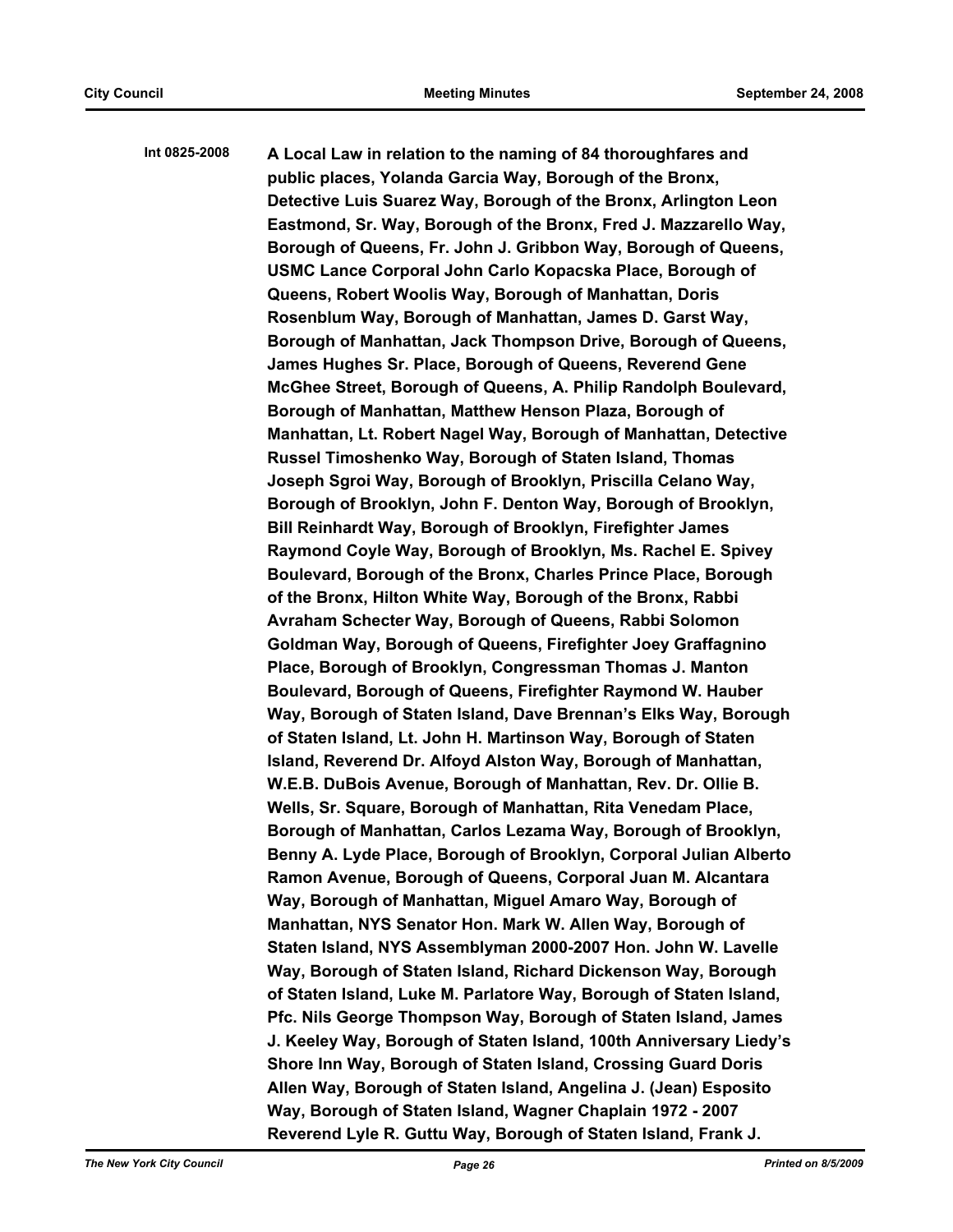**Reali III's Way, Borough of Staten Island, Frank H. Buttermark Place, Borough of Staten Island, David Villamarin Drive, Borough of Staten Island, Lt. Vic Navarra Way, Borough of Staten Island, Firefighter Paul Hanlon Keating Avenue, Borough of Staten Island, Pearse O'Callaghan Boulevard, Borough of Staten Island, Frieda Zames Way, Borough of Manhattan, Army SPC. Alex Jimenez Way, Borough of Queens, Calle Colombia Way, Borough of Queens, Quisqueya Boulevard, Borough of Queens, Leverich Memorial Church Way, Borough of Queens, St. Brendan Way, Borough of Brooklyn, Eleven in Heaven Square-Rescue 5, Borough of Staten Island, Charles A. Langere Corner, Borough of Staten Island, Loretta Quinn Way, Borough of Staten Island, Joseph "Joe T" Trimarche Avenue, Borough of Staten Island, Rab Wilkinson Way, Borough of Staten Island, Brianna Gabrielle Gioia Corner, Borough of Staten Island, Victor L. Prevosti Corner, Borough of Staten Island, Vera D'Agostino Way, Borough of Staten Island, Donald C. Leo Way, Borough of Staten Island, Joseph Anthony DeMeo Lane, Borough of Staten Island, Bangla Bazaar, Borough of the Bronx, Jan Karski Corner, Borough of Manhattan, Aux P.O. Nicholas Pekearo Corner, Borough of Manhattan, Aux P.O. Eugene Marshalik Corner, Borough of Manhattan, Polar Bear Club Walk, Borough of Brooklyn, Howard Lasher Way, Borough of Brooklyn, Firefighter Daniel F. Pujdak Way, Borough of Brooklyn, Anthony Pastena, Sr. Corner, Borough of Brooklyn, Carmen B. Bermudez Place, Borough of the Bronx, Malta Square, Borough of Queens, Sandra Hernandez Place, Borough of Manhattan, Charno Way, Borough of Brooklyn and the repeal of section 11 of local law number 15 for the year 2003 and section 21 of local law number 28 for the year 2007.**

*Attachments:* Committee Report 9/16/08, Hearing Testimony 9/16/08, Hearing Transcript 9/16/08, Committee Report 9/24/08, Hearing Transcript 9/24/08, Fiscal Impact Statement, Hearing Transcript - Stated Meeting 9/24/08, Local Law

**A motion was made that this Introduction be Approved by Council approved by Roll Call.**

**Affirmative,** 49 -

Speaker Quinn, Addabbo Jr., Arroyo, Avella, Barron, Brewer, Comrie Jr., de Blasio, Dickens, Dilan, Eugene, Felder, Fidler, Foster, Garodnick, Gennaro, Gentile, Gerson, Gioia, Gonzalez, Ignizio, Jackson, James, Katz, Koppell, Liu, Mark-Viverito, Martinez, McMahon, Mealy, Mendez, Monserrate, Nelson, Oddo, Palma, Recchia Jr., Reyna, Rivera, Sanders Jr., Seabrook, Sears, Stewart, Vacca, Vallone Jr., Vann, Weprin, White Jr., Yassky and Como

**Excused,** 1 -

Baez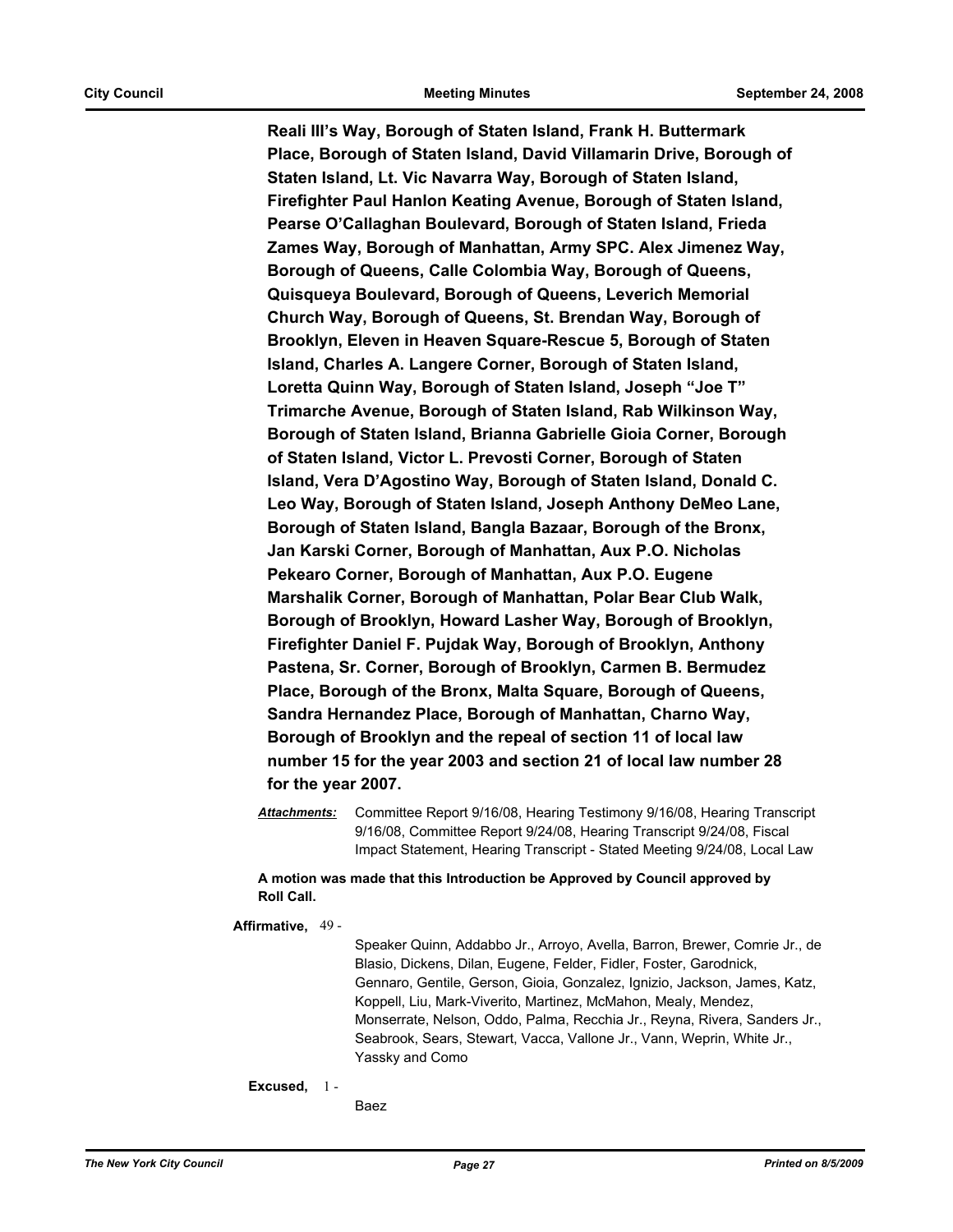**Abstain,** 1 - Lappin **Enactment No:** 2008/048

Report of the Committee on Rules, Privileges, and Elections

## **M 1112-2008 Communication from the Mayor - Submitting the name of Fadil B. Brija to the Council for its advice and consent regarding his appointment to the New York City Tax Commission, Pursuant to Sections 31 and 153 of the City Charter.**

*Attachments:* Committee Report, Resolution, Hearing Transcript

**A motion was made that this Mayor's Message be Approved, by Council approved by consent Roll Call.**

**Res 1639-2008 RESOLUTION APPROVING THE APPOINTMENT BY THE MAYOR OF FADIL B. BRIJA AS A MEMBER OF THE NEW YORK CITY TAX COMMISSION.**

*Attachments:* Committee Report, Hearing Transcript - Stated Meeting 9/24/08

**A motion was made that this Resolution be Approved, by Council approved by consent Roll Call.**

12. General Orders Calendar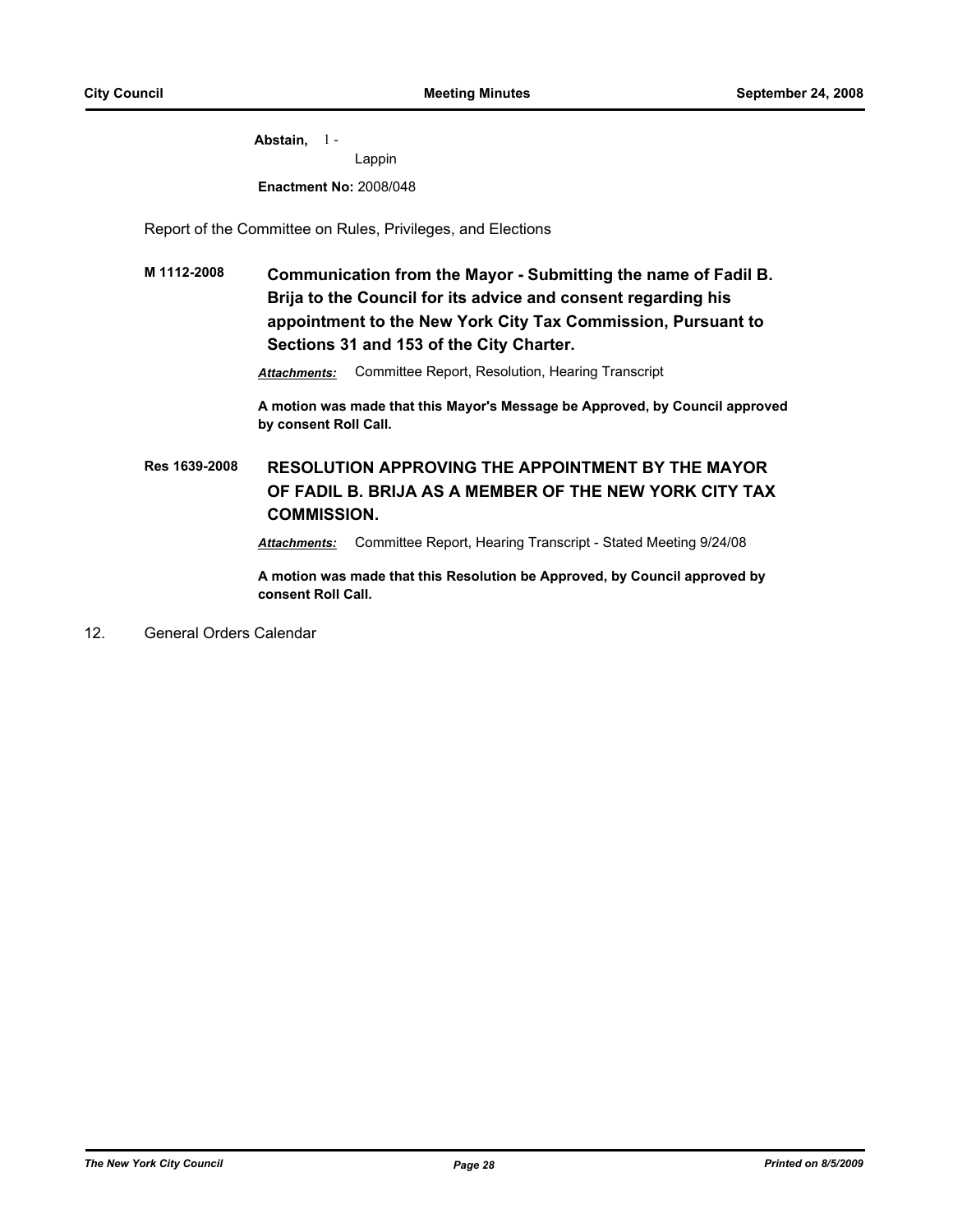## **T2006-0001 Commissioner of Deeds**

*Attachments:* Hearing Transcript - Charter Meeting 1/4/06, Hearing Transcript - Stated Meeting 1/18/06, Hearing Transcript - Stated Meeting 2/1/06, Hearing Transcript - Stated Meeting 2/15/06, Hearing Transcript - Stated Meeting 3/1/06, Hearing Transcript - Stated Meeting 3/22/06, Hearing Transcript - Stated Meeting 4/5/06, Hearing Transcript - Stated Meeting 4/26/06, Hearing Transcript - Stated Meeting 5/10/06, Hearing Transcript - Stated Meeting 5/24/06, Hearing Transcript - Stated Meeting 6/13/06, Hearing Transcript - Stated Meeting 6/20/06, Hearing Transcript - Stated Meeting 6/29/06, Hearing Transcript - Stated Meeting 7/19/06, Hearing Transcript - Stated Meeting 8/16/06, Hearing Transcript - Stated Meeting 9/13/06, Hearing Transcript - Stated Meeting 9/27/06, Hearing Transcript - Stated Meeting 10/11/06, Hearing Transcript - Stated Meeting 10/25/06, Hearing Transcript - Stated Meeting 11/15/06, Hearing Transcript - Stated Meeting 11/29/06, Hearing Transcript - Stated Meeting 12/6/06, Hearing Transcript - Stated Meeting 12/20/06, Hearing Transcript - Stated Meeting 1/3/07, Hearing Transcript - Stated Meeting 1/9/07, Hearing Transcript - Stated Meeting 2/1/07, Hearing Transcript - Stated Meeting 2/28/07, Hearing Transcript - Stated Meeting 3/14/07, Hearing Transcript - Stated Meeting 3/28/07, Hearing Transcript - Stated Meeting 4/12/07, Hearing Transcript - Stated Meeting 4/23/07, Hearing Transcript - Stated Meeting 5/9/07, Hearing Transcript - Stated Meeting 5/30/07, Hearing Transcript - Stated Meeting 6/5/07, Hearing Transcript - Stated Meeting 6/15/07, Hearing Transcript - Stated Meeting 6/27/07, Hearing Transcript - Stated Meeting 7/25/07, Hearing Transcript - Stated Meeting 8/6/07, Hearing Transcript - Stated Meeting 8/22/07, Hearing Transcript - Stated Meeting 9/10/07, Hearing Transcript - Stated Meeting 9/25/07, Hearing Transcript - Stated Meeting 10/17/07, Hearing Transcript - Stated Meeting 10/23/07, Hearing Transcript - Stated Meeting 10/29/07, Hearing Transcript - Stated Meeting 11/15/07, Hearing Transcript - Stated Meeting 11/28/07, Hearing Transcript - Stated Meeting 12/11/07, Hearing Transcript - Stated Meeting 12/19/07, Hearing Transcript - Charter Meeting 1/9/08, Hearing Transcript - Stated Meeting 1/30/08, Hearing Transcript - Stated Meeting 2/13/08, Hearing Transcript - Stated Meeting 2/27/08, Hearing Transcript - Stated Meeting 3/12/08, Hearing Transcript - Stated Meeting 3/26/08, Hearing Transcript - Stated Meeting 3/31/08, Hearing Transcript - Stated Meeting 4/16/08, Hearing Transcript - Stated Meeting 4/30/08, Hearing Transcript - Stated Meeting 5/14/08, Hearing Transcript - Stated Meeting 5/28/08, Hearing Transcript - Recessed Stated Meeting 5/28/08, Hearing Transcript - Stated Meeting 6/12/08, Hearing Transcript - Recessed Stated Meeting 6-23-08, Hearing Transcript - Stated Meeting 6/29/08, Hearing Transcript - Stated Meeting 7/23/08, Hearing Transcript - Stated Meeting 8/14/08, Hearing Transcript - Stated Meeting 9/4/08, Hearing Transcript - Stated Meeting 9/24/08, Hearing Transcript - Stated Meeting 10/7/08, Hearing Transcript - Stated Meeting 10/23/08, Hearing Transcript - Stated Meeting 11/13/08, Hearing Transcript - Stated Meeting 11/19/08, Hearing Transcript - Charter Meeting 1/7/09, Hearing Transcript - Stated Meeting 1/28/09, Hearing Transcript - Stated Meeting 2/11/09, Hearing Transcript - Stated Meeting 3/24/09, Hearing Transcript - Stated Meeting 4/2/09, Hearing Transcript - Stated Meeting 4/22/09, Hearing Transcript - Stated Meeting 5/6/09, Hearing Transcript - Stated Meeting 5/20/09, Hearing Transcript - Stated Meeting 6/10/09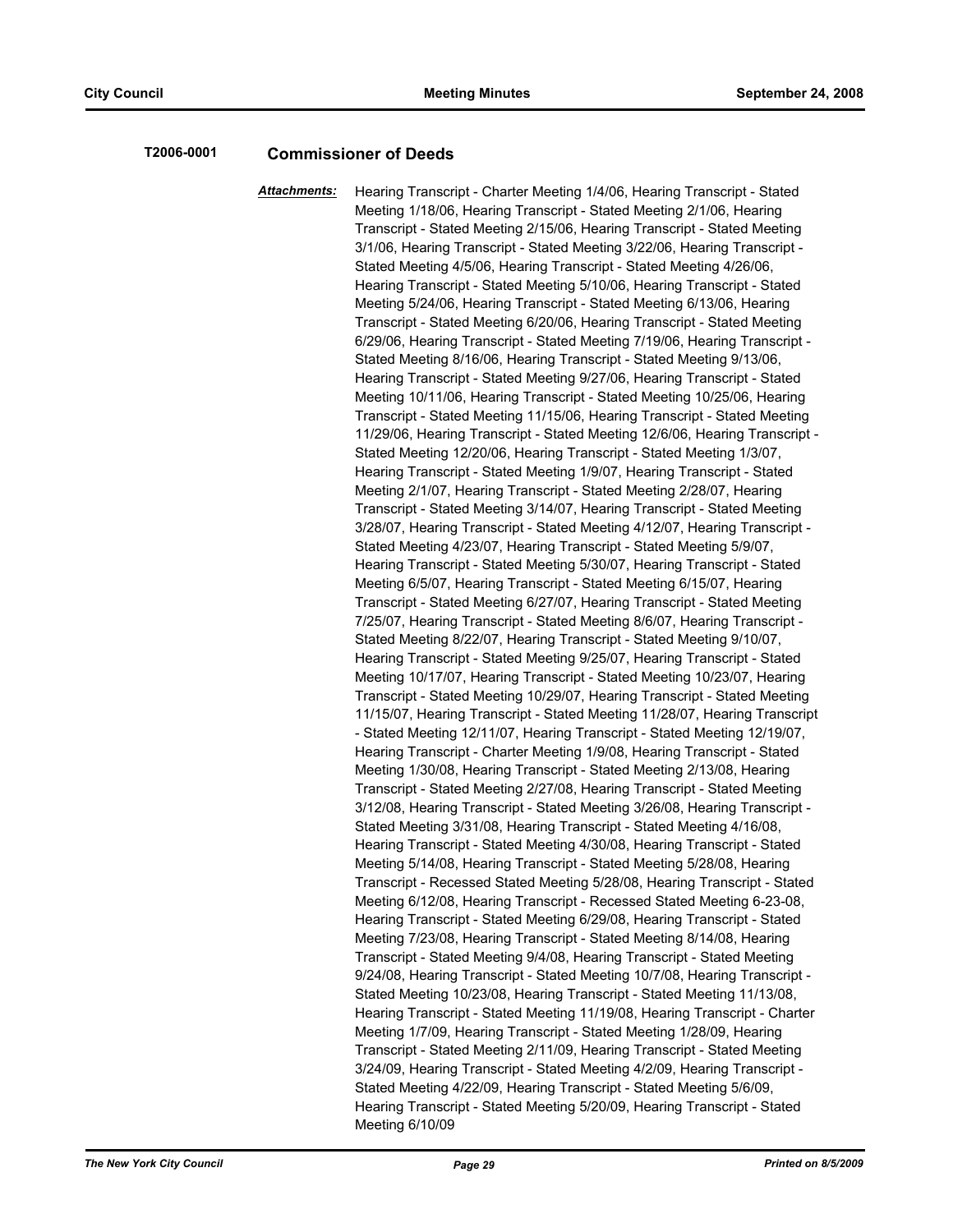**A motion was made that this Commissioner of Deeds be Approved, by Council approved by consent Roll Call.**

Coupled on General Order Calendar

Economic Development

**Int 0822-2008 A Local Law to amend the administrative code of the city of New York, in relation to tax abatement and tax exemption for industrial and commercial work on properties in the city of New York.**

> *Attachments:* Int. No. 822 - 8/14/08, Committee Report 9/15/08, Hearing Testimony 9/15/08, Hearing Transcript 9/15/08, Committee Report 9/24/08, Hearing Transcript 9/24/08, Fiscal Impact Statement, Hearing Transcript - Stated Meeting 9/24/08, Local Law

**Enactment No:** 2008/047

## Finance

| Res 1549-2008 | Resolution concerning the establishment of the Belmont Business<br>Improvement District in the Borough of the Bronx and setting the<br>date, time and place for the public hearing to hear all persons<br>interested in the establishment of such district. |                                                                                                                                                                                                                                                                                                  |  |
|---------------|-------------------------------------------------------------------------------------------------------------------------------------------------------------------------------------------------------------------------------------------------------------|--------------------------------------------------------------------------------------------------------------------------------------------------------------------------------------------------------------------------------------------------------------------------------------------------|--|
|               | <b>Attachments:</b>                                                                                                                                                                                                                                         | Res. No. 1549 - 7/23/08, Committee Report, Hearing Transcript, Hearing<br>Transcript - Stated Meeting 9/24/08                                                                                                                                                                                    |  |
| Res 1624-2008 |                                                                                                                                                                                                                                                             | Resolution approving the new designation and changes in the<br>designation of certain organizations to receive funding in the Fiscal<br>2009 Expense Budget.                                                                                                                                     |  |
|               | <b>Attachments:</b>                                                                                                                                                                                                                                         | Committee Report, Complete File, Hearing Transcript, Hearing Transcript -<br>Stated Meeting 9/24/08                                                                                                                                                                                              |  |
| Res 1627-2008 | <b>Attachments:</b>                                                                                                                                                                                                                                         | Resolution approving a partial exemption from real property taxes<br>for property located at 86-19 144th Street (Block 9724, Lot 138)<br>Queens, pursuant to Section 422 of the Real Property Tax Law<br>(Preconsidered L.U. No.874).<br>Memorandum, Hearing Transcript - Stated Meeting 9/24/08 |  |

Land Use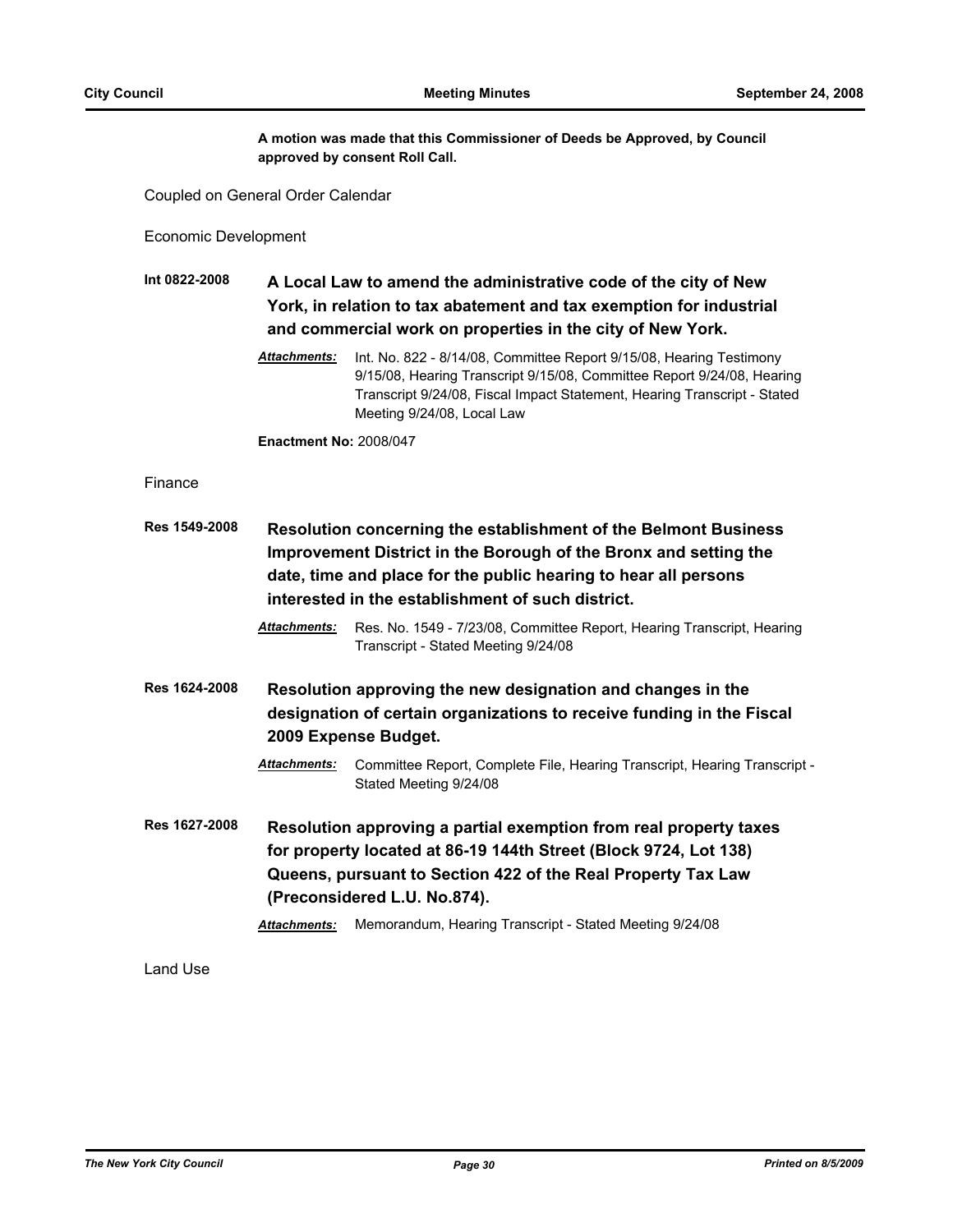**Res 1628-2008 Resolution approving an Urban Development Action Area Project located at Block 3856, Lot 5; Block 3627, Lot 55; Block 3600, Lot 29; Block 3600, Lot 31; Block 3600, Lot 32; Block 3600, Lot 34; Block 3600, Lot 134; Block 3600, Lot 35; Block 3613, Lot 31; Block 3613, Lot 32; and Block 3613, Lot 33; Borough of Brooklyn, and waiving the urban development action area designation requirement and the Uniform Land Use Review Procedure, pursuant to Sections 693 and 694 of the General Municipal Law (L.U. No. 762; 20085536 HAK).**

*Attachments:* Committee Report, Hearing Transcript - Stated Meeting 9/24/08

**Res 1629-2008 Resolution approving the decision of the City Planning Commission on Application No. N 080406 ZRM, an amendment to the text of the Zoning Resolution of the City of New York, concerning Section 74-92, (Use Group 3A and 4A Community Facilities and Certain Large Retail Establishments in Manufacturing Districts) to facilitate the Whitney Museum expansion, Borough of Manhattan (L.U. No. 837).**

*Attachments:* Committee Report, Hearing Transcript - Stated Meeting 9/24/08

**Res 1630-2008 Resolution approving the decision of the City Planning Commission on ULURP No. C 080407 PCM (L.U. No. 838), for the site selection and acquisition of property located at 555 West Street/820 Washington Street (Block 644, Lots 1 and 10), Borough of Manhattan, for use as a maintenance and operations facility for the High Line public open space.**

*Attachments:* Committee Report, Hearing Transcript - Stated Meeting 9/24/08

**Res 1631-2008 Resolution approving the decision of the City Planning Commission on ULURP No. C 080408 PPM, for the disposition of city-owned property located at Block 644, Lots 1 and 10, which includes the disposition of easements over portions of Block 644 Lots 1 and 10, Borough of Manhattan (L.U. No. 839).**

*Attachments:* Committee Report, Hearing Transcript - Stated Meeting 9/24/08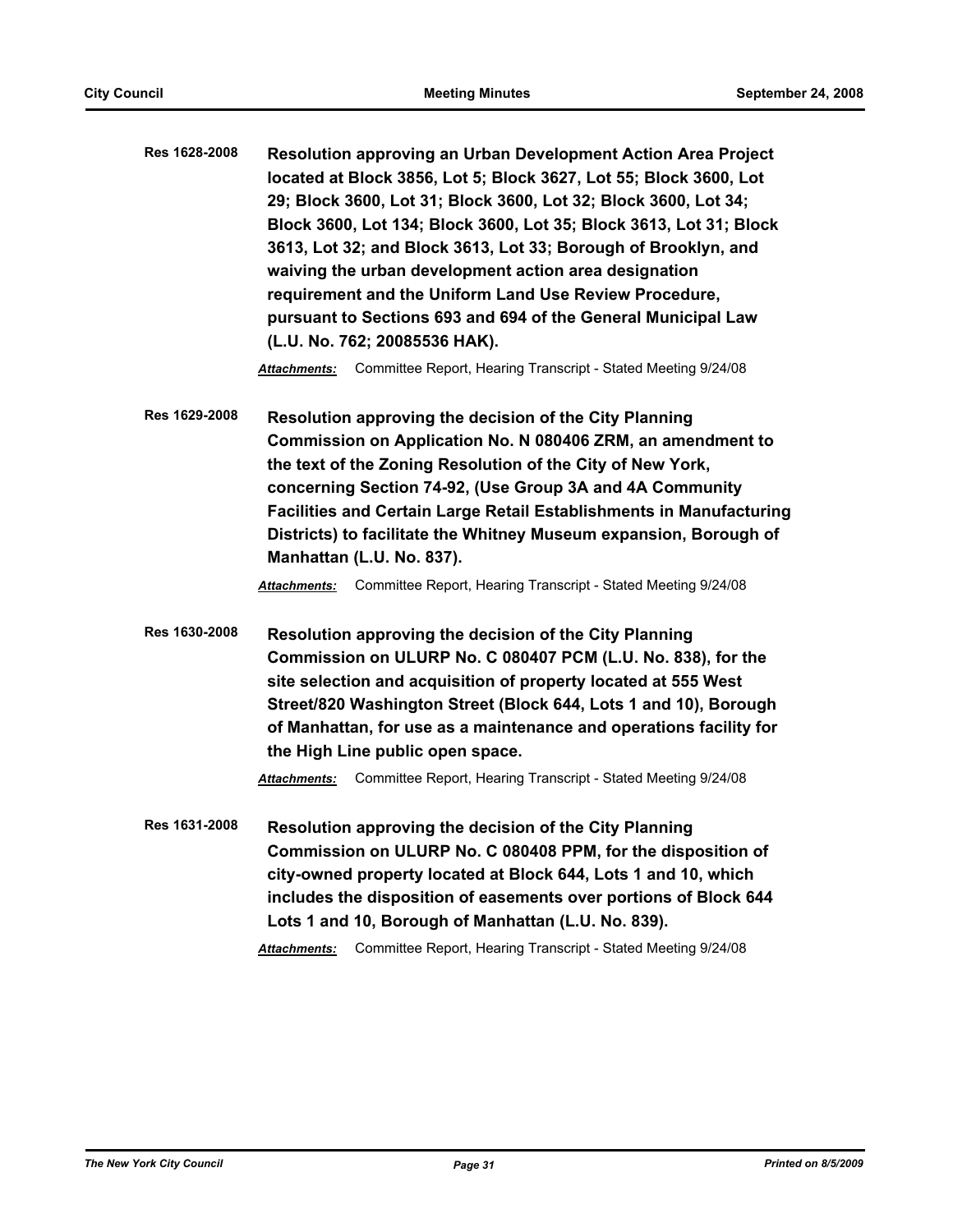| Res 1632-2008        | Resolution approving the decision of the City Planning<br>Commission on ULURP No. C 080409 ZSM (L.U. No. 840), for the<br>grant of special permits pursuant to Section 74-921(a) of the Zoning<br>Resolution to allow Use Group 3A (museum use) in an M1-5 District,<br>and Section 74-921(b) of the Zoning Resolution to modify the<br>requirements of Section 43-43 (Maximum Height of Front Wall and<br>Required Front Setbacks) for a building containing a museum use |                                                                                                                                                                                 |  |
|----------------------|----------------------------------------------------------------------------------------------------------------------------------------------------------------------------------------------------------------------------------------------------------------------------------------------------------------------------------------------------------------------------------------------------------------------------------------------------------------------------|---------------------------------------------------------------------------------------------------------------------------------------------------------------------------------|--|
|                      |                                                                                                                                                                                                                                                                                                                                                                                                                                                                            | in Use Group 3A, on a zoning lot over which the High Line (as                                                                                                                   |  |
|                      |                                                                                                                                                                                                                                                                                                                                                                                                                                                                            | defined in Section 98-01) passes on property located at 555 West<br>Street a.k.a. 820 Washington Street (Block 644, Lots 1 and 10), in an                                       |  |
|                      |                                                                                                                                                                                                                                                                                                                                                                                                                                                                            | M1-5 District, Borough of Manhattan.                                                                                                                                            |  |
|                      | <b>Attachments:</b>                                                                                                                                                                                                                                                                                                                                                                                                                                                        | Committee Report, Hearing Transcript - Stated Meeting 9/24/08                                                                                                                   |  |
| <b>Res 1633-2008</b> |                                                                                                                                                                                                                                                                                                                                                                                                                                                                            | Resolution approving the petition for a revocable consent for an<br>unenclosed sidewalk café located at 205 Allen Street, Borough of<br>Manhattan (20085524 TCM; L.U. No. 864). |  |
|                      | <b>Attachments:</b>                                                                                                                                                                                                                                                                                                                                                                                                                                                        | Committee Report, Hearing Transcript - Stated Meeting 9/24/08                                                                                                                   |  |
| <b>Res 1634-2008</b> | Resolution approving the petition for a revocable consent for an<br>unenclosed sidewalk café located at 1732 Second Avenue,<br>Borough of Manhattan (20085414 TCM; L.U. No. 865).                                                                                                                                                                                                                                                                                          |                                                                                                                                                                                 |  |
|                      | <b>Attachments:</b>                                                                                                                                                                                                                                                                                                                                                                                                                                                        | Committee Report, Hearing Transcript - Stated Meeting 9/24/08                                                                                                                   |  |
| Res 1635-2008        |                                                                                                                                                                                                                                                                                                                                                                                                                                                                            | Resolution approving the decision of the City Planning<br>Commission on ULURP No. C 060466 MMQ, an amendment to the<br>City Map (L.U. No. 867).                                 |  |
|                      |                                                                                                                                                                                                                                                                                                                                                                                                                                                                            | Attachments: Committee Report, Hearing Transcript - Stated Meeting 9/24/08                                                                                                      |  |
| Res 1636-2008        |                                                                                                                                                                                                                                                                                                                                                                                                                                                                            | Resolution approving the decision of the City Planning<br>Commission on ULURP No. C 060467 ZMQ, a Zoning Map<br>amendment (L.U. No. 868).                                       |  |
|                      | <b>Attachments:</b>                                                                                                                                                                                                                                                                                                                                                                                                                                                        | Committee Report, Hearing Transcript - Stated Meeting 9/24/08                                                                                                                   |  |
| Res 1637-2008        | (L.U. No. 869).                                                                                                                                                                                                                                                                                                                                                                                                                                                            | Resolution approving the decision of the City Planning<br>Commission on ULURP No. C 080457 ZMQ, a Zoning Map change                                                             |  |
|                      | <b>Attachments:</b>                                                                                                                                                                                                                                                                                                                                                                                                                                                        | Committee Report, Hearing Transcript - Stated Meeting 9/24/08                                                                                                                   |  |
|                      |                                                                                                                                                                                                                                                                                                                                                                                                                                                                            |                                                                                                                                                                                 |  |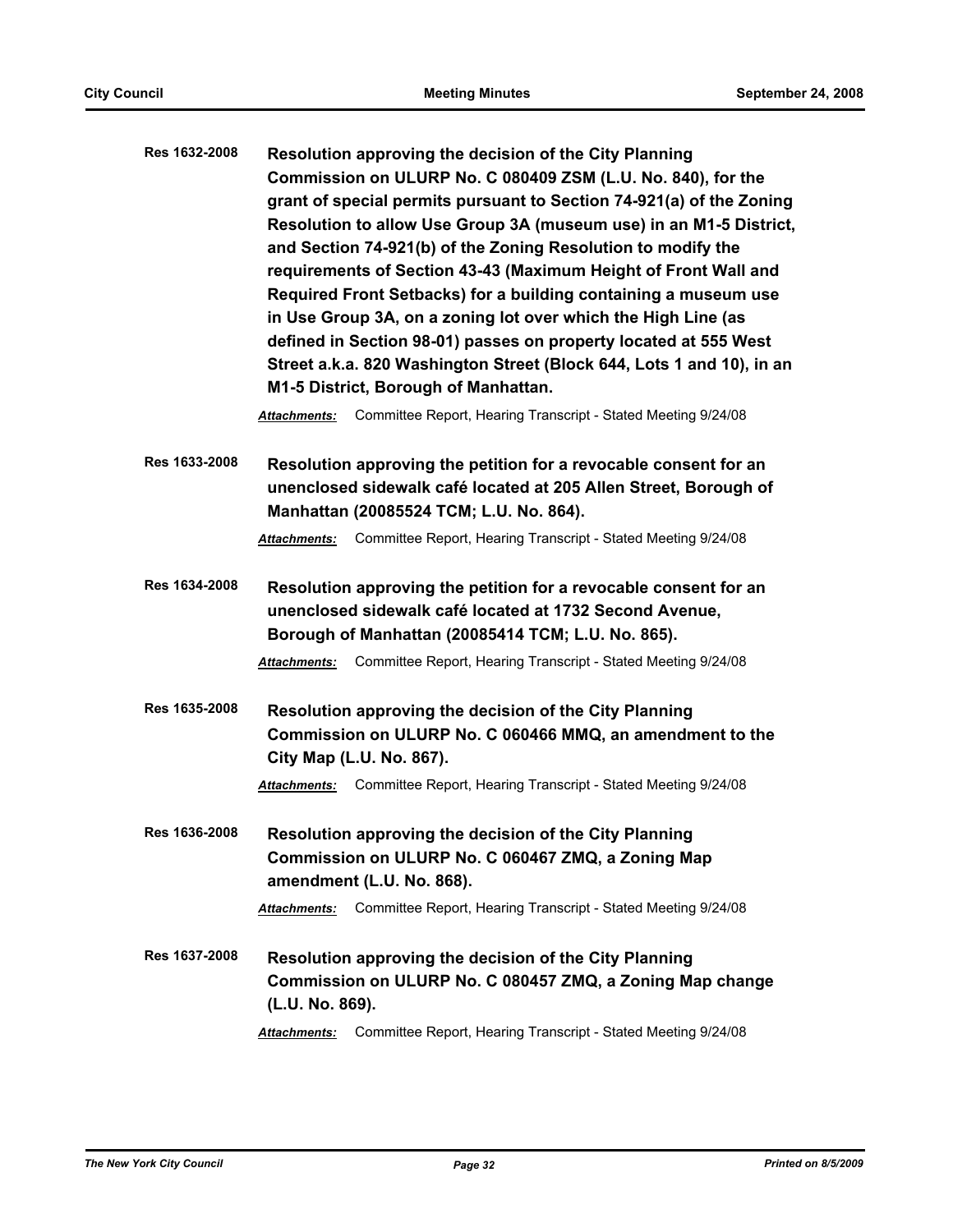**Res 1638-2008 Resolution approving the site plan for a new, approximately 430-Seat Primary/Intermediate School Facility known as P.S. 89, Brooklyn (Cypress Hills Community School), to be located at 2911-2923 Atlantic Avenue and 251-253 Warwick Street (Block 3952, Tax Lots 1, 2, 45 and 47), Borough of Brooklyn (Non-ULURP No. 20085694 SCK; L.U. No. 875).**

*Attachments:* Committee Report, Hearing Transcript - Stated Meeting 9/24/08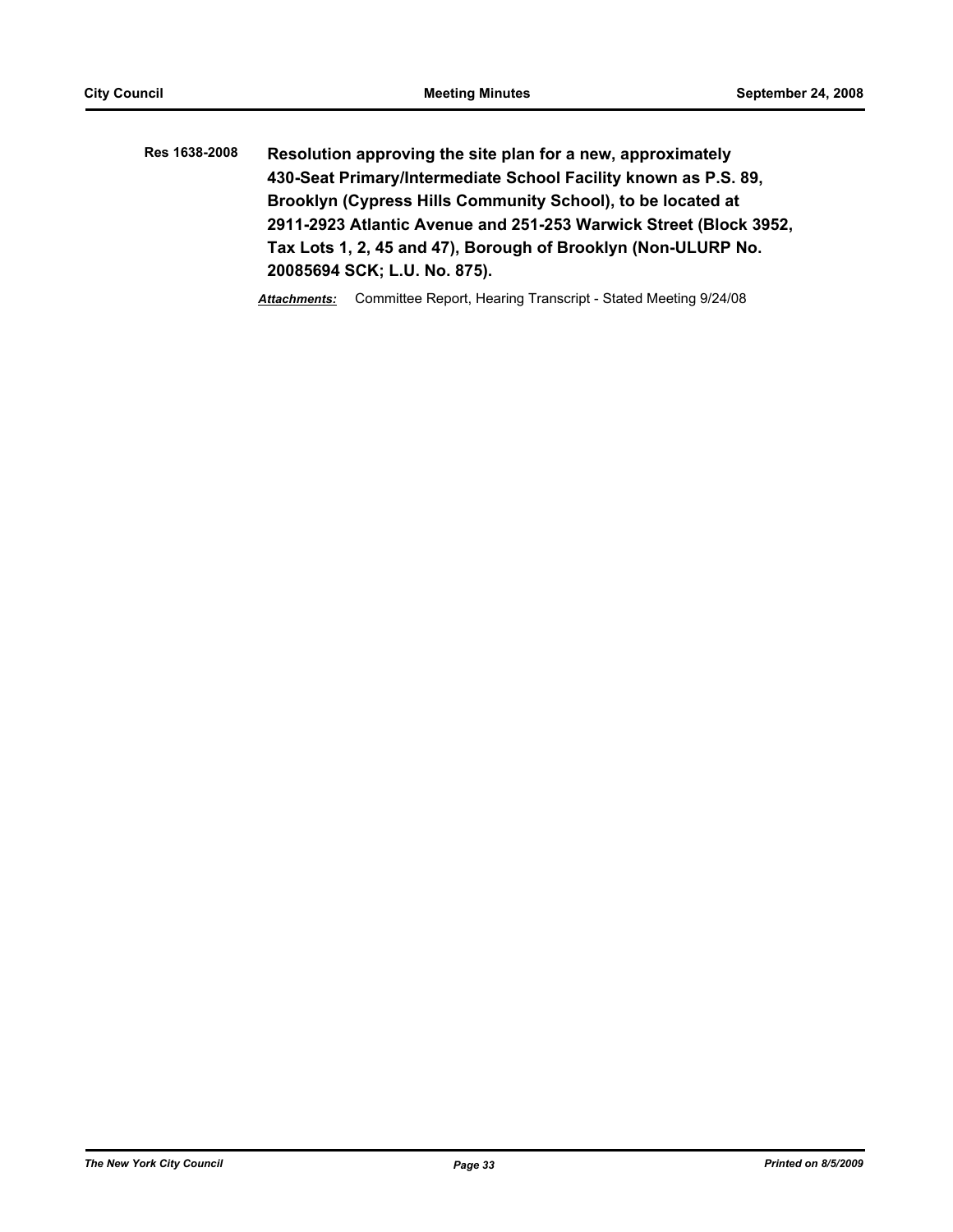**Int 0825-2008 A Local Law in relation to the naming of 84 thoroughfares and public places, Yolanda Garcia Way, Borough of the Bronx, Detective Luis Suarez Way, Borough of the Bronx, Arlington Leon Eastmond, Sr. Way, Borough of the Bronx, Fred J. Mazzarello Way, Borough of Queens, Fr. John J. Gribbon Way, Borough of Queens, USMC Lance Corporal John Carlo Kopacska Place, Borough of Queens, Robert Woolis Way, Borough of Manhattan, Doris Rosenblum Way, Borough of Manhattan, James D. Garst Way, Borough of Manhattan, Jack Thompson Drive, Borough of Queens, James Hughes Sr. Place, Borough of Queens, Reverend Gene McGhee Street, Borough of Queens, A. Philip Randolph Boulevard, Borough of Manhattan, Matthew Henson Plaza, Borough of Manhattan, Lt. Robert Nagel Way, Borough of Manhattan, Detective Russel Timoshenko Way, Borough of Staten Island, Thomas Joseph Sgroi Way, Borough of Brooklyn, Priscilla Celano Way, Borough of Brooklyn, John F. Denton Way, Borough of Brooklyn, Bill Reinhardt Way, Borough of Brooklyn, Firefighter James Raymond Coyle Way, Borough of Brooklyn, Ms. Rachel E. Spivey Boulevard, Borough of the Bronx, Charles Prince Place, Borough of the Bronx, Hilton White Way, Borough of the Bronx, Rabbi Avraham Schecter Way, Borough of Queens, Rabbi Solomon Goldman Way, Borough of Queens, Firefighter Joey Graffagnino Place, Borough of Brooklyn, Congressman Thomas J. Manton Boulevard, Borough of Queens, Firefighter Raymond W. Hauber Way, Borough of Staten Island, Dave Brennan's Elks Way, Borough of Staten Island, Lt. John H. Martinson Way, Borough of Staten Island, Reverend Dr. Alfoyd Alston Way, Borough of Manhattan, W.E.B. DuBois Avenue, Borough of Manhattan, Rev. Dr. Ollie B. Wells, Sr. Square, Borough of Manhattan, Rita Venedam Place, Borough of Manhattan, Carlos Lezama Way, Borough of Brooklyn, Benny A. Lyde Place, Borough of Brooklyn, Corporal Julian Alberto Ramon Avenue, Borough of Queens, Corporal Juan M. Alcantara Way, Borough of Manhattan, Miguel Amaro Way, Borough of Manhattan, NYS Senator Hon. Mark W. Allen Way, Borough of Staten Island, NYS Assemblyman 2000-2007 Hon. John W. Lavelle Way, Borough of Staten Island, Richard Dickenson Way, Borough of Staten Island, Luke M. Parlatore Way, Borough of Staten Island, Pfc. Nils George Thompson Way, Borough of Staten Island, James J. Keeley Way, Borough of Staten Island, 100th Anniversary Liedy's Shore Inn Way, Borough of Staten Island, Crossing Guard Doris Allen Way, Borough of Staten Island, Angelina J. (Jean) Esposito Way, Borough of Staten Island, Wagner Chaplain 1972 - 2007 Reverend Lyle R. Guttu Way, Borough of Staten Island, Frank J.**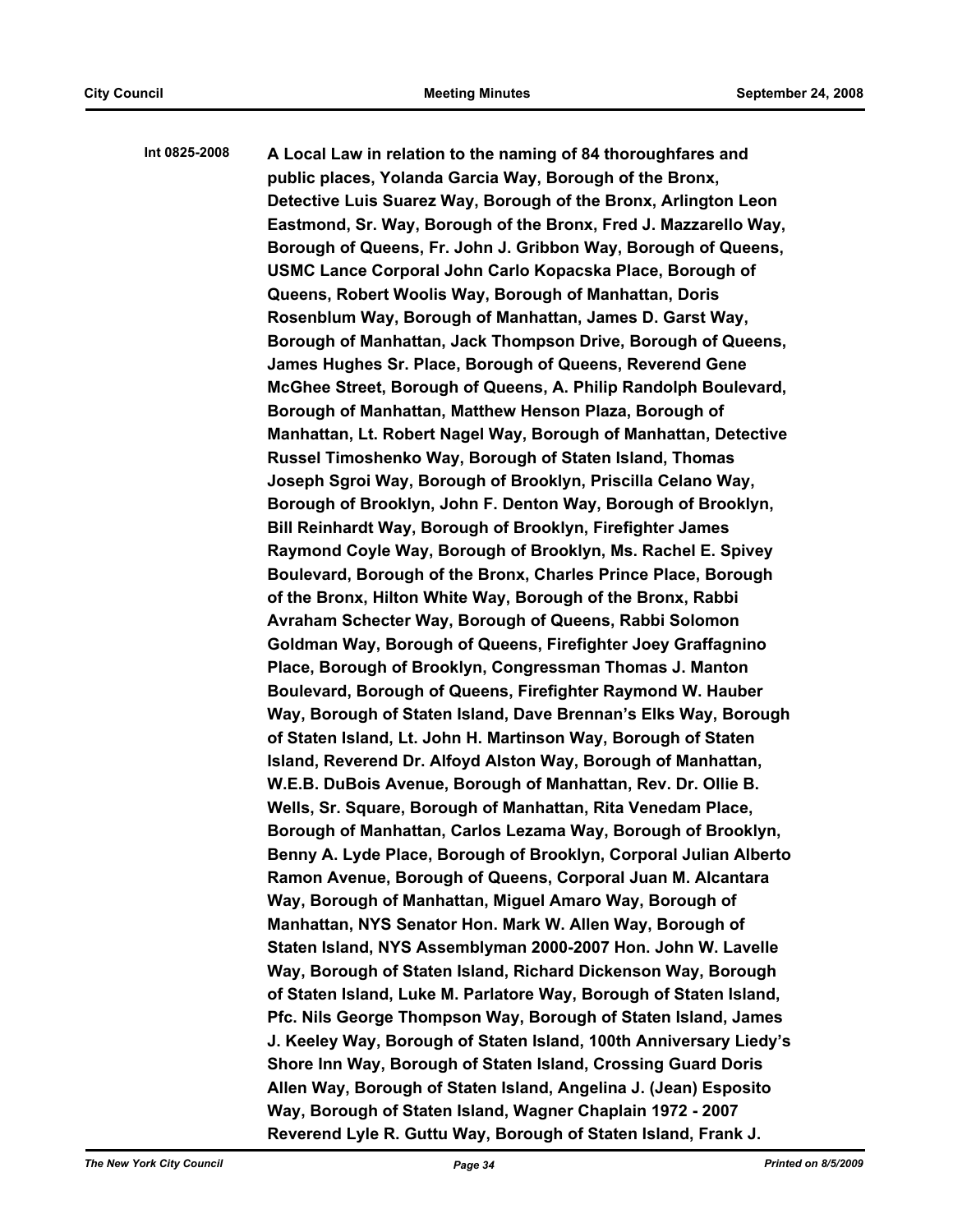**Reali III's Way, Borough of Staten Island, Frank H. Buttermark Place, Borough of Staten Island, David Villamarin Drive, Borough of Staten Island, Lt. Vic Navarra Way, Borough of Staten Island, Firefighter Paul Hanlon Keating Avenue, Borough of Staten Island, Pearse O'Callaghan Boulevard, Borough of Staten Island, Frieda Zames Way, Borough of Manhattan, Army SPC. Alex Jimenez Way, Borough of Queens, Calle Colombia Way, Borough of Queens, Quisqueya Boulevard, Borough of Queens, Leverich Memorial Church Way, Borough of Queens, St. Brendan Way, Borough of Brooklyn, Eleven in Heaven Square-Rescue 5, Borough of Staten Island, Charles A. Langere Corner, Borough of Staten Island, Loretta Quinn Way, Borough of Staten Island, Joseph "Joe T" Trimarche Avenue, Borough of Staten Island, Rab Wilkinson Way, Borough of Staten Island, Brianna Gabrielle Gioia Corner, Borough of Staten Island, Victor L. Prevosti Corner, Borough of Staten Island, Vera D'Agostino Way, Borough of Staten Island, Donald C. Leo Way, Borough of Staten Island, Joseph Anthony DeMeo Lane, Borough of Staten Island, Bangla Bazaar, Borough of the Bronx, Jan Karski Corner, Borough of Manhattan, Aux P.O. Nicholas Pekearo Corner, Borough of Manhattan, Aux P.O. Eugene Marshalik Corner, Borough of Manhattan, Polar Bear Club Walk, Borough of Brooklyn, Howard Lasher Way, Borough of Brooklyn, Firefighter Daniel F. Pujdak Way, Borough of Brooklyn, Anthony Pastena, Sr. Corner, Borough of Brooklyn, Carmen B. Bermudez Place, Borough of the Bronx, Malta Square, Borough of Queens, Sandra Hernandez Place, Borough of Manhattan, Charno Way, Borough of Brooklyn and the repeal of section 11 of local law number 15 for the year 2003 and section 21 of local law number 28 for the year 2007.**

*Attachments:* Committee Report 9/16/08, Hearing Testimony 9/16/08, Hearing Transcript 9/16/08, Committee Report 9/24/08, Hearing Transcript 9/24/08, Fiscal Impact Statement, Hearing Transcript - Stated Meeting 9/24/08, Local Law

**Enactment No:** 2008/048

Rules, Privileges, and Elections

## **Res 1639-2008 RESOLUTION APPROVING THE APPOINTMENT BY THE MAYOR OF FADIL B. BRIJA AS A MEMBER OF THE NEW YORK CITY TAX COMMISSION.**

*Attachments:* Committee Report, Hearing Transcript - Stated Meeting 9/24/08

General Order Calendar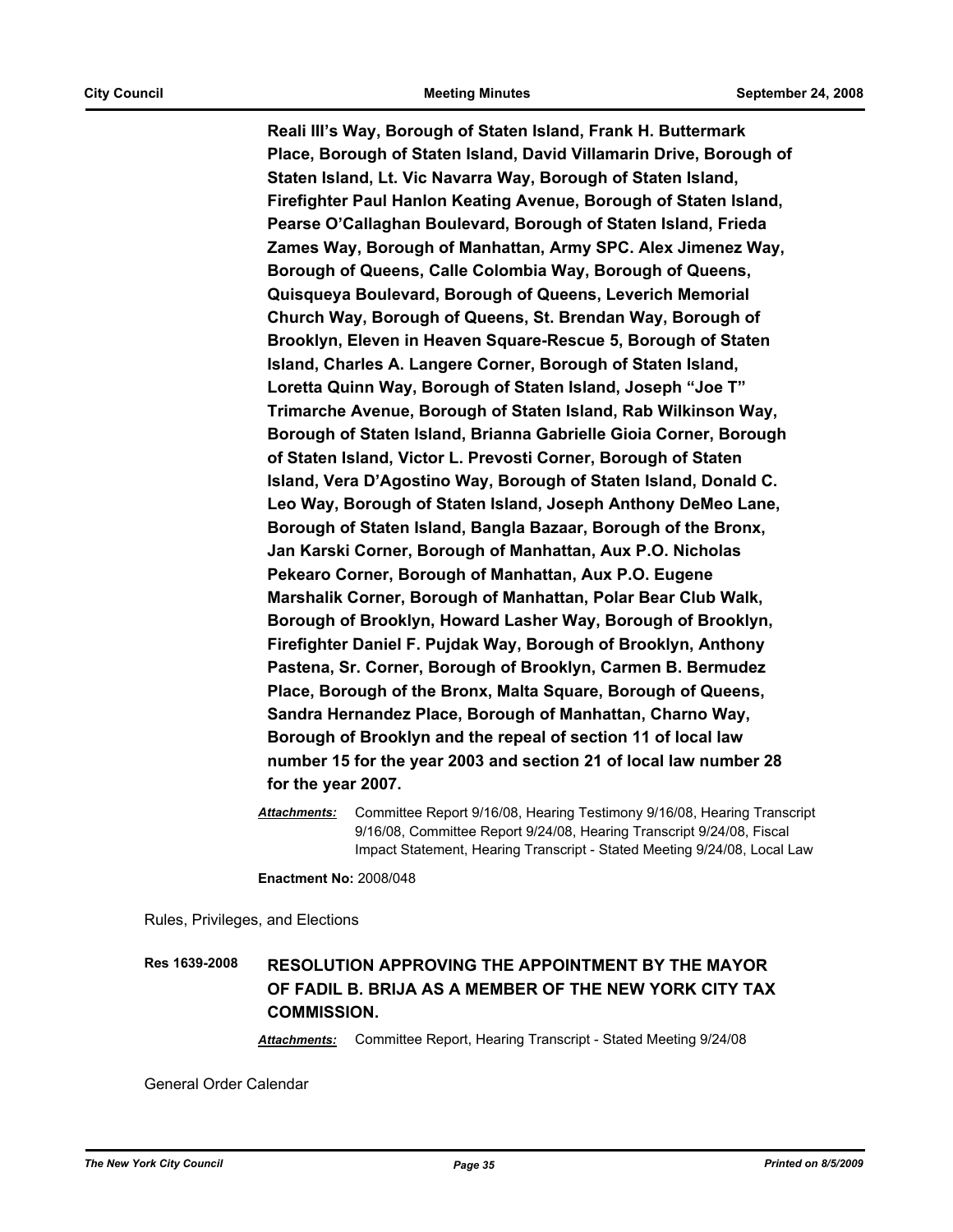## **T2006-0001 Commissioner of Deeds**

*Attachments:* Hearing Transcript - Charter Meeting 1/4/06, Hearing Transcript - Stated Meeting 1/18/06, Hearing Transcript - Stated Meeting 2/1/06, Hearing Transcript - Stated Meeting 2/15/06, Hearing Transcript - Stated Meeting 3/1/06, Hearing Transcript - Stated Meeting 3/22/06, Hearing Transcript - Stated Meeting 4/5/06, Hearing Transcript - Stated Meeting 4/26/06, Hearing Transcript - Stated Meeting 5/10/06, Hearing Transcript - Stated Meeting 5/24/06, Hearing Transcript - Stated Meeting 6/13/06, Hearing Transcript - Stated Meeting 6/20/06, Hearing Transcript - Stated Meeting 6/29/06, Hearing Transcript - Stated Meeting 7/19/06, Hearing Transcript - Stated Meeting 8/16/06, Hearing Transcript - Stated Meeting 9/13/06, Hearing Transcript - Stated Meeting 9/27/06, Hearing Transcript - Stated Meeting 10/11/06, Hearing Transcript - Stated Meeting 10/25/06, Hearing Transcript - Stated Meeting 11/15/06, Hearing Transcript - Stated Meeting 11/29/06, Hearing Transcript - Stated Meeting 12/6/06, Hearing Transcript - Stated Meeting 12/20/06, Hearing Transcript - Stated Meeting 1/3/07, Hearing Transcript - Stated Meeting 1/9/07, Hearing Transcript - Stated Meeting 2/1/07, Hearing Transcript - Stated Meeting 2/28/07, Hearing Transcript - Stated Meeting 3/14/07, Hearing Transcript - Stated Meeting 3/28/07, Hearing Transcript - Stated Meeting 4/12/07, Hearing Transcript - Stated Meeting 4/23/07, Hearing Transcript - Stated Meeting 5/9/07, Hearing Transcript - Stated Meeting 5/30/07, Hearing Transcript - Stated Meeting 6/5/07, Hearing Transcript - Stated Meeting 6/15/07, Hearing Transcript - Stated Meeting 6/27/07, Hearing Transcript - Stated Meeting 7/25/07, Hearing Transcript - Stated Meeting 8/6/07, Hearing Transcript - Stated Meeting 8/22/07, Hearing Transcript - Stated Meeting 9/10/07, Hearing Transcript - Stated Meeting 9/25/07, Hearing Transcript - Stated Meeting 10/17/07, Hearing Transcript - Stated Meeting 10/23/07, Hearing Transcript - Stated Meeting 10/29/07, Hearing Transcript - Stated Meeting 11/15/07, Hearing Transcript - Stated Meeting 11/28/07, Hearing Transcript - Stated Meeting 12/11/07, Hearing Transcript - Stated Meeting 12/19/07, Hearing Transcript - Charter Meeting 1/9/08, Hearing Transcript - Stated Meeting 1/30/08, Hearing Transcript - Stated Meeting 2/13/08, Hearing Transcript - Stated Meeting 2/27/08, Hearing Transcript - Stated Meeting 3/12/08, Hearing Transcript - Stated Meeting 3/26/08, Hearing Transcript - Stated Meeting 3/31/08, Hearing Transcript - Stated Meeting 4/16/08, Hearing Transcript - Stated Meeting 4/30/08, Hearing Transcript - Stated Meeting 5/14/08, Hearing Transcript - Stated Meeting 5/28/08, Hearing Transcript - Recessed Stated Meeting 5/28/08, Hearing Transcript - Stated Meeting 6/12/08, Hearing Transcript - Recessed Stated Meeting 6-23-08, Hearing Transcript - Stated Meeting 6/29/08, Hearing Transcript - Stated Meeting 7/23/08, Hearing Transcript - Stated Meeting 8/14/08, Hearing Transcript - Stated Meeting 9/4/08, Hearing Transcript - Stated Meeting 9/24/08, Hearing Transcript - Stated Meeting 10/7/08, Hearing Transcript - Stated Meeting 10/23/08, Hearing Transcript - Stated Meeting 11/13/08, Hearing Transcript - Stated Meeting 11/19/08, Hearing Transcript - Charter Meeting 1/7/09, Hearing Transcript - Stated Meeting 1/28/09, Hearing Transcript - Stated Meeting 2/11/09, Hearing Transcript - Stated Meeting 3/24/09, Hearing Transcript - Stated Meeting 4/2/09, Hearing Transcript - Stated Meeting 4/22/09, Hearing Transcript - Stated Meeting 5/6/09, Hearing Transcript - Stated Meeting 5/20/09, Hearing Transcript - Stated Meeting 6/10/09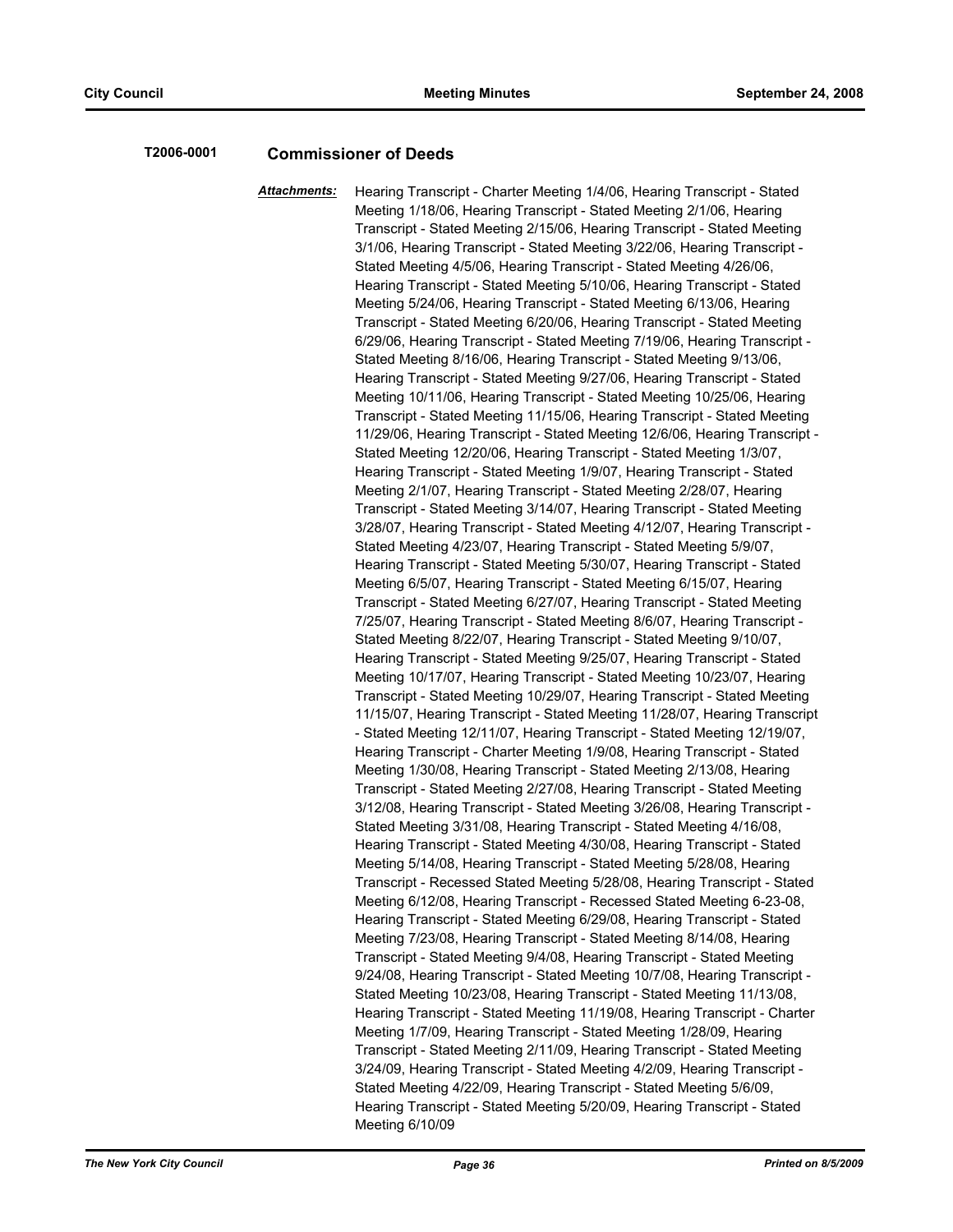*The Public Advocate (Ms. Gotbaum) put the question whether the Council would agree with and adopt such motion which was decided in the affirmative by the following vote:*

#### **A motion was made that these files be approved by consent vote.**

#### **Affirmative,** 50 -

Speaker Quinn, Addabbo Jr., Arroyo, Avella, Barron, Brewer, Comrie Jr., de Blasio, Dickens, Dilan, Eugene, Felder, Fidler, Foster, Garodnick, Gennaro, Gentile, Gerson, Gioia, Gonzalez, Ignizio, Jackson, James, Katz, Koppell, Lappin, Liu, Mark-Viverito, Martinez, McMahon, Mealy, Mendez, Monserrate, Nelson, Oddo, Palma, Recchia Jr., Reyna, Rivera, Sanders Jr., Seabrook, Sears, Stewart, Vacca, Vallone Jr., Vann, Weprin, White Jr., Yassky and Como

#### **Excused,** 1 -

#### Baez

*The following files were removed from the General Order Calendar and voted separately:*

*Int No. 822-A, 49-1-0 Int No. 825, 49-0-1* 

*See files for individual votes.*

#### Introduction & Reading of Bills See Attached 13.

- 14. Discussion of Resolutions
- 15. Resolutons
	- **Res 1583-2008 Resolution calling on the Federal Communications Commission to investigate Arbitron's Portable People Meter system and its potential effect on the diversity of radio.**
		- *Attachments:* Res. No. 1583 8/14/08, Proposed Res. No. 1583-A 9/10/08, Committee Report 9/10/08, Hearing Testimony 9/10/08, Hearing Transcript 9/10/08, Committee Report 9/24/08, Hearing Transcript 9/24/08, Hearing Transcript - Stated Meeting 9/24/08

*Pursuant to Rule 8.50 of the Council, the Public Advocate (Ms. Gotbaum) called for a voice vote. Hearing no objections, the Public Advocate (Ms. Gotbaum) declared the Resolution to be adopted.*

*Adopted unanimously by the Council by voice-vote.*

**A motion was made that this Resolution be Approved, by Council approved by Voice Vote.**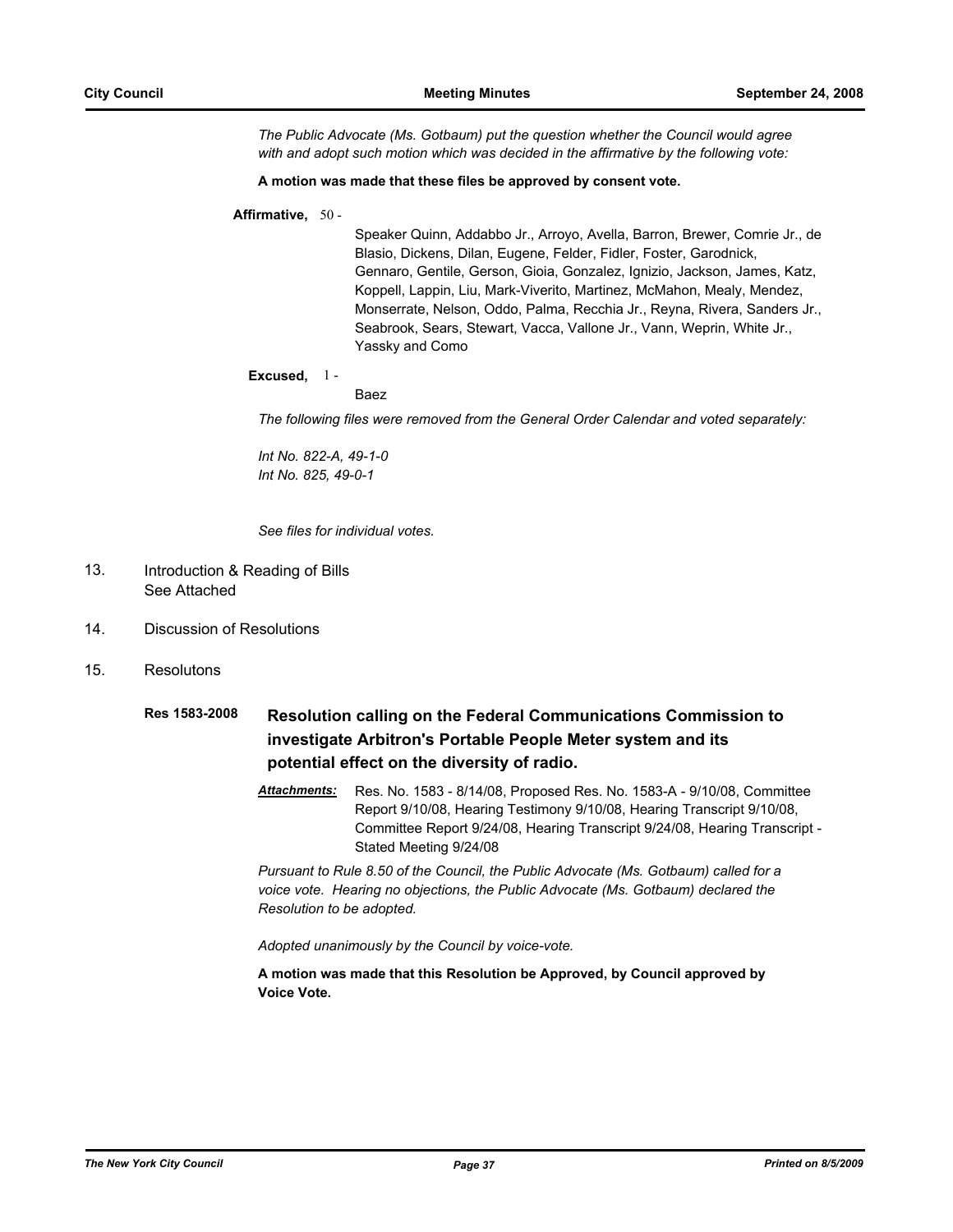- **Res 1612-2008 Resolution endorsing the Speaker's decision to file, on behalf of the Council, an amicus brief in support of the Plaintiffs in the litigation captioned Casado v. Markus, Index No. 402267/08, for the purpose of supporting the Plaintiffs' petition to annul and vacate 2008 Apartment and Loft Law # 40.**
	- *Attachments:* Cover Sheet, Committee Report, Hearing Transcript, Hearing Transcript Stated Meeting 9/24/08

*Pursuant to Rule 8.50 of the Council, the Public Advocate (Ms. Gotbaum) called for a voice vote. Hearing those in favor, the Public Advocate (Ms. Gotbaum) declared the Resolution to be adopted.*

*The following 2 Council Members formally voted against this item: Council Members Ignizio and Oddo.*

*Adopted by the Council by voice-vote.*

**A motion was made that this Resolution be Approved, by Council approved by Voice Vote.**

- 16. General Discussion
- 17. Extension of Remarks

INTRODUCTION AND READING OF BILLS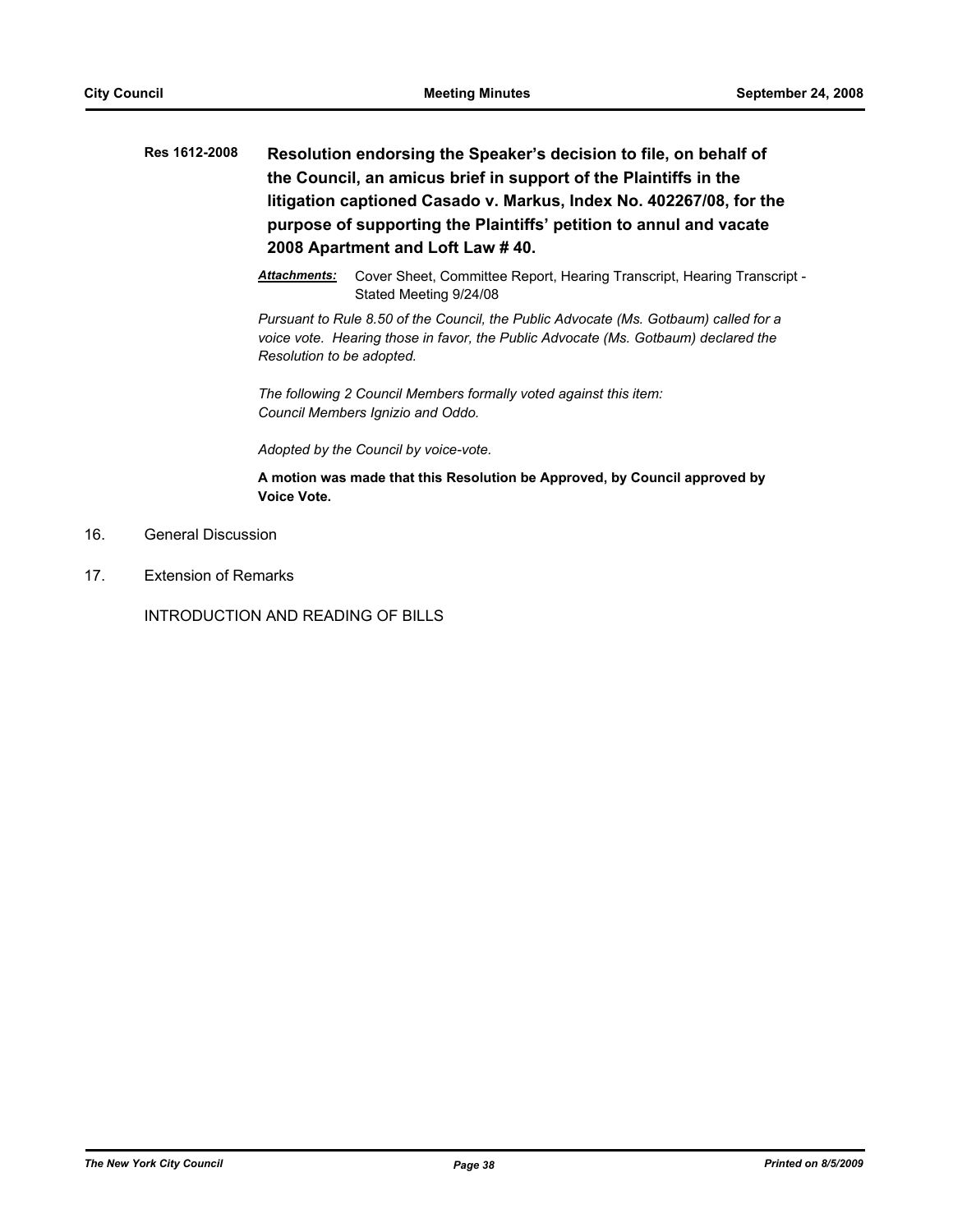**Int 0825-2008 A Local Law in relation to the naming of 84 thoroughfares and public places, Yolanda Garcia Way, Borough of the Bronx, Detective Luis Suarez Way, Borough of the Bronx, Arlington Leon Eastmond, Sr. Way, Borough of the Bronx, Fred J. Mazzarello Way, Borough of Queens, Fr. John J. Gribbon Way, Borough of Queens, USMC Lance Corporal John Carlo Kopacska Place, Borough of Queens, Robert Woolis Way, Borough of Manhattan, Doris Rosenblum Way, Borough of Manhattan, James D. Garst Way, Borough of Manhattan, Jack Thompson Drive, Borough of Queens, James Hughes Sr. Place, Borough of Queens, Reverend Gene McGhee Street, Borough of Queens, A. Philip Randolph Boulevard, Borough of Manhattan, Matthew Henson Plaza, Borough of Manhattan, Lt. Robert Nagel Way, Borough of Manhattan, Detective Russel Timoshenko Way, Borough of Staten Island, Thomas Joseph Sgroi Way, Borough of Brooklyn, Priscilla Celano Way, Borough of Brooklyn, John F. Denton Way, Borough of Brooklyn, Bill Reinhardt Way, Borough of Brooklyn, Firefighter James Raymond Coyle Way, Borough of Brooklyn, Ms. Rachel E. Spivey Boulevard, Borough of the Bronx, Charles Prince Place, Borough of the Bronx, Hilton White Way, Borough of the Bronx, Rabbi Avraham Schecter Way, Borough of Queens, Rabbi Solomon Goldman Way, Borough of Queens, Firefighter Joey Graffagnino Place, Borough of Brooklyn, Congressman Thomas J. Manton Boulevard, Borough of Queens, Firefighter Raymond W. Hauber Way, Borough of Staten Island, Dave Brennan's Elks Way, Borough of Staten Island, Lt. John H. Martinson Way, Borough of Staten Island, Reverend Dr. Alfoyd Alston Way, Borough of Manhattan, W.E.B. DuBois Avenue, Borough of Manhattan, Rev. Dr. Ollie B. Wells, Sr. Square, Borough of Manhattan, Rita Venedam Place, Borough of Manhattan, Carlos Lezama Way, Borough of Brooklyn, Benny A. Lyde Place, Borough of Brooklyn, Corporal Julian Alberto Ramon Avenue, Borough of Queens, Corporal Juan M. Alcantara Way, Borough of Manhattan, Miguel Amaro Way, Borough of Manhattan, NYS Senator Hon. Mark W. Allen Way, Borough of Staten Island, NYS Assemblyman 2000-2007 Hon. John W. Lavelle Way, Borough of Staten Island, Richard Dickenson Way, Borough of Staten Island, Luke M. Parlatore Way, Borough of Staten Island, Pfc. Nils George Thompson Way, Borough of Staten Island, James J. Keeley Way, Borough of Staten Island, 100th Anniversary Liedy's Shore Inn Way, Borough of Staten Island, Crossing Guard Doris Allen Way, Borough of Staten Island, Angelina J. (Jean) Esposito Way, Borough of Staten Island, Wagner Chaplain 1972 - 2007 Reverend Lyle R. Guttu Way, Borough of Staten Island, Frank J.**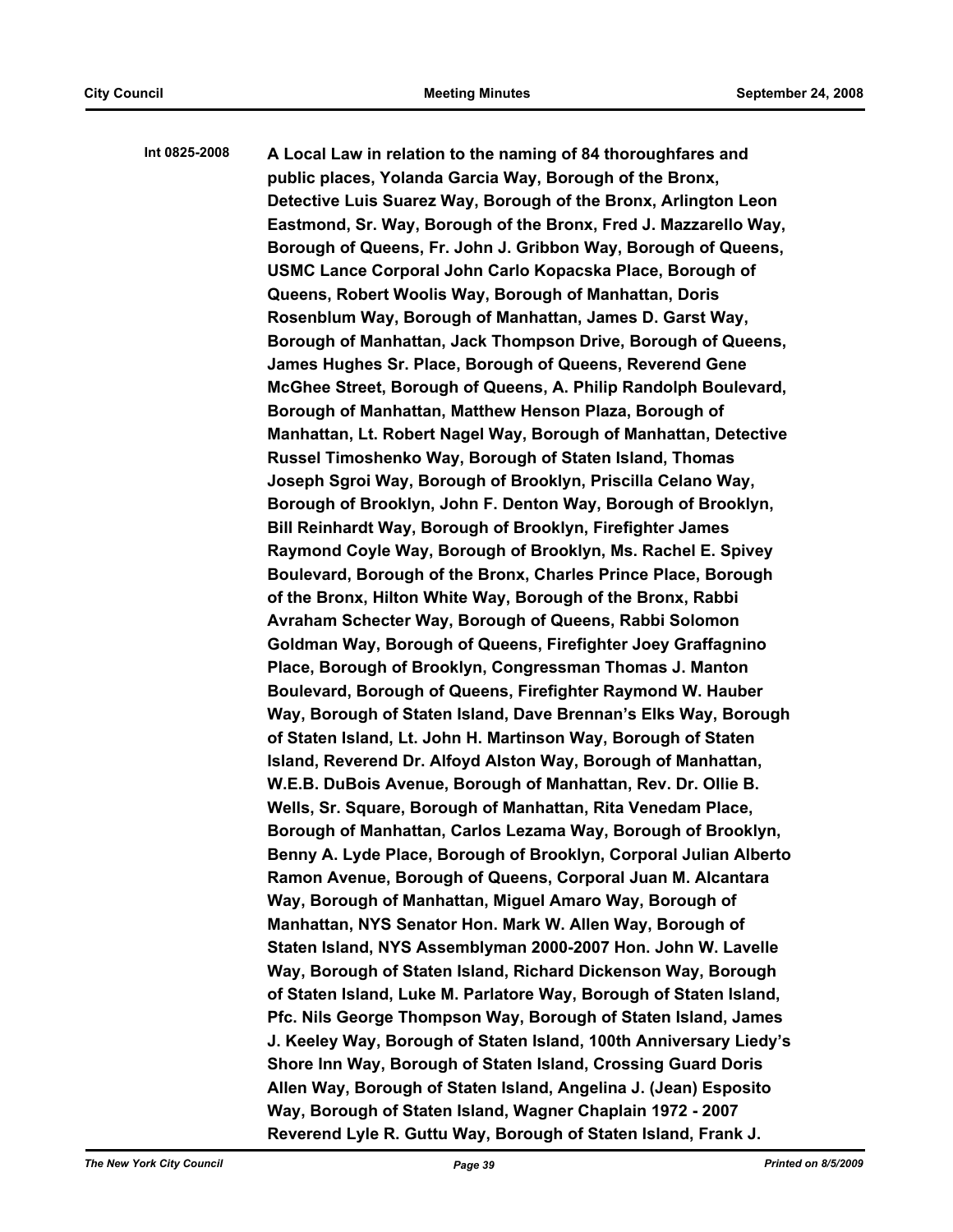**Reali III's Way, Borough of Staten Island, Frank H. Buttermark Place, Borough of Staten Island, David Villamarin Drive, Borough of Staten Island, Lt. Vic Navarra Way, Borough of Staten Island, Firefighter Paul Hanlon Keating Avenue, Borough of Staten Island, Pearse O'Callaghan Boulevard, Borough of Staten Island, Frieda Zames Way, Borough of Manhattan, Army SPC. Alex Jimenez Way, Borough of Queens, Calle Colombia Way, Borough of Queens, Quisqueya Boulevard, Borough of Queens, Leverich Memorial Church Way, Borough of Queens, St. Brendan Way, Borough of Brooklyn, Eleven in Heaven Square-Rescue 5, Borough of Staten Island, Charles A. Langere Corner, Borough of Staten Island, Loretta Quinn Way, Borough of Staten Island, Joseph "Joe T" Trimarche Avenue, Borough of Staten Island, Rab Wilkinson Way, Borough of Staten Island, Brianna Gabrielle Gioia Corner, Borough of Staten Island, Victor L. Prevosti Corner, Borough of Staten Island, Vera D'Agostino Way, Borough of Staten Island, Donald C. Leo Way, Borough of Staten Island, Joseph Anthony DeMeo Lane, Borough of Staten Island, Bangla Bazaar, Borough of the Bronx, Jan Karski Corner, Borough of Manhattan, Aux P.O. Nicholas Pekearo Corner, Borough of Manhattan, Aux P.O. Eugene Marshalik Corner, Borough of Manhattan, Polar Bear Club Walk, Borough of Brooklyn, Howard Lasher Way, Borough of Brooklyn, Firefighter Daniel F. Pujdak Way, Borough of Brooklyn, Anthony Pastena, Sr. Corner, Borough of Brooklyn, Carmen B. Bermudez Place, Borough of the Bronx, Malta Square, Borough of Queens, Sandra Hernandez Place, Borough of Manhattan, Charno Way, Borough of Brooklyn and the repeal of section 11 of local law number 15 for the year 2003 and section 21 of local law number 28 for the year 2007.**

*Sponsors:* By The Speaker (Speaker Quinn) and Council Members Arroyo, Avella, Brewer, Comrie Jr., Dickens, Eugene, Felder, Fidler, Foster, Gennaro, Gentile, Gioia, Ignizio, James, Jackson, Liu, Mark-Viverito, Martinez, McMahon, Mendez, Monserrate, Nelson, Oddo, Palma, Recchia Jr., Reyna, Rivera, Vallone Jr., Yassky and Weprin *Attachments:* Committee Report 9/16/08, Hearing Testimony 9/16/08, Hearing Transcript 9/16/08, Committee Report 9/24/08, Hearing Transcript 9/24/08, Fiscal

**This Introduction was Referred to Comm by Council to the Committee on Parks and Recreation**

Impact Statement, Hearing Transcript - Stated Meeting 9/24/08, Local Law

**Enactment No:** 2008/048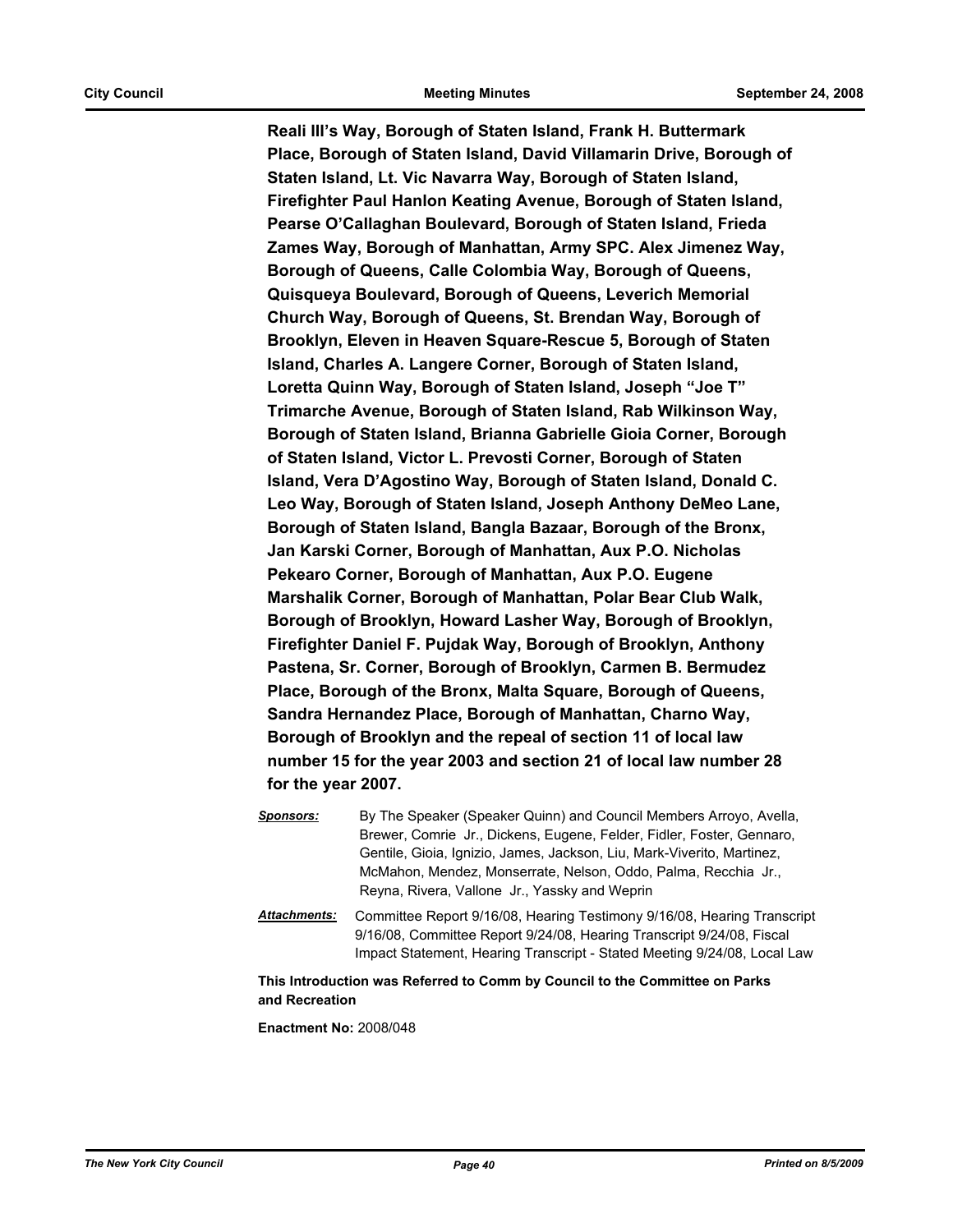## **Int 0826-2008 A Local Law to amend the administrative code of the city of New York, in relation to the prohibition of activities to prevent access to reproductive health care facilities.**

*Sponsors:* By The Speaker (Speaker Quinn) and Council Members Reyna, Lappin, Foster, Yassky, Seabrook, Sears, de Blasio, Arroyo, Comrie Jr., Fidler, Garodnick, Gonzalez, Jackson, James, Koppell, Liu, Mark-Viverito, Martinez, Nelson, Palma, Sanders Jr., Stewart, Weprin, White Jr., Gerson, Mendez, Gennaro and Brewer

*Attachments:* Int. No. 826 - 9/24/08, Committee Report 11/18/08, Hearing Transcript 11/18/08, Committee Report 4/1/09, Hearing Testimony 4/1/09, Hearing Transcript 4/1/09, Press Release, Hearing Transcript - Stated Meeting 4/2/09, Fiscal Impact Statement

**This Introduction was Referred to Comm by Council to the Committee on Civil Rights**

**Enactment No:** 2009/024

- **Res 1612-2008 Resolution endorsing the Speaker's decision to file, on behalf of the Council, an amicus brief in support of the Plaintiffs in the litigation captioned Casado v. Markus, Index No. 402267/08, for the purpose of supporting the Plaintiffs' petition to annul and vacate 2008 Apartment and Loft Law # 40.**
	- *Sponsors:* By The Speaker (Speaker Quinn) and Council Members Garodnick, James, Lappin, Sanders Jr., Gonzalez, Koppell and Recchia Jr.
	- *Attachments:* Cover Sheet, Committee Report, Hearing Transcript, Hearing Transcript Stated Meeting 9/24/08
	- **This Resolution was Referred to Comm by Council to the Committee on Finance**

**Int 0827-2008 A Local Law to amend the administrative code of the city of New York, in relation to the review of driveway curb cuts.**

> *Sponsors:* By Council Members Brewer, Felder, Gonzalez, James, Koppell, Palma, Recchia Jr. and Gerson

**This Introduction was Referred to Comm by Council to the Committee on Transportation**

**Int 0828-2008 A Local Law to amend the administrative code of the city of New York, in relation to prohibiting general vendors from leaving pushcarts, stands or goods unattended.**

> *Sponsors:* By Council Members Brewer, Fidler, Gonzalez, James, Koppell, Mealy, Sears, Gerson and Weprin *Attachments:* Committee Report 11/14/08, Hearing Testimony 11/14/08, Hearing Transcript 11/14/08

**This Introduction was Referred to Comm by Council to the Committee on Consumer Affairs**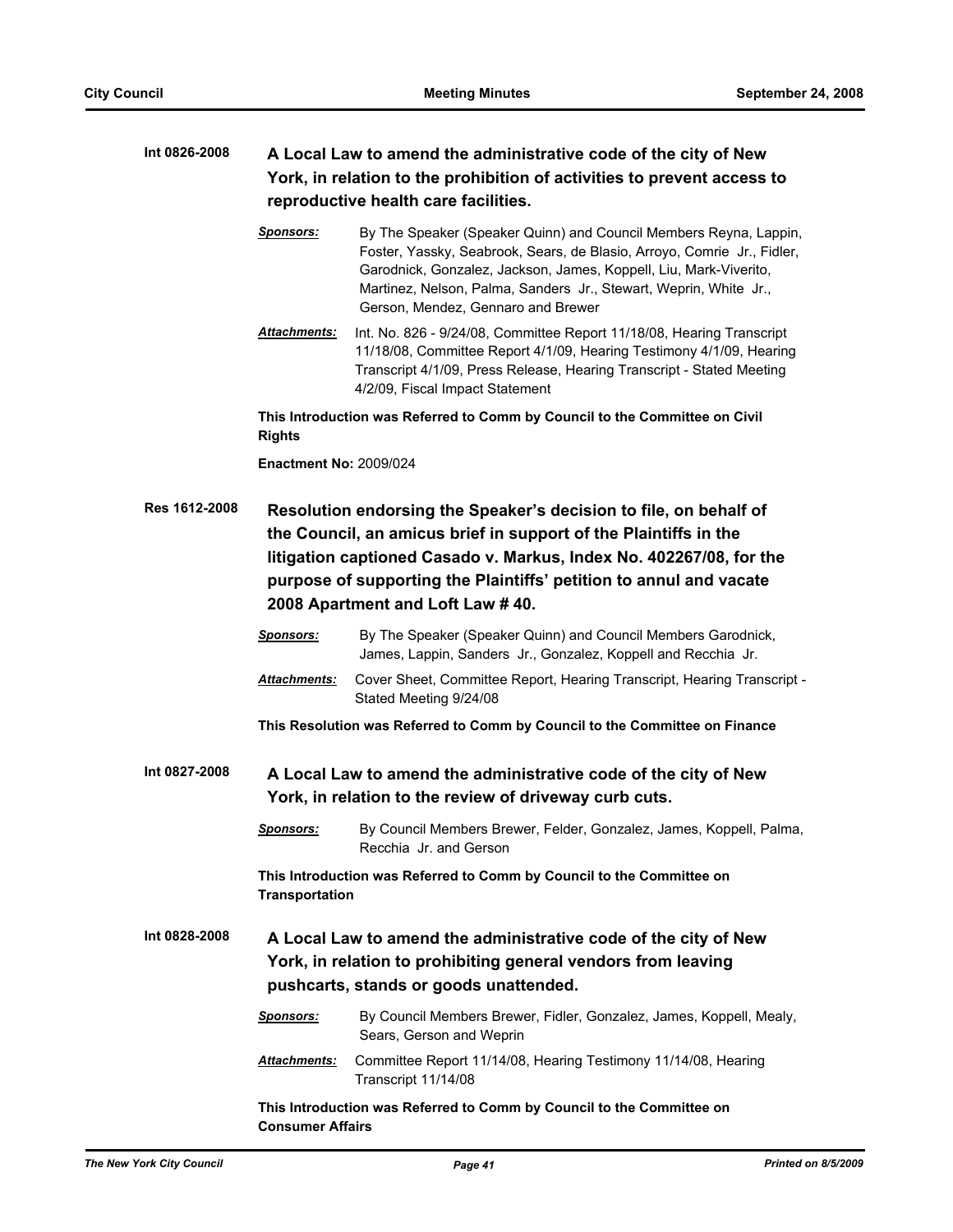| Res 1613-2008 | <b>Resolution urging the Federal Communications Commission to</b><br>open a formal comment period on the Commission's TV white<br>space test report to enable all stakeholders to thoroughly review<br>the data and comment, and to set aside a sufficient number of<br>broadcast channels for the exclusive use of wireless microphone<br>in order to protect all incumbent wireless microphone users. |                                                                                                                                                                                                      |  |
|---------------|---------------------------------------------------------------------------------------------------------------------------------------------------------------------------------------------------------------------------------------------------------------------------------------------------------------------------------------------------------------------------------------------------------|------------------------------------------------------------------------------------------------------------------------------------------------------------------------------------------------------|--|
|               | <b>Sponsors:</b>                                                                                                                                                                                                                                                                                                                                                                                        | By Council Members Brewer, The Speaker (Speaker Quinn), Fidler,<br>Gonzalez, Koppell, Liu, Mealy, Nelson, Sanders Jr., Weprin, Sears and<br>White Jr.                                                |  |
|               | Attachments:                                                                                                                                                                                                                                                                                                                                                                                            | Res. No. 1613 - 9/24/08, Committee Report 9/29/08, Hearing Transcript<br>9/29/08, Committee Report 10/23/08, Hearing Transcript 10/23/08, Hearing<br>Transcript - Stated Meeting 10/23/08            |  |
|               | <b>Technology in Government</b>                                                                                                                                                                                                                                                                                                                                                                         | This Resolution was Referred to Comm by Council to the Committee on                                                                                                                                  |  |
| Res 1614-2008 | Resolution calling upon the Department for the Aging to ensure<br>that no services or meals to seniors will be lost as a result of the<br>senior center RFP.                                                                                                                                                                                                                                            |                                                                                                                                                                                                      |  |
|               | <b>Sponsors:</b>                                                                                                                                                                                                                                                                                                                                                                                        | By Council Members de Blasio, Brewer, Comrie Jr., Fidler, Gentile,<br>Gonzalez, James, Katz, Koppell, Liu, Mealy, Nelson, Palma, Sanders Jr.,<br>Sears, Vacca, White Jr., Yassky, Gerson and Stewart |  |
|               |                                                                                                                                                                                                                                                                                                                                                                                                         | This Resolution was Referred to Comm by Council to the Committee on Aging                                                                                                                            |  |
| Res 1615-2008 | Resolution calling upon the New York State Legislature to pass<br>S.5991/A.9224, legislation which would amend the penal law in<br>relation to enhancing the criminal penalty for assaulting employees<br>of a local social services district.                                                                                                                                                          |                                                                                                                                                                                                      |  |
|               | <b>Sponsors:</b>                                                                                                                                                                                                                                                                                                                                                                                        | By Council Members de Blasio, Brewer, Comrie Jr. and Liu                                                                                                                                             |  |
|               | <b>Welfare</b>                                                                                                                                                                                                                                                                                                                                                                                          | This Resolution was Referred to Comm by Council to the Committee on General                                                                                                                          |  |
| Int 0829-2008 |                                                                                                                                                                                                                                                                                                                                                                                                         | A Local Law to amend the administrative code of the city of New<br>York, in relation to requiring demarcation on sidewalks of<br>impermissible vending locations.                                    |  |
|               | <b>Sponsors:</b>                                                                                                                                                                                                                                                                                                                                                                                        | By Council Members Gerson, Palma and Gentile                                                                                                                                                         |  |
|               | <b>Consumer Affairs</b>                                                                                                                                                                                                                                                                                                                                                                                 | This Introduction was Referred to Comm by Council to the Committee on                                                                                                                                |  |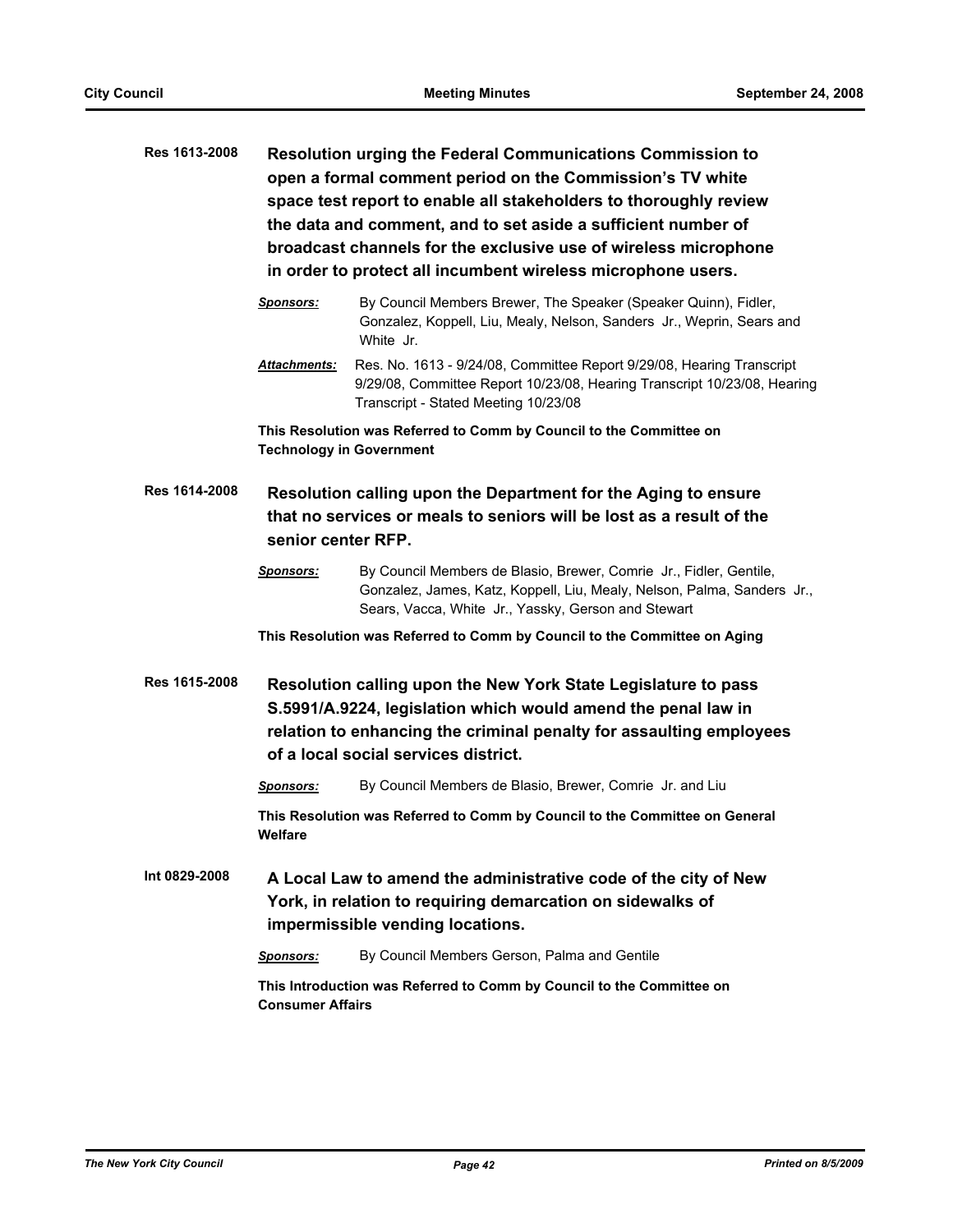| Int 0830-2008 | A Local Law to amend the administrative code of the city of New<br>York, in relation to limitations on the number of vendors of written<br>matter in congested areas. |                                                                                                                                       |
|---------------|-----------------------------------------------------------------------------------------------------------------------------------------------------------------------|---------------------------------------------------------------------------------------------------------------------------------------|
|               | <u>Sponsors:</u>                                                                                                                                                      | By Council Members Gerson, Mealy and Stewart                                                                                          |
|               | Attachments:                                                                                                                                                          | Committee Report 11/14/08, Hearing Testimony 11/14/08, Hearing<br>Transcript 11/14/08                                                 |
|               | <b>Consumer Affairs</b>                                                                                                                                               | This Introduction was Referred to Comm by Council to the Committee on                                                                 |
| Int 0831-2008 |                                                                                                                                                                       | A Local Law to amend the administrative code of the city of New<br>York, in relation to the transfer of general vending licenses.     |
|               | <b>Sponsors:</b>                                                                                                                                                      | By Council Members Gerson, Gonzalez, Palma and Stewart                                                                                |
|               | <b>Consumer Affairs</b>                                                                                                                                               | This Introduction was Referred to Comm by Council to the Committee on                                                                 |
| Int 0832-2008 | A Local Law to amend the administrative code of the city of New<br>York, in relation to the definition of obstruction.                                                |                                                                                                                                       |
|               | <b>Sponsors:</b>                                                                                                                                                      | By Council Members Gerson, Stewart, Garodnick and Weprin                                                                              |
|               | <b>Attachments:</b>                                                                                                                                                   | Committee Report 11/14/08, Hearing Testimony 11/14/08, Hearing<br>Transcript 11/14/08                                                 |
|               | <b>Consumer Affairs</b>                                                                                                                                               | This Introduction was Referred to Comm by Council to the Committee on                                                                 |
| Int 0833-2008 | A Local Law to amend the administrative code of the city of New<br>York, in relation to creating a map of areas restricted to vending.                                |                                                                                                                                       |
|               | <b>Sponsors:</b>                                                                                                                                                      | By Council Members Gerson and Stewart                                                                                                 |
|               | <b>Consumer Affairs</b>                                                                                                                                               | This Introduction was Referred to Comm by Council to the Committee on                                                                 |
| Int 0834-2008 | vending.                                                                                                                                                              | A Local Law to amend the administrative code of the city of New<br>York, in relation to increasing the number of licenses for general |
|               | <u>Sponsors:</u>                                                                                                                                                      | By Council Members Gerson, James and Stewart                                                                                          |
|               | <b>Attachments:</b>                                                                                                                                                   | Committee Report 11/14/08, Hearing Testimony 11/14/08, Hearing<br>Transcript 11/14/08                                                 |
|               | This Introduction was Referred to Comm by Council to the Committee on<br><b>Consumer Affairs</b>                                                                      |                                                                                                                                       |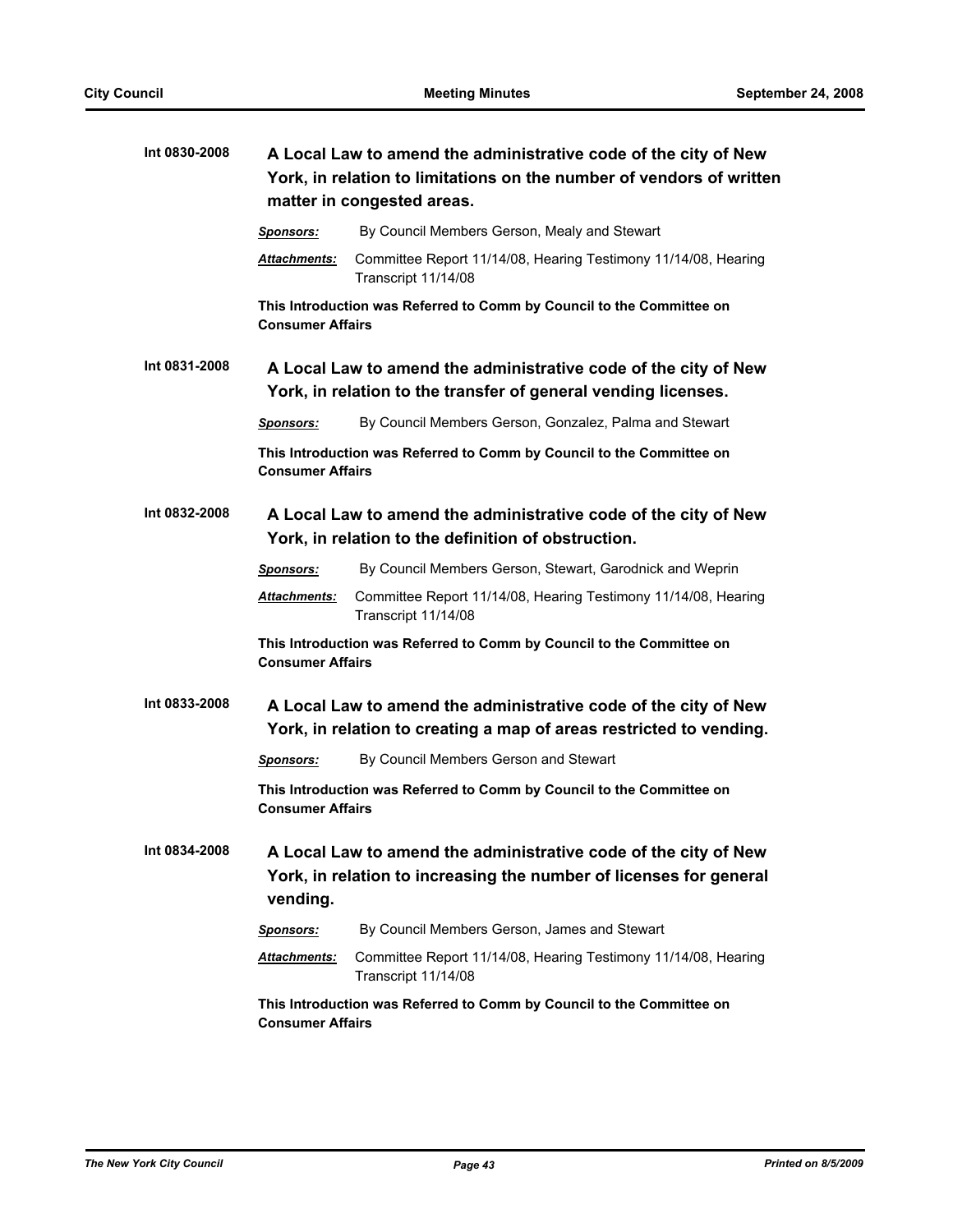| Int 0835-2008 | laws.                                                                                                                                                                                              | A Local Law to amend the administrative code of the city of New<br>York, in relation to posting street signs indicating relevant vending                                                                                                                                                                                                                                                                                        |
|---------------|----------------------------------------------------------------------------------------------------------------------------------------------------------------------------------------------------|---------------------------------------------------------------------------------------------------------------------------------------------------------------------------------------------------------------------------------------------------------------------------------------------------------------------------------------------------------------------------------------------------------------------------------|
|               | <u>Sponsors:</u>                                                                                                                                                                                   | By Council Members Gerson and Stewart                                                                                                                                                                                                                                                                                                                                                                                           |
|               | <b>Consumer Affairs</b>                                                                                                                                                                            | This Introduction was Referred to Comm by Council to the Committee on                                                                                                                                                                                                                                                                                                                                                           |
| Int 0836-2008 | plans.                                                                                                                                                                                             | A Local Law to amend the administrative code of the city of New<br>York in relation to requiring sight-seeing buses to submit operation                                                                                                                                                                                                                                                                                         |
|               | <b>Sponsors:</b>                                                                                                                                                                                   | By Council Members Gerson, Brewer, James, Mealy, Sanders Jr.,<br>Stewart, Weprin and Lappin                                                                                                                                                                                                                                                                                                                                     |
|               | <b>Consumer Affairs</b>                                                                                                                                                                            | This Introduction was Referred to Comm by Council to the Committee on                                                                                                                                                                                                                                                                                                                                                           |
| Res 1616-2008 | Resolution calling upon the New York State Legislature to pass<br>A.03646-B/S.00178-B, which would require that basic CPR training<br>be included in secondary school health education curriculum. |                                                                                                                                                                                                                                                                                                                                                                                                                                 |
|               | <b>Sponsors:</b>                                                                                                                                                                                   | By Council Members Gerson, Brewer, Fidler, Gentile, James, Koppell,<br>Mealy, Palma, Weprin, Avella, White Jr., Felder, Lappin and Stewart                                                                                                                                                                                                                                                                                      |
|               |                                                                                                                                                                                                    | This Resolution was Referred to Comm by Council to the Committee on Education                                                                                                                                                                                                                                                                                                                                                   |
| Int 0837-2008 |                                                                                                                                                                                                    | A Local Law to amend the administrative code of the city of New<br>York, in relation to the residency requirement for city employees.                                                                                                                                                                                                                                                                                           |
|               | <b>Sponsors:</b>                                                                                                                                                                                   | By Council Members Jackson, Martinez, Gerson, Liu, Mendez, Felder,<br>Weprin, Gioia, Gentile, Sears, Seabrook, Vallone Jr., Yassky, Gonzalez,<br>Avella, White Jr., Nelson, de Blasio, Recchia Jr., Barron, Vacca, Stewart,<br>James, Palma, Rivera, Lappin, Dickens, Fidler, Mealy, Katz, Sanders Jr.,<br>Gennaro, Mark-Viverito, Eugene, Comrie Jr., Baez, Reyna, Garodnick,<br>Oddo, Ignizio and The Speaker (Speaker Quinn) |
|               | Attachments:                                                                                                                                                                                       | Committee Report 10/6/08, Hearing Transcript 10/6/08, Hearing Testimony<br>10/6/08, Committee Report 12/16/08, Hearing Transcript 12/16/08, Fiscal<br>Impact Statement, Press Release, Mayor's Veto Message, Committee<br>Report 2/10/09, Hearing Transcript 2/10/09, Fiscal Impact Statement,<br>Hearing Transcript - Stated Meeting 2/11/09, Local Law                                                                        |
|               | <b>Service and Labor</b>                                                                                                                                                                           | This Introduction was Referred to Comm by Council to the Committee on Civil                                                                                                                                                                                                                                                                                                                                                     |

**Enactment No:** 2009/010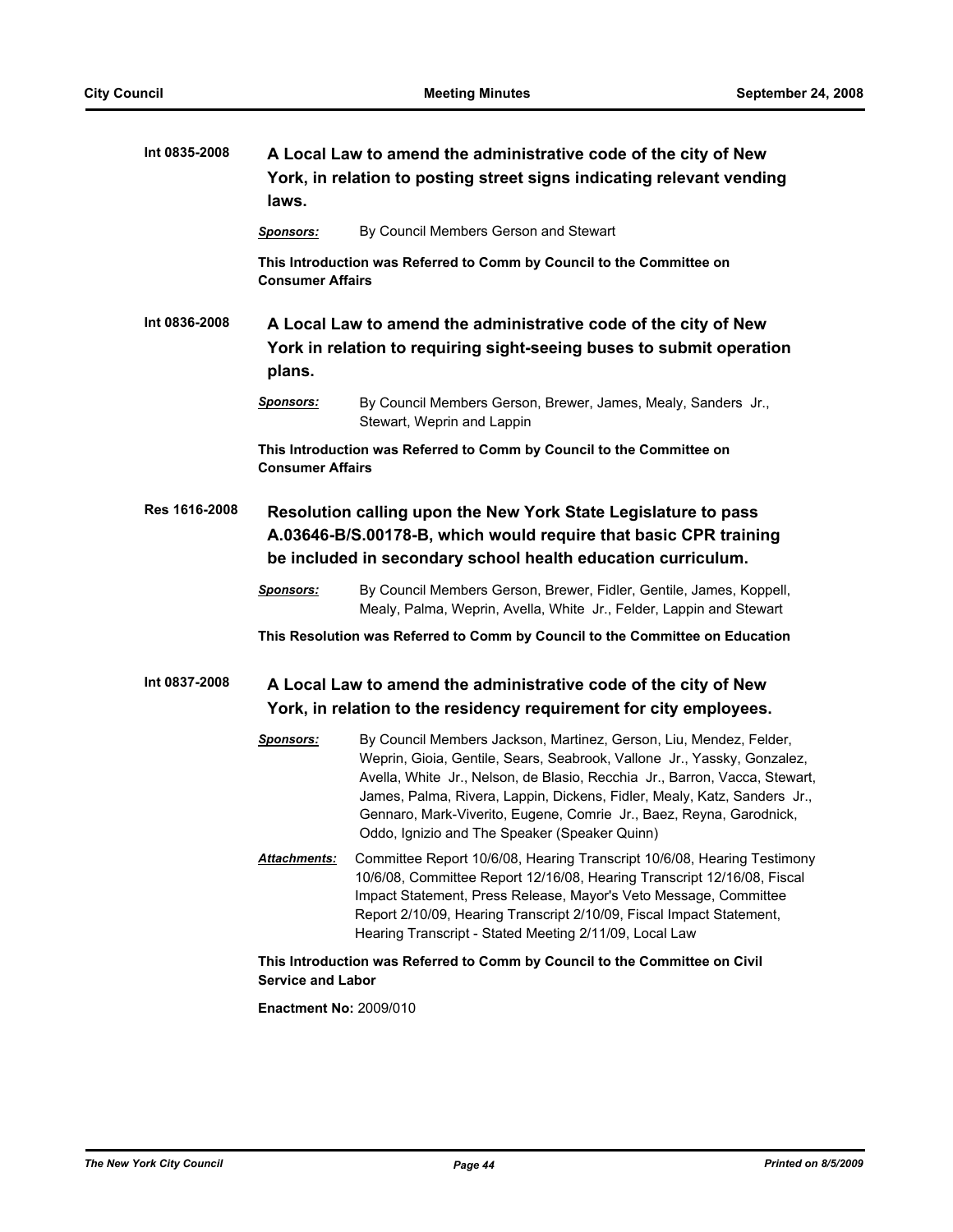| Res 1617-2008        | Resolution calling on the New York State Office of Court<br>Administration to disclose and report to the Governor and the New<br>York State Legislature on the process of selecting judges to<br>preside at trials. |                                                                                                                                                                                                                                                                 |  |
|----------------------|---------------------------------------------------------------------------------------------------------------------------------------------------------------------------------------------------------------------|-----------------------------------------------------------------------------------------------------------------------------------------------------------------------------------------------------------------------------------------------------------------|--|
|                      | <u>Sponsors:</u>                                                                                                                                                                                                    | By Council Members James, Comrie Jr., Mealy, Palma and Stewart                                                                                                                                                                                                  |  |
|                      | <b>Criminal Justice Services</b>                                                                                                                                                                                    | This Resolution was Referred to Comm by Council to the Committee on Fire and                                                                                                                                                                                    |  |
| Res 1618-2008        |                                                                                                                                                                                                                     | Resolution concerning the establishment of the Fulton Street<br>Business Improvement District in the Borough of Brooklyn and<br>setting the date, time and place for the public hearing to hear all<br>persons interested in the establishment of such district |  |
|                      | <b>Sponsors:</b>                                                                                                                                                                                                    | By Council Members James, Gonzalez, Palma and Weprin                                                                                                                                                                                                            |  |
|                      | Attachments:                                                                                                                                                                                                        | Res. No. 1618 - 9/24/08, Committee Report 10/23/08, Hearing Transcript<br>10/23/08, Hearing Testimony 10/23/08, Hearing Transcript - Stated Meeting<br>10/23/08                                                                                                 |  |
|                      |                                                                                                                                                                                                                     | This Resolution was Referred to Comm by Council to the Committee on Finance                                                                                                                                                                                     |  |
| Int 0838-2008        | games.                                                                                                                                                                                                              | A Local Law to amend the New York City Administrative Code, in<br>relation to pitching by high school children in competitive baseball                                                                                                                          |  |
|                      | <b>Sponsors:</b>                                                                                                                                                                                                    | By Council Member Koppell                                                                                                                                                                                                                                       |  |
|                      | <b>Services</b>                                                                                                                                                                                                     | This Introduction was Referred to Comm by Council to the Committee on Youth                                                                                                                                                                                     |  |
| <b>Res 1619-2008</b> | Resolution declaring September 28th as "Educator's Day" in the<br>City of New York.                                                                                                                                 |                                                                                                                                                                                                                                                                 |  |
|                      | <b>Sponsors:</b>                                                                                                                                                                                                    | By Council Members Liu, Comrie Jr., Fidler, Gonzalez, James, Mealy,<br>Nelson, Palma, Weprin and White Jr.                                                                                                                                                      |  |
|                      |                                                                                                                                                                                                                     | This Resolution was Referred to Comm by Council to the Committee on Education                                                                                                                                                                                   |  |
| Int 0839-2008        |                                                                                                                                                                                                                     | A Local Law to amend the administrative code of the City of New<br>York, in relation to requiring the Fire Department to send certain<br>information to the Department of Buildings and requiring the<br>Department of Buildings to publish that information.   |  |
|                      | <b>Sponsors:</b>                                                                                                                                                                                                    | By Council Members Brewer, Comrie Jr., Fidler, James, Liu, Palma,<br>Gentile and Gerson                                                                                                                                                                         |  |
|                      | This Introduction was Referred to Comm by Council to the Committee on Fire and<br><b>Criminal Justice Services</b>                                                                                                  |                                                                                                                                                                                                                                                                 |  |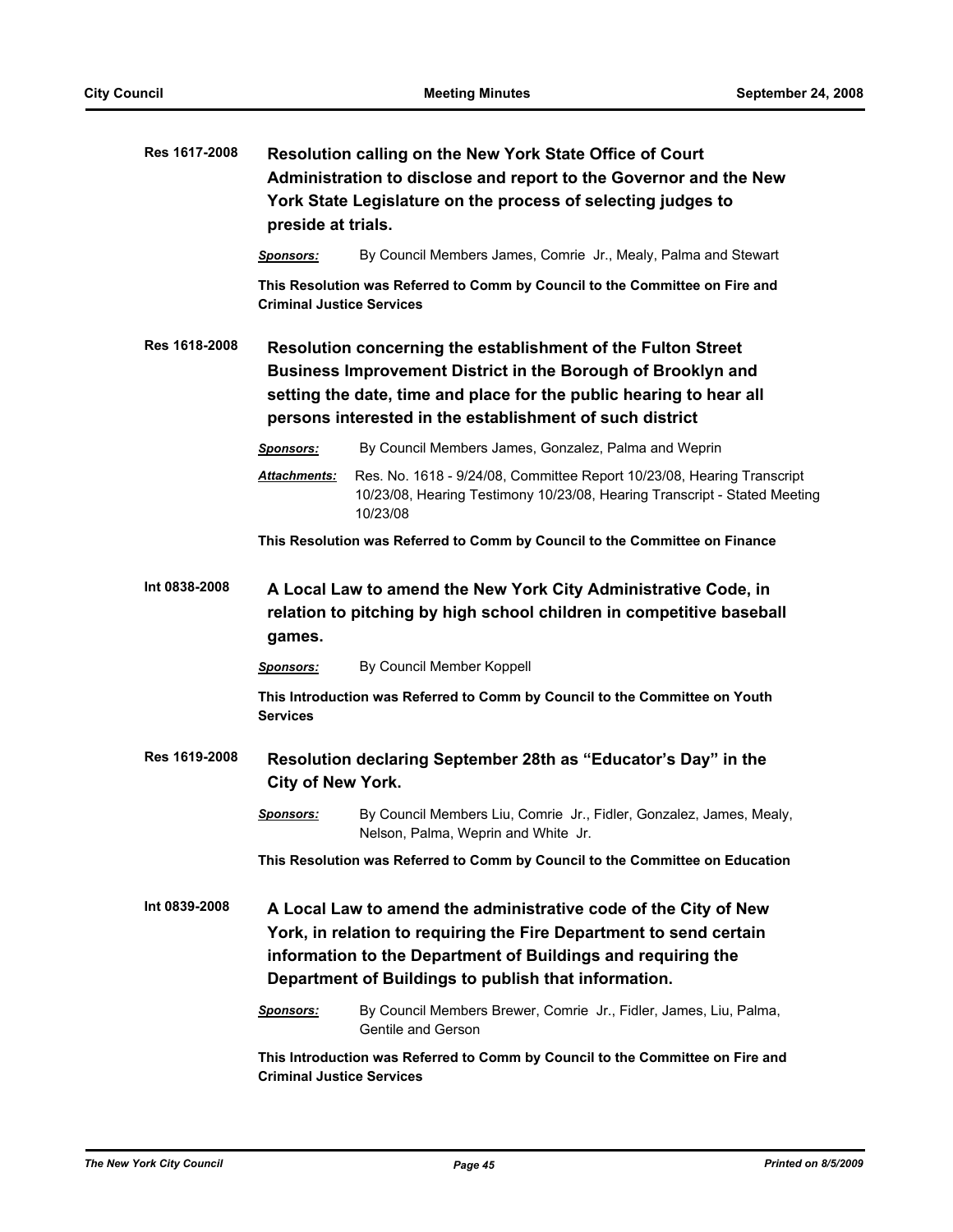| Int 0840-2008 | A Local Law to amend the administrative code of the city of New<br>York, in relation to increasing fees for permits issued to operators<br>of dumps, non-putrescible solid waste transfer stations and<br>putrescible solid waste transfer stations, and establishing<br>registration fees for intermodal solid waste container facilities. |                                                                                                                                                                                                                                                                                                                    |  |
|---------------|---------------------------------------------------------------------------------------------------------------------------------------------------------------------------------------------------------------------------------------------------------------------------------------------------------------------------------------------|--------------------------------------------------------------------------------------------------------------------------------------------------------------------------------------------------------------------------------------------------------------------------------------------------------------------|--|
|               | <b>Sponsors:</b>                                                                                                                                                                                                                                                                                                                            | By Council Members Comrie Jr., James, Nelson, Palma, White Jr.,<br>Gerson and Arroyo (by request of the Mayor)                                                                                                                                                                                                     |  |
|               | <b>Attachments:</b>                                                                                                                                                                                                                                                                                                                         | Committee Report 2/27/09, Hearing Testimony 2/27/09, Hearing Transcript<br>2/27/09, Committee Report 3/11/09, Hearing Transcript 3/11/09, Press<br>Release, Fiscal Impact Statement, Local Law                                                                                                                     |  |
|               |                                                                                                                                                                                                                                                                                                                                             | This Introduction was Referred to Comm by Council to the Committee on<br><b>Sanitation and Solid Waste Management</b>                                                                                                                                                                                              |  |
|               | <b>Enactment No: 2009/018</b>                                                                                                                                                                                                                                                                                                               |                                                                                                                                                                                                                                                                                                                    |  |
| Res 1620-2008 |                                                                                                                                                                                                                                                                                                                                             | Resolution calling upon the State Legislature to restore the 421-b<br>tax abatement program for one- and two-family homes.                                                                                                                                                                                         |  |
|               | <b>Sponsors:</b>                                                                                                                                                                                                                                                                                                                            | By Council Members Comrie Jr., Felder, Liu, Nelson, Weprin, White Jr.<br>and Gerson                                                                                                                                                                                                                                |  |
|               |                                                                                                                                                                                                                                                                                                                                             | This Resolution was Referred to Comm by Council to the Committee on Finance                                                                                                                                                                                                                                        |  |
| Res 1621-2008 |                                                                                                                                                                                                                                                                                                                                             | Resolution calling upon the New York State Legislature to pass<br>A.8926/S.8727, legislation that would provide a partial property tax<br>exemption for veterans of the current conflicts in Iraq and<br>Afghanistan.                                                                                              |  |
|               | <u>Sponsors:</u>                                                                                                                                                                                                                                                                                                                            | By The Public Advocate (Public Advocate Gotbaum) and Council Members<br>Brewer, Comrie Jr., Fidler, Gentile, James, Koppell, Liu, Mealy, Nelson,<br>Weprin and Gerson                                                                                                                                              |  |
|               |                                                                                                                                                                                                                                                                                                                                             | This Resolution was Referred to Comm by Council to the Committee on Finance                                                                                                                                                                                                                                        |  |
| Res 1622-2008 |                                                                                                                                                                                                                                                                                                                                             | Resolution urging Congress to pass the Detainee Basic Medical<br>Care Act of 2008 (H.R.5950/S.3005), which would require the<br>Secretary of the Department of Homeland Security to establish<br>procedures for the timely and effective delivery of medical and<br>mental health care to all immigrant detainees. |  |
|               | <b>Sponsors:</b>                                                                                                                                                                                                                                                                                                                            | By Council Members Stewart, Brewer, Comrie Jr., Fidler, Gonzalez,<br>James, Koppell, Liu, Sanders Jr. and Gerson                                                                                                                                                                                                   |  |
|               | Immigration                                                                                                                                                                                                                                                                                                                                 | This Resolution was Referred to Comm by Council to the Committee on                                                                                                                                                                                                                                                |  |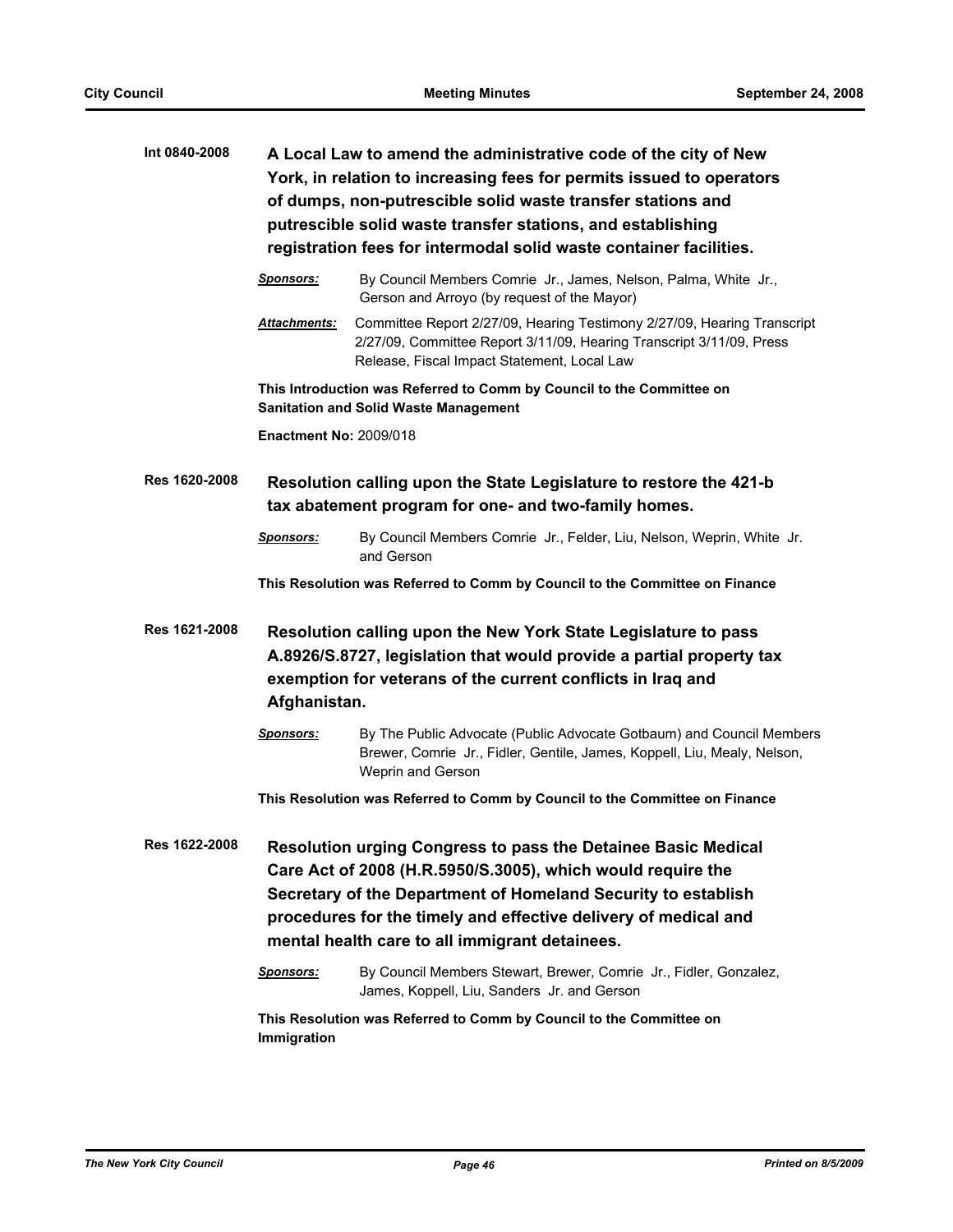| Res 1623-2008 | Resolution calling upon the New York Legislature to pass and the<br>Governor to sign A.306 and S.951, which would amend the New<br>York State Penal Law in relation to creating definitions with respect<br>to larceny against a mentally disabled or mentally incapacitated<br>person. |                                                                                                                                                                                                                                                    |  |
|---------------|-----------------------------------------------------------------------------------------------------------------------------------------------------------------------------------------------------------------------------------------------------------------------------------------|----------------------------------------------------------------------------------------------------------------------------------------------------------------------------------------------------------------------------------------------------|--|
|               | <u>Sponsors:</u>                                                                                                                                                                                                                                                                        | By Council Members Vallone Jr., Fidler, Gentile, Liu, Nelson, Sanders<br>Jr., Weprin and Gerson                                                                                                                                                    |  |
|               | <b>Safety</b>                                                                                                                                                                                                                                                                           | This Resolution was Referred to Comm by Council to the Committee on Public                                                                                                                                                                         |  |
| Int 0841-2008 |                                                                                                                                                                                                                                                                                         | A Local Law to amend the administrative code of the city of New<br>York, in relation to authorizing an increase in the amount to be<br>expended in thirteen business improvement districts                                                         |  |
|               | <b>Sponsors:</b>                                                                                                                                                                                                                                                                        | By Council Members Weprin, Comrie Jr. and Eugene (by request of the<br>Mayor)                                                                                                                                                                      |  |
|               | Attachments:                                                                                                                                                                                                                                                                            | Committee Report, Hearing Testimony, Hearing Transcript, Mayoral Letter,<br>Fiscal Impact Statement, Hearing Transcript - Stated Meeting 11/13/08,<br>Local Law                                                                                    |  |
|               |                                                                                                                                                                                                                                                                                         | This Introduction was Referred to Comm by Council to the Committee on Finance                                                                                                                                                                      |  |
|               | <b>Enactment No: 2008/060</b>                                                                                                                                                                                                                                                           |                                                                                                                                                                                                                                                    |  |
| Int 0842-2008 |                                                                                                                                                                                                                                                                                         | A Local Law to amend the administrative code of the city of New<br>York, in relation tothe establishment of the Fulton Street business<br>improvement district.                                                                                    |  |
|               | <u>Sponsors:</u>                                                                                                                                                                                                                                                                        | By Council Members Weprin, Comrie Jr. and James (by request of the<br>Mayor)                                                                                                                                                                       |  |
|               | Attachments:                                                                                                                                                                                                                                                                            | Committee Report 11/13/08, Hearing Transcript 11/13/08, Hearing<br>Testimony 11/13/08, Committee Report 12/18/08, Hearing Transcript<br>12/18/08, Hearing Testimony 12/18/08, Fiscal Impact Statement, Press<br>Release, Local Law, Mayor's Letter |  |
|               | This Introduction was Referred to Comm by Council to the Committee on Finance                                                                                                                                                                                                           |                                                                                                                                                                                                                                                    |  |
|               | <b>Enactment No: 2008/062</b>                                                                                                                                                                                                                                                           |                                                                                                                                                                                                                                                    |  |
| Res 1624-2008 | Resolution approving the new designation and changes in the<br>designation of certain organizations to receive funding in the Fiscal<br>2009 Expense Budget.                                                                                                                            |                                                                                                                                                                                                                                                    |  |
|               | <b>Sponsors:</b>                                                                                                                                                                                                                                                                        | By Council Members Weprin, Comrie Jr. and Sears                                                                                                                                                                                                    |  |
|               | Attachments:                                                                                                                                                                                                                                                                            | Committee Report, Complete File, Hearing Transcript, Hearing Transcript -<br>Stated Meeting 9/24/08                                                                                                                                                |  |
|               |                                                                                                                                                                                                                                                                                         | This Resolution was Referred to Comm by Council to the Committee on Finance                                                                                                                                                                        |  |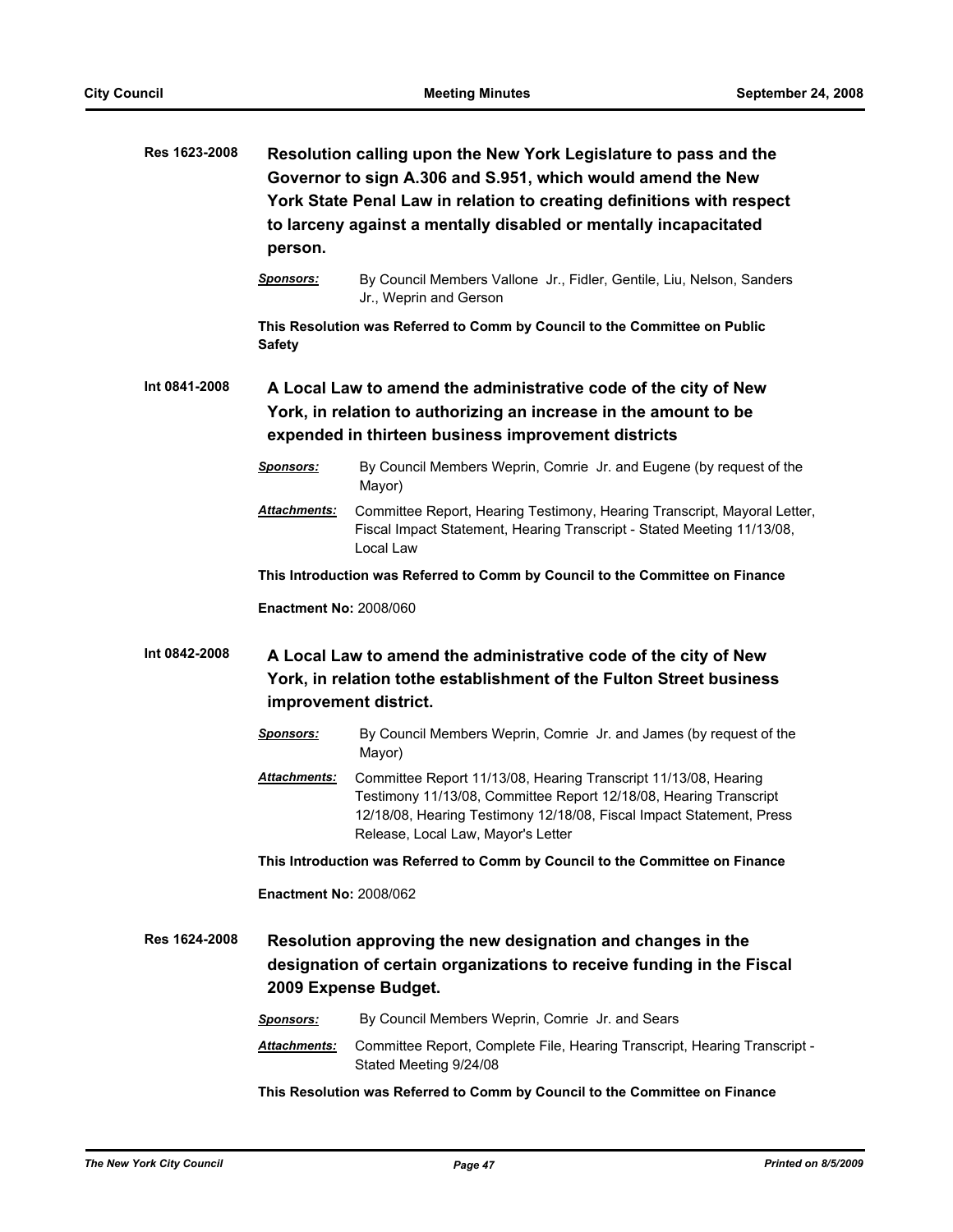| Res 1625-2008 |                                                                                                                                   | Resolution calling upon the New York State Legislature to pass,<br>and the Governor to sign, legislation which would increase New<br>York City's Empire State film production tax credit for qualified<br>production costs from 5% to 15%.                                                                      |
|---------------|-----------------------------------------------------------------------------------------------------------------------------------|-----------------------------------------------------------------------------------------------------------------------------------------------------------------------------------------------------------------------------------------------------------------------------------------------------------------|
|               | <u>Sponsors:</u>                                                                                                                  | By Council Members Yassky, Weprin, Brewer, Comrie Jr., Fidler, Nelson,<br>Recchia Jr., White Jr. and Gerson                                                                                                                                                                                                     |
|               | Attachments:                                                                                                                      | <b>Cover Sheet</b>                                                                                                                                                                                                                                                                                              |
|               |                                                                                                                                   | This Resolution was Referred to Comm by Council to the Committee on Finance                                                                                                                                                                                                                                     |
| Res 1626-2008 |                                                                                                                                   | Resolution calling upon the New York State Legislature to pass,<br>and the Governor to sign, legislation which would establish a New<br>York City Empire State film production tax credit for qualified<br>post-production costs.                                                                               |
|               | <b>Sponsors:</b>                                                                                                                  | By Council Members Yassky, Weprin, Brewer, Comrie Jr., Fidler, Nelson,<br>White Jr. and Gerson                                                                                                                                                                                                                  |
|               | Attachments:                                                                                                                      | <b>Cover Sheet</b>                                                                                                                                                                                                                                                                                              |
|               |                                                                                                                                   | This Resolution was Referred to Comm by Council to the Committee on Finance                                                                                                                                                                                                                                     |
| LU 0874-2008  | <b>HUD Section 202 Supportive Housing Program Silvercrest Senior</b><br>Housing, 86-19 144th Street, Queens, Council District 24. |                                                                                                                                                                                                                                                                                                                 |
|               | <b>Sponsors:</b>                                                                                                                  | By Council Member Weprin                                                                                                                                                                                                                                                                                        |
|               | Attachments:                                                                                                                      | Memorandum, Res. No. 1627, Hearing Transcript                                                                                                                                                                                                                                                                   |
|               | <b>Land Use</b>                                                                                                                   | This Land Use Application was Referred to Comm by Council to the Committee on                                                                                                                                                                                                                                   |
| LU 0875-2008  |                                                                                                                                   | Application no. 20085694 SCK, a proposed site for a new 330 seat<br>Primary/Intermediate school facility for P.S. 89 to be located at<br>Block 3952, Lots 1, 2, 45 and 47. This matter is subject to Council<br>review and action pursuant Section 1732 of the New York State<br><b>Public Authorities Law.</b> |
|               | Sponsors:                                                                                                                         | By Council Member Katz                                                                                                                                                                                                                                                                                          |
|               | Attachments:                                                                                                                      | Hearing Testimony - 9/16/08, Hearing Transcript - Landmarks 9/16/08,<br>Hearing Transcript - Land Use 9/17/08                                                                                                                                                                                                   |
|               | <b>Land Use</b>                                                                                                                   | This Land Use Application was Referred to Comm by Council to the Committee on                                                                                                                                                                                                                                   |
|               | Attachments:                                                                                                                      | Hearing Testimony - 9/16/08, Hearing Transcript - Landmarks 9/16/08,<br>Hearing Transcript - Land Use 9/17/08                                                                                                                                                                                                   |
|               |                                                                                                                                   | This Land Use Application was Referred to Comm by Council to the<br>Subcommittee on Landmarks, Public Siting and Maritime Uses                                                                                                                                                                                  |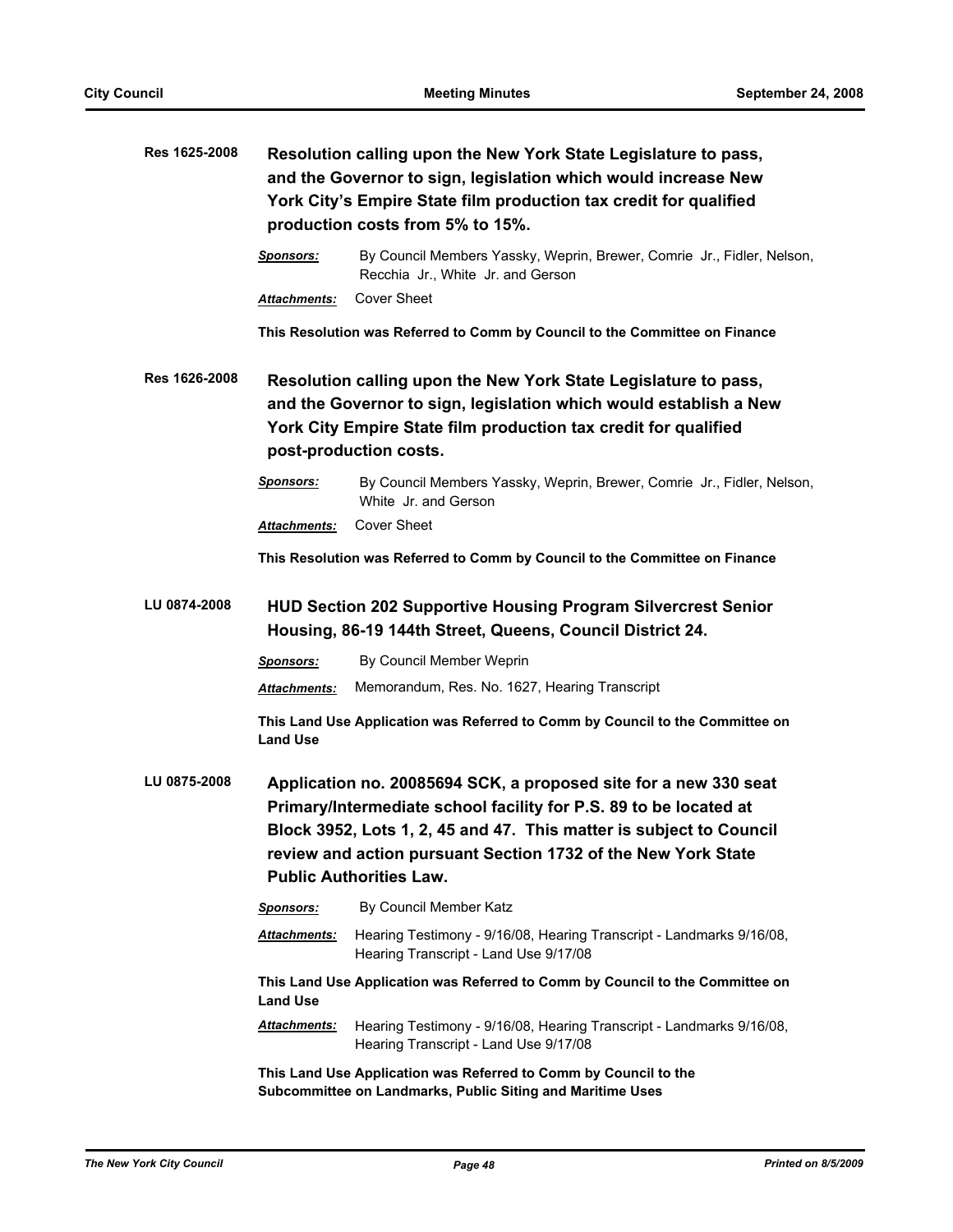**LU 0876-2008 Application no. 20095050 HAM, an Urban Development Action Area Project located at 212-214 West 108th Street Council District no. 8, Borough of Manhattan. This matter is subject to Council review and action pursuant to Article 16 of the New York General Municipal Law, at the request of the New York City Department of Housing Preservation and Development, and pursuant to Section 577 of the Private Housing Finance Law for a partial tax exemption.**

## *Sponsors:* By Council Member Katz

*Attachments:* Press Advisory, Hearing Transcript - Planning 9/16/08, Hearing Transcript - Planning 10/7/08, Hearing Transcript - Planning 10/17/08, Hearing Testimony - Planning 10/17/08, Hearing Transcript - Planning 10/20/08, Hearing Transcript - Planning 11/17/08, Hearing Transcript - Planning 11/19/08, Hearing Testimony - Planning 12/2/08, Hearing Transcript - Planning 12/2/08, Hearing Transcript - Planning 12/15/08, Hearing Testimony - Planning 12/15/08, Hearing Transcript - Land Use 12/16/08, Hearing Transcript - Planning 12/18/08, Hearing Transcript - Land Use 12/18/08

## **This Land Use Application was Referred to Comm by Council to the Committee on Land Use**

*Attachments:* Press Advisory, Hearing Transcript - Planning 9/16/08, Hearing Transcript - Planning 10/7/08, Hearing Transcript - Planning 10/17/08, Hearing Testimony - Planning 10/17/08, Hearing Transcript - Planning 10/20/08, Hearing Transcript - Planning 11/17/08, Hearing Transcript - Planning 11/19/08, Hearing Testimony - Planning 12/2/08, Hearing Transcript - Planning 12/2/08, Hearing Transcript - Planning 12/15/08, Hearing Testimony - Planning 12/15/08, Hearing Transcript - Land Use 12/16/08, Hearing Transcript - Planning 12/18/08, Hearing Transcript - Land Use 12/18/08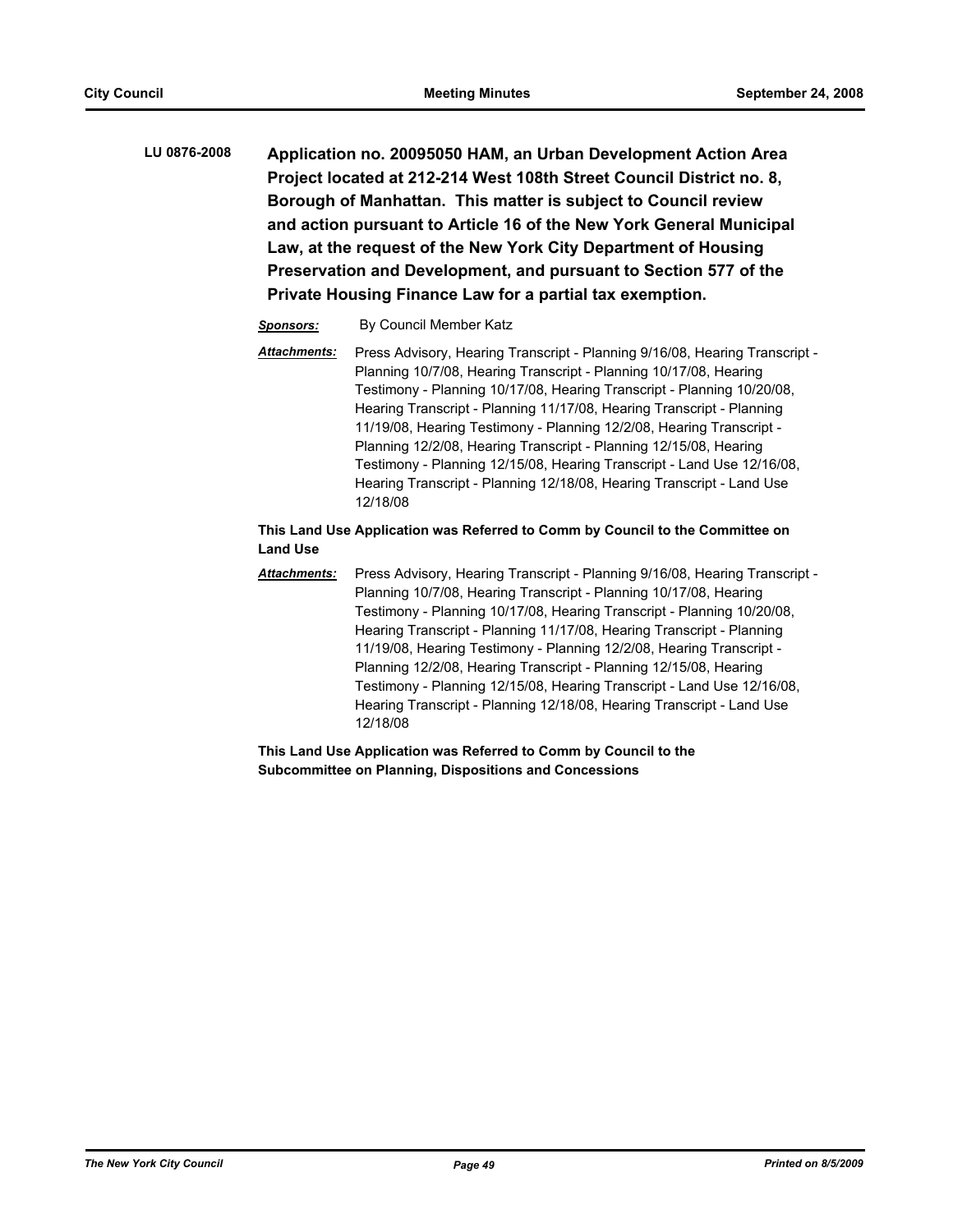**LU 0877-2008 Application no. 20095051 HAM, an Urban Development Action Area Project located at 307 West 111th Street, Council District no. 9, Borough of Manhattan. This matter is subject to Council review and action pursuant to Article 16 of the New York General Municipal Law, at the request of the New York City Department of Housing Preservation and Development, and pursuant to Section 577 of the Private Housing Finance Law for a partial tax exemption.**

## *Sponsors:* By Council Member Katz

*Attachments:* Hearing Transcript - Planning 9/16/08, Press Advisory, Hearing Transcript - Planning 10/7/08, Hearing Transcript - Planning 10/17/08, Hearing Testimony - Planning 10/17/08, Hearing Transcript - Planning 10/20/08, Hearing Transcript - Planning 11/17/08, Hearing Transcript - Planning 11/19/08, Hearing Testimony - Planning 12/2/08, Hearing Transcript - Planning 12/2/08, Hearing Testimony - Planning 12/15/08, Hearing Transcript - Planning 12/15/08, Hearing Transcript - Land Use 12/16/08, Hearing Transcript - Planning 12/18/08, Hearing Transcript - Land Use 12/18/08

## **This Land Use Application was Referred to Comm by Council to the Committee on Land Use**

*Attachments:* Hearing Transcript - Planning 9/16/08, Press Advisory, Hearing Transcript - Planning 10/7/08, Hearing Transcript - Planning 10/17/08, Hearing Testimony - Planning 10/17/08, Hearing Transcript - Planning 10/20/08, Hearing Transcript - Planning 11/17/08, Hearing Transcript - Planning 11/19/08, Hearing Testimony - Planning 12/2/08, Hearing Transcript - Planning 12/2/08, Hearing Testimony - Planning 12/15/08, Hearing Transcript - Planning 12/15/08, Hearing Transcript - Land Use 12/16/08, Hearing Transcript - Planning 12/18/08, Hearing Transcript - Land Use 12/18/08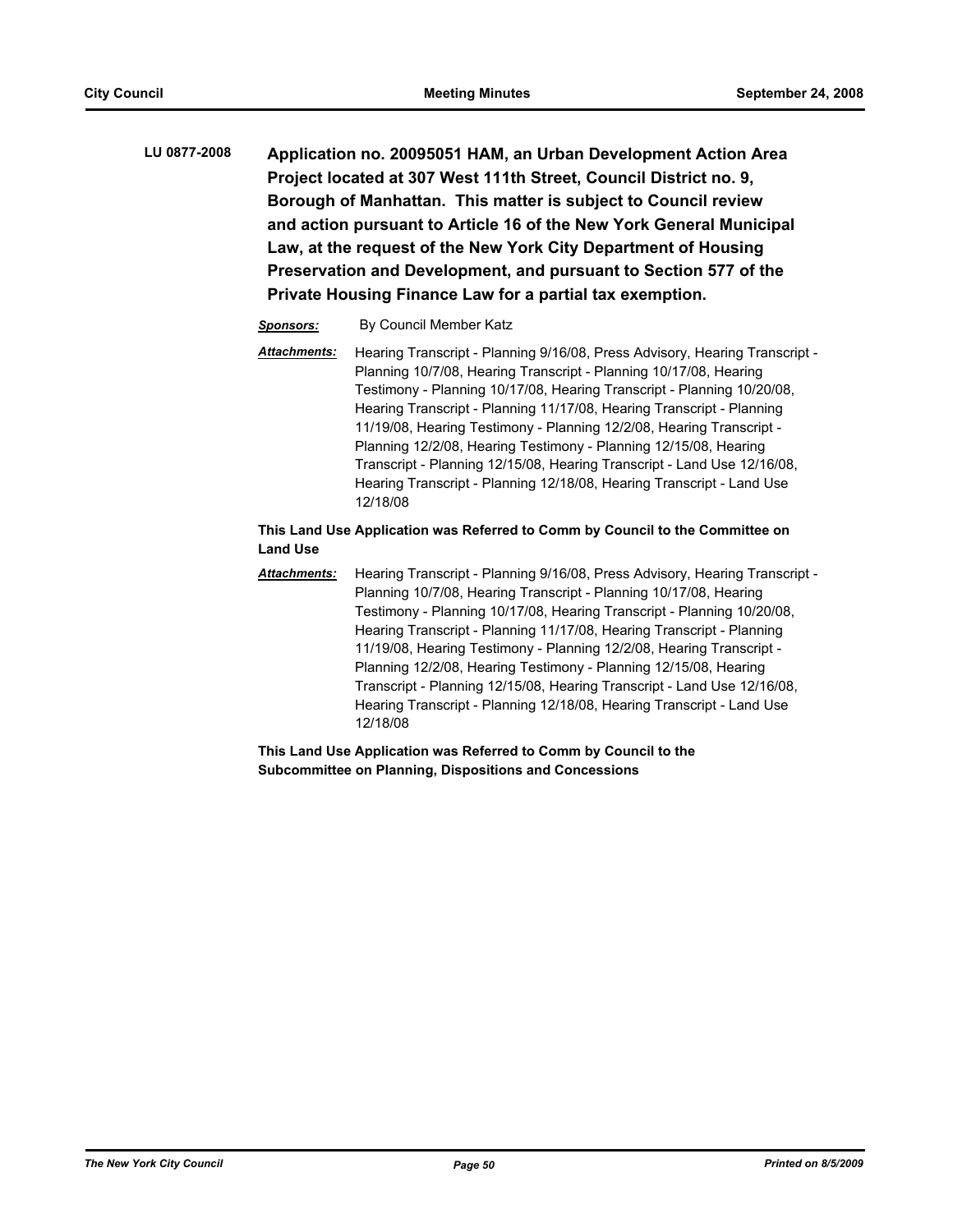**LU 0878-2008 Application no. 20095052 HAM, an Urban Development Action Area Project located at 660 St. Nicholas Avenue, Council District no. 7, Borough of Manhattan. This matter is subject to Council review and action pursuant to Article 16 of the New York General Municipal Law, at the request of the New York City Department of Housing Preservation and Development, and pursuant to Section 577 of the Private Housing Finance Law for a partial tax exemption.**

## *Sponsors:* By Council Member Katz

*Attachments:* Hearing Transcript - Planning 9/16/08, Press Advisory, Hearing Transcript - Planning 10/7/08, Hearing Testimony - Planning 10/17/08, Hearing Transcript - Planning 10/20/08, Hearing Transcript - Planning 10/17/08, Hearing Transcript - Planning 11/17/08, Hearing Transcript - Planning 11/19/08, Hearing Testimony - Planning 12/2/08, Hearing Transcript - Planning 12/2/08, Hearing Transcript - Planning 12/15/08, Hearing Testimony - Planning 12/15/08, Hearing Transcript - Land Use 12/16/08, Hearing Transcript - Planning 12/18/08, Hearing Transcript - Land Use 12/18/08

## **This Land Use Application was Referred to Comm by Council to the Committee on Land Use**

*Attachments:* Hearing Transcript - Planning 9/16/08, Press Advisory, Hearing Transcript - Planning 10/7/08, Hearing Testimony - Planning 10/17/08, Hearing Transcript - Planning 10/20/08, Hearing Transcript - Planning 10/17/08, Hearing Transcript - Planning 11/17/08, Hearing Transcript - Planning 11/19/08, Hearing Testimony - Planning 12/2/08, Hearing Transcript - Planning 12/2/08, Hearing Transcript - Planning 12/15/08, Hearing Testimony - Planning 12/15/08, Hearing Transcript - Land Use 12/16/08, Hearing Transcript - Planning 12/18/08, Hearing Transcript - Land Use 12/18/08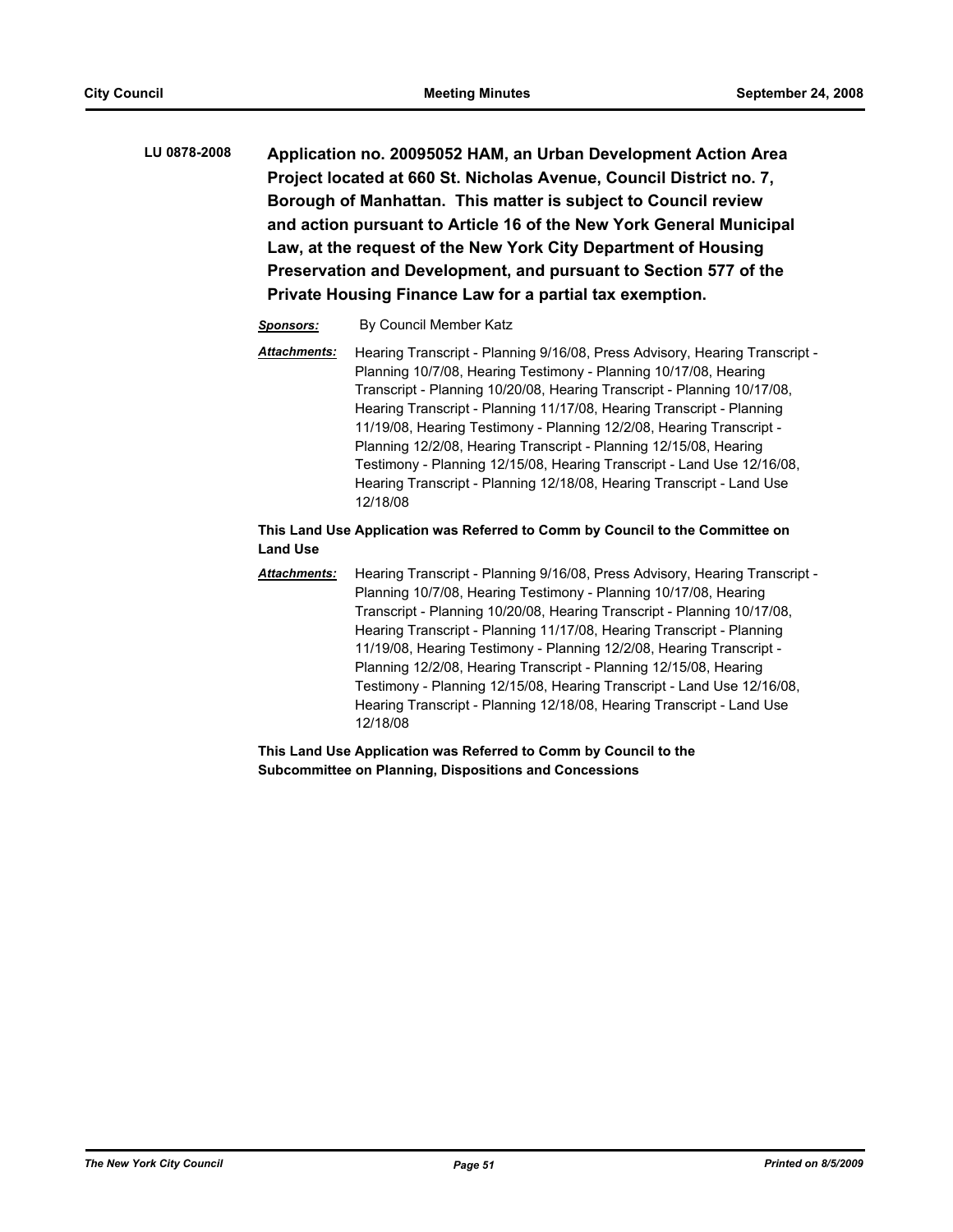**LU 0879-2008 Application no. 20095053 HAM an Urban Development Action Area Project located at 824 St. Nicholas Avenue, Council District no. 7, Borough of Manhattan. This matter is subject to Council review and action pursuant to Article 16 of the New York General Municipal Law, at the request of the New York City Department of Housing Preservation and Development, and pursuant to Section 577 of the Private Housing Finance Law for a partial tax exemption.**

## *Sponsors:* By Council Member Katz

*Attachments:* Hearing Transcript - Planning 9/16/08, Press Advisory, Hearing Transcript - Planning 10/7/08, Hearing Transcript - Planning 10/17/08, Hearing Testimony - Planning 10/17/08, Hearing Transcript - Planning 10/20/08, Hearing Transcript - Planning 11/17/08, Hearing Transcript - Planning 11/19/08, Hearing Testimony - Planning 12/2/08, Hearing Transcript - Planning 12/2/08, Hearing Transcript - Planning 12/15/08, Hearing Testimony - Planning 12/15/08, Hearing Transcript - Planning 12/18/08, Hearing Testimony - Planning 1/26/09, Hearing Transcript - Planning 1/26/09, Hearing Transcript - Land Use 1/27/09

## **This Land Use Application was Referred to Comm by Council to the Committee on Land Use**

*Attachments:* Hearing Transcript - Planning 9/16/08, Press Advisory, Hearing Transcript - Planning 10/7/08, Hearing Transcript - Planning 10/17/08, Hearing Testimony - Planning 10/17/08, Hearing Transcript - Planning 10/20/08, Hearing Transcript - Planning 11/17/08, Hearing Transcript - Planning 11/19/08, Hearing Testimony - Planning 12/2/08, Hearing Transcript - Planning 12/2/08, Hearing Transcript - Planning 12/15/08, Hearing Testimony - Planning 12/15/08, Hearing Transcript - Planning 12/18/08, Hearing Testimony - Planning 1/26/09, Hearing Transcript - Planning 1/26/09, Hearing Transcript - Land Use 1/27/09

**This Land Use Application was Referred to Comm by Council to the Subcommittee on Planning, Dispositions and Concessions**

**LU 0880-2008 Application no. N 080425 ZRQ submitted by the Department of City Planning pursuant to Section 201 of the New York City Charter, for amendment of the Zoning Resolution of the City of New York relating to Article I, Chapters 1, 2, 3, 4, 5 and Article X, Chapter 8 to establish the Special St. George District.**

#### *Sponsors:* By Council Member Katz

*Attachments:* Hearing Testimony - Zoning 10/02/08, Hearing Transcript - Zoning 10/2/08, Hearing Transcript - Zoning 10/6/08, Hearing Transcript - Zoning 10/16/08, Hearing Testimony - Zoning 10/16/08, Hearing Transcript - Zoning 10/20/08, Hearing Transcript - Land Use 10/20/08

**This Land Use Application was Referred to Comm by Council to the Committee on Land Use**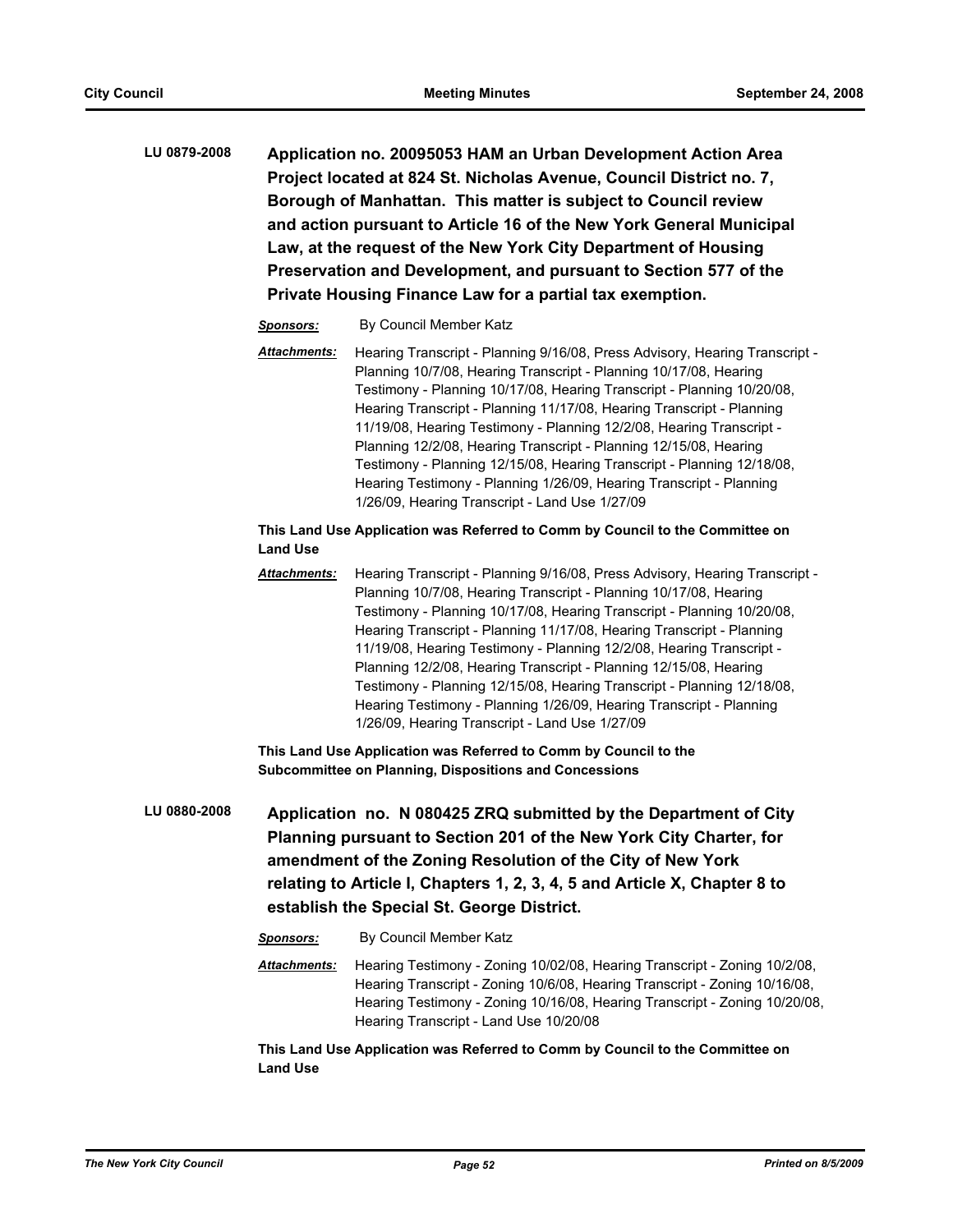|              | Attachments:     | Hearing Testimony - Zoning 10/02/08, Hearing Transcript - Zoning 10/2/08,<br>Hearing Transcript - Zoning 10/6/08, Hearing Transcript - Zoning 10/16/08,<br>Hearing Testimony - Zoning 10/16/08, Hearing Transcript - Zoning 10/20/08,<br>Hearing Transcript - Land Use 10/20/08                                                                                                                                           |
|--------------|------------------|---------------------------------------------------------------------------------------------------------------------------------------------------------------------------------------------------------------------------------------------------------------------------------------------------------------------------------------------------------------------------------------------------------------------------|
|              |                  | This Land Use Application was Referred to Comm by Council to the<br><b>Subcommittee on Zoning and Franchises</b>                                                                                                                                                                                                                                                                                                          |
| LU 0881-2008 |                  | Application no. C 080426 ZMR submitted by the Department of City<br>Planning pursuant to Sections 197-c and 201 of the New York City<br>Charter for an amendment of the Zoning Map, Section No. 21c.                                                                                                                                                                                                                      |
|              | <u>Sponsors:</u> | By Council Member Katz                                                                                                                                                                                                                                                                                                                                                                                                    |
|              | Attachments:     | Hearing Transcript - Zoning 10/2/08, Hearing Testimony - Zoning 10/2/08,<br>Hearing Transcript - Zoning 10/6/08, Hearing Testimony - Zoning 10/16/08,<br>Hearing Transcript - Zoning 10/16/08, Hearing Transcript - Zoning 10/20/08,<br>Hearing Transcript - Land Use 10/20/08                                                                                                                                            |
|              | <b>Land Use</b>  | This Land Use Application was Referred to Comm by Council to the Committee on                                                                                                                                                                                                                                                                                                                                             |
|              | Attachments:     | Hearing Transcript - Zoning 10/2/08, Hearing Testimony - Zoning 10/2/08,<br>Hearing Transcript - Zoning 10/6/08, Hearing Testimony - Zoning 10/16/08,<br>Hearing Transcript - Zoning 10/16/08, Hearing Transcript - Zoning 10/20/08,<br>Hearing Transcript - Land Use 10/20/08                                                                                                                                            |
|              |                  | This Land Use Application was Referred to Comm by Council to the<br><b>Subcommittee on Zoning and Franchises</b>                                                                                                                                                                                                                                                                                                          |
|              |                  |                                                                                                                                                                                                                                                                                                                                                                                                                           |
| LU 0882-2008 |                  | Application no. N 080428 ZRQ submitted by the Department of City<br>Planning pursuant to Section 201 of the New York City Charter, for<br>amendments to the Zoning Resolution of the City of New York<br>concerning Article XI, Chapter 7, (Special long Island City mixed<br>Use District), relating to the addition of the Dutch Kills Subdistrict<br>and expansion of the Special Long Island City Mixed-Use District. |
|              | <b>Sponsors:</b> | By Council Member Katz                                                                                                                                                                                                                                                                                                                                                                                                    |
|              | Attachments:     | Hearing Testimony - 10/2/08, Hearing Transcript - Zoning 10/2/08, Hearing<br>Transcript - Zoning 10/6/08, Hearing Transcript - Land Use 10/6/08,<br>OctoHearing Transcript - Stated Meeting 10/7/08                                                                                                                                                                                                                       |
|              | <b>Land Use</b>  | This Land Use Application was Referred to Comm by Council to the Committee on                                                                                                                                                                                                                                                                                                                                             |
|              | Attachments:     | Hearing Testimony - 10/2/08, Hearing Transcript - Zoning 10/2/08, Hearing<br>Transcript - Zoning 10/6/08, Hearing Transcript - Land Use 10/6/08,<br>OctoHearing Transcript - Stated Meeting 10/7/08                                                                                                                                                                                                                       |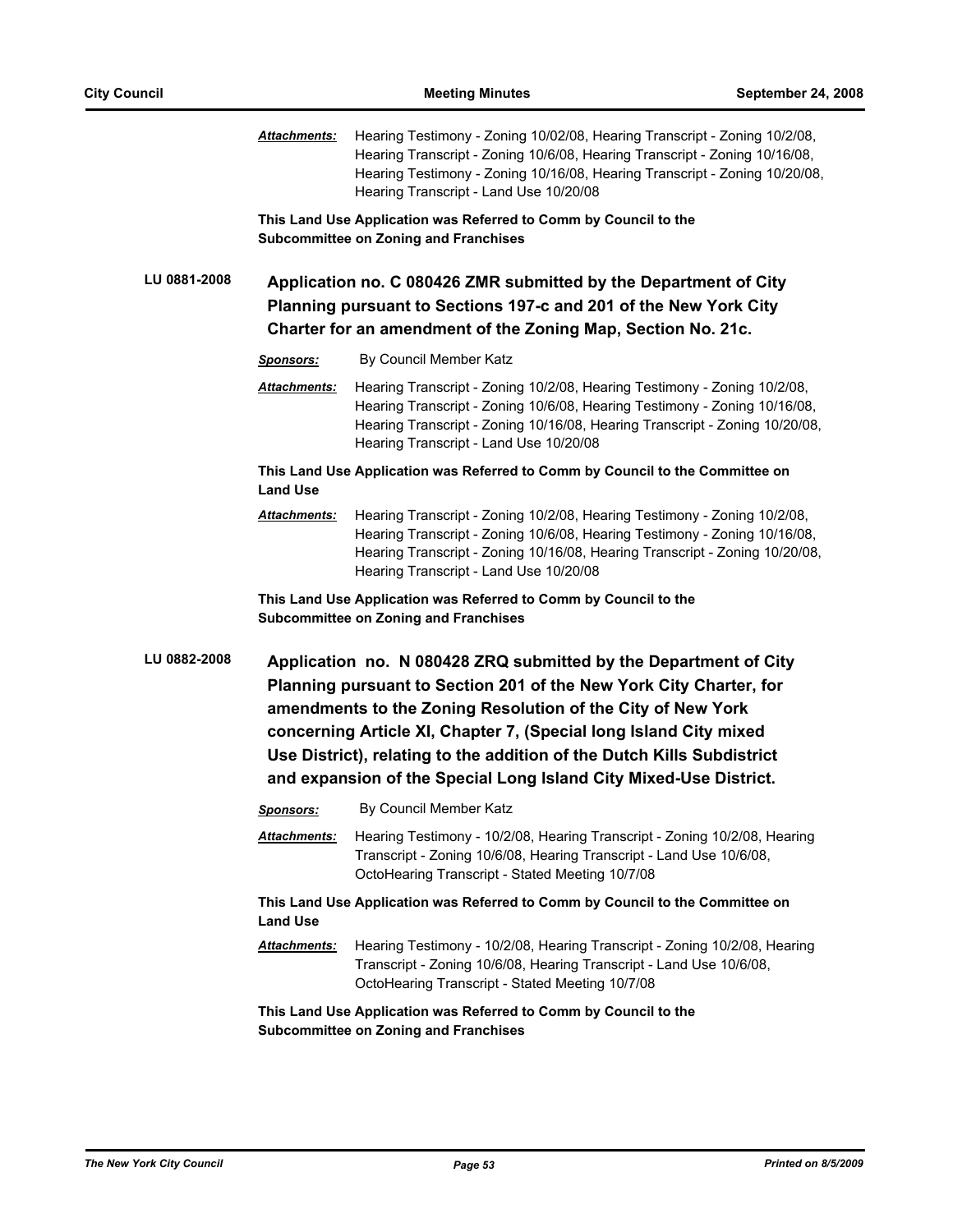| LU 0883-2008 | Application no. C 080429 ZMQ submitted by the Department of City<br>Planning pursuant to Sections 197-c and 201 of the New York City<br>Charter for an amendment of the Zoning Map, Section No. 9b. |                                                                                                                                                                                                                                                                                                                                                                                                                                                                                            |  |
|--------------|-----------------------------------------------------------------------------------------------------------------------------------------------------------------------------------------------------|--------------------------------------------------------------------------------------------------------------------------------------------------------------------------------------------------------------------------------------------------------------------------------------------------------------------------------------------------------------------------------------------------------------------------------------------------------------------------------------------|--|
|              | <b>Sponsors:</b>                                                                                                                                                                                    | By Council Member Katz                                                                                                                                                                                                                                                                                                                                                                                                                                                                     |  |
|              | <u> Attachments:</u>                                                                                                                                                                                | Hearing Testimony - 10/2/08, Hearing Transcript - Zoning 10/2/08, Hearing<br>Transcript - Zoning 10/6/08, Hearing Transcript - Land Use 10/6/08, Hearing<br>Transcript - Stated Meeting 10/7/08                                                                                                                                                                                                                                                                                            |  |
|              | <b>Land Use</b>                                                                                                                                                                                     | This Land Use Application was Referred to Comm by Council to the Committee on                                                                                                                                                                                                                                                                                                                                                                                                              |  |
|              | <u> Attachments:</u>                                                                                                                                                                                | Hearing Testimony - 10/2/08, Hearing Transcript - Zoning 10/2/08, Hearing<br>Transcript - Zoning 10/6/08, Hearing Transcript - Land Use 10/6/08, Hearing<br>Transcript - Stated Meeting 10/7/08                                                                                                                                                                                                                                                                                            |  |
|              |                                                                                                                                                                                                     | This Land Use Application was Referred to Comm by Council to the<br><b>Subcommittee on Zoning and Franchises</b>                                                                                                                                                                                                                                                                                                                                                                           |  |
| LU 0884-2008 |                                                                                                                                                                                                     | Application no. 20095027 (N 090044 HKM) pursuant to Section<br>3020 of the Charter of the City of New York, concerning the<br>designation (List No. 404, L P- 2302) by the Landmarks<br>Preservation Commission of the West Chelsea Historic District,<br><b>Council District no. 3.</b>                                                                                                                                                                                                   |  |
|              | <b>Sponsors:</b>                                                                                                                                                                                    | By Council Member Katz                                                                                                                                                                                                                                                                                                                                                                                                                                                                     |  |
|              | Attachments:                                                                                                                                                                                        | Hearing Testimony - Landmarks 10/2/08, Hearing Testimony - Landmarks<br>Con't 10/2/08, Hearing Transcript - Landmarks 10/2/08, Hearing Transcript -<br>Landmarks 10/20/08, Hearing Transcript - Land Use 10/20/08                                                                                                                                                                                                                                                                          |  |
|              | <b>Land Use</b>                                                                                                                                                                                     | This Land Use Application was Referred to Comm by Council to the Committee on                                                                                                                                                                                                                                                                                                                                                                                                              |  |
|              | Attachments:                                                                                                                                                                                        | Hearing Testimony - Landmarks 10/2/08, Hearing Testimony - Landmarks<br>Con't 10/2/08, Hearing Transcript - Landmarks 10/2/08, Hearing Transcript -<br>Landmarks 10/20/08, Hearing Transcript - Land Use 10/20/08                                                                                                                                                                                                                                                                          |  |
|              |                                                                                                                                                                                                     | This Land Use Application was Referred to Comm by Council to the<br>Subcommittee on Landmarks, Public Siting and Maritime Uses                                                                                                                                                                                                                                                                                                                                                             |  |
| LU 0885-2008 | Sponsors:                                                                                                                                                                                           | Uniform land use review procedure application no. C 080447 HAK,<br>an Urban Development Action Area Designation and Project<br>located at 1612 Park Place and 404 A, 408, 414, 416 Hopkinson<br>Avenue, and the disposition of such property, Borough of<br>Brooklyn, Council District no. 41. This matter is subject to Council<br>Review and action pursuant to §197-c and §197-d of the New York<br>City Charter and Article 16 of the General Municipal Law.<br>By Council Member Katz |  |

**This Land Use Application was Referred to Comm by Council to the Committee on Land Use**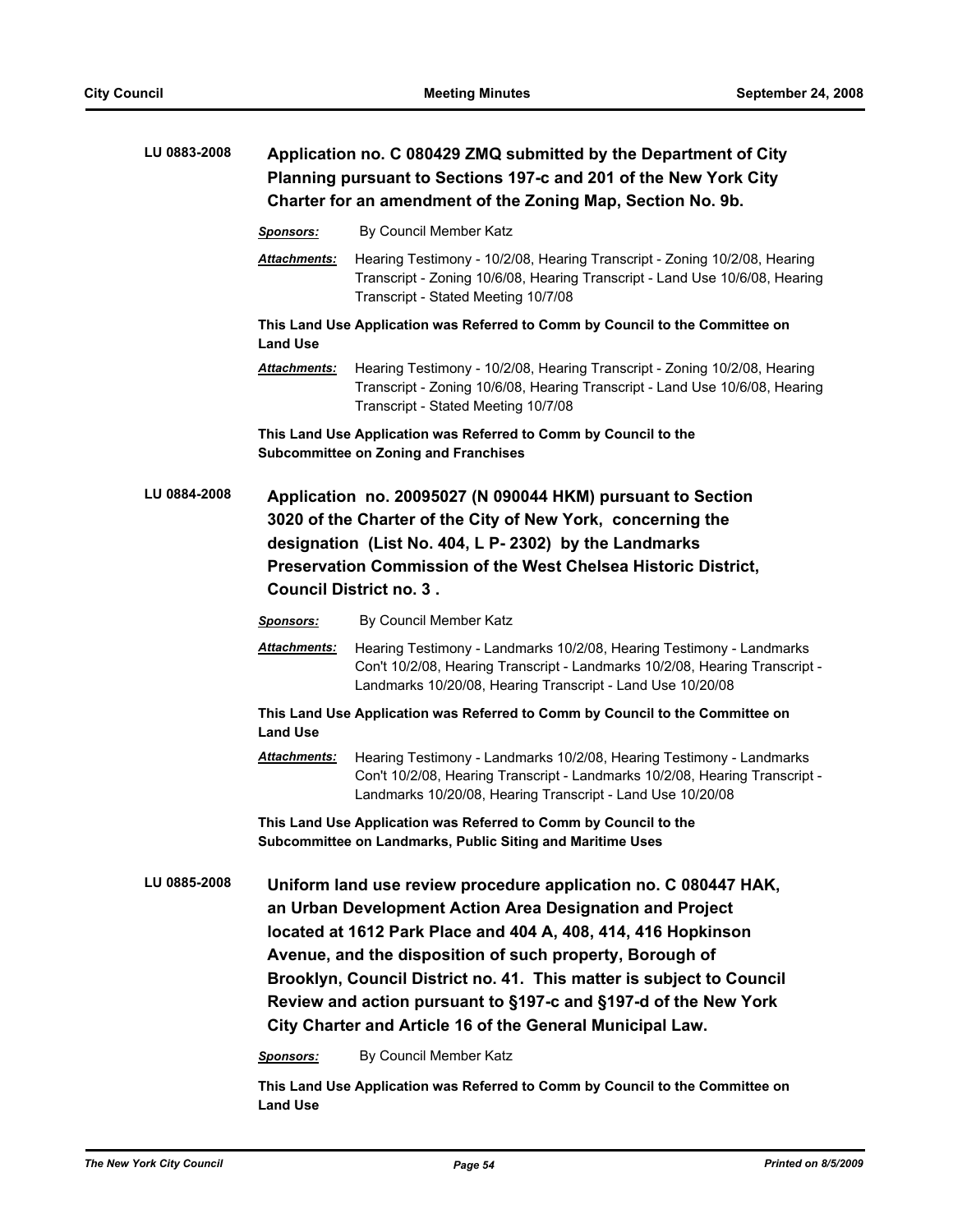**This Land Use Application was Referred to Comm by Council to the Subcommittee on Planning, Dispositions and Concessions**

**LU 0886-2008 Uniform land use review procedure application no. C 080492 HAK, an Urban Development Action Area Designation and Project located at St. Mark's Avenue, 1511, 1505, 1503, 1501 St. Mark's Avenue, Bergen Street and Saratoga Avenue and the disposition of such property, Borough of Brooklyn, Council District no. 41. This matter is subject to Council Review and action pursuant to §197-c and §197-d of the New York City Charter and Article 16 of the General Municipal Law.**

*Sponsors:* By Council Member Katz

**This Land Use Application was Referred to Comm by Council to the Committee on Land Use**

**This Land Use Application was Referred to Comm by Council to the Subcommittee on Planning, Dispositions and Concessions**

**LU 0887-2008 Uniform land use review procedure application no. C 080501 HAM, an Urban Development Action Area Designation and Project located at 148 West 143rd Street and the disposition of such property, Borough of Manhattan, Council District no. 9. This matter is subject to Council Review and action pursuant to §197-c and §197-d of the New York City Charter and Article 16 of the General Municipal Law.**

*Sponsors:* By Council Member Katz

*Attachments:* Hearing Transcript - Planning 12/15/08, Hearing Testimony - Planning 12/15/08, Hearing Transcript - Land Use 12/16/08, Hearing Transcript - Planning 12/18/08, Hearing Transcript - Land Use 12/18/08

**This Land Use Application was Referred to Comm by Council to the Committee on Land Use**

*Attachments:* Hearing Transcript - Planning 12/15/08, Hearing Testimony - Planning 12/15/08, Hearing Transcript - Land Use 12/16/08, Hearing Transcript - Planning 12/18/08, Hearing Transcript - Land Use 12/18/08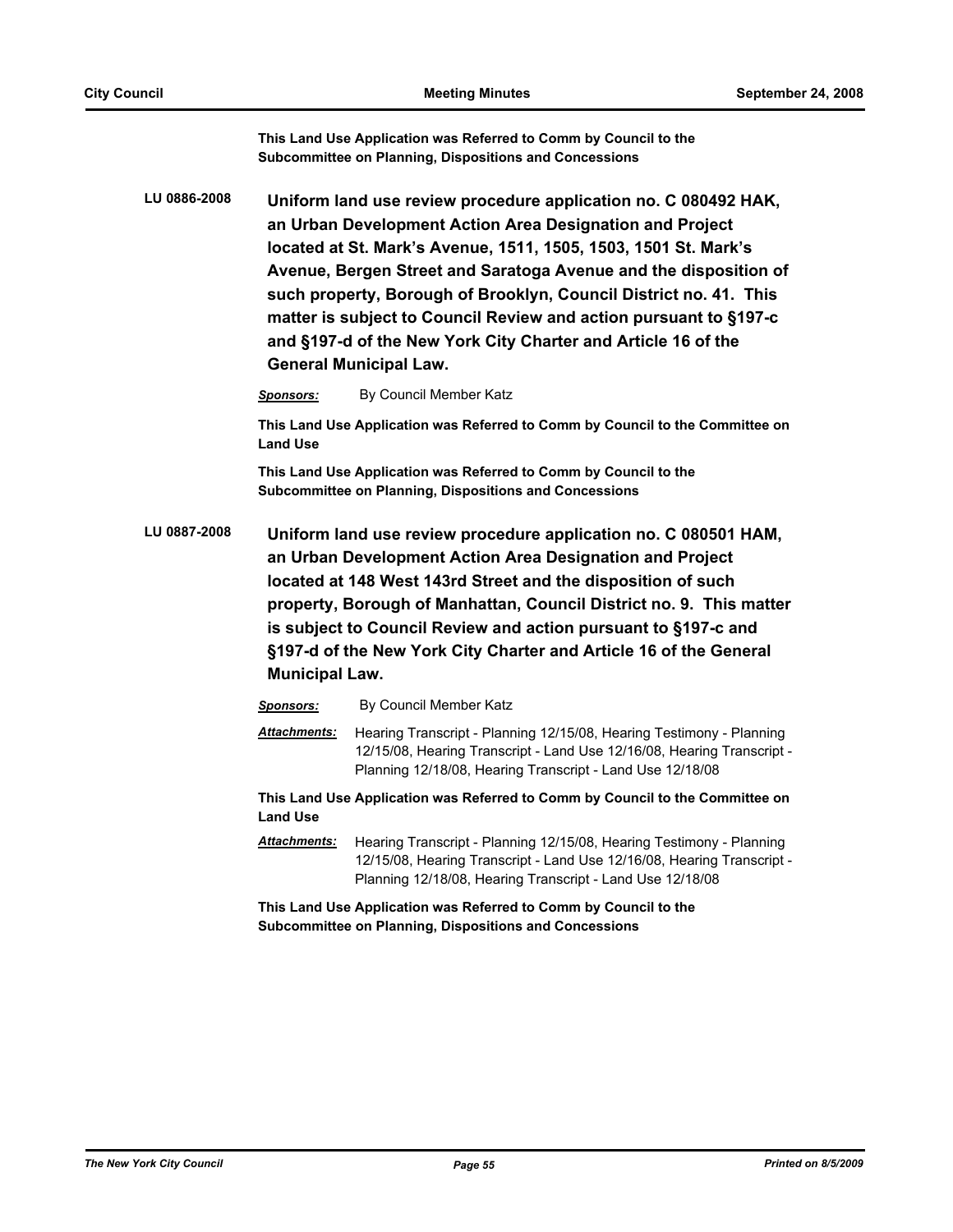**LU 0888-2008 Uniform land use review procedure application no. C 080502 PQM, pursuant to §197-c and §197-d of the New York City Charter concerning the acquisition of property, located at 148 West 143rd Street, Borough of Manhattan, Council District no. 9. This application is subject to review and action by the Land Use Committee only if appealed to the Council pursuant to §197-d(b)(2) of the Charter or called up by vote of the Council pursuant to §197-d(b)(3) of the Charter.**

*Sponsors:* By Council Member Katz

*Attachments:* Hearing Transcript - Planning 12/15/08, Hearing Testimony - Planning 12/15/08, Hearing Transcript - Land Use 12/16/08, Hearing Transcript - Planning 12/18/08, Hearing Transcript - Land Use 12/18/08

**This Land Use Application was Referred to Comm by Council to the Committee on Land Use**

*Attachments:* Hearing Transcript - Planning 12/15/08, Hearing Testimony - Planning 12/15/08, Hearing Transcript - Land Use 12/16/08, Hearing Transcript - Planning 12/18/08, Hearing Transcript - Land Use 12/18/08

**This Land Use Application was Referred to Comm by Council to the Subcommittee on Planning, Dispositions and Concessions**

**LU 0889-2008 Uniform land use review procedure application no. C 080504 HAM, an Urban Development Action Area Designation and Project, located at 723, 719, 717 East 9th Street, and the disposition of such property, Borough of Manhattan, Council District no. 2. This matter is subject to Council Review and action pursuant to §197-c and §197-d of the New York City Charter and Article 16 of the General Municipal Law.**

*Sponsors:* By Council Member Katz

*Attachments:* Hearing Testimony - Planning 12/2/08, Hearing Transcript - Planning 12/2/08, Hearing Transcript - Land Use 12/4/08

**This Land Use Application was Referred to Comm by Council to the Committee on Land Use**

*Attachments:* Hearing Testimony - Planning 12/2/08, Hearing Transcript - Planning 12/2/08, Hearing Transcript - Land Use 12/4/08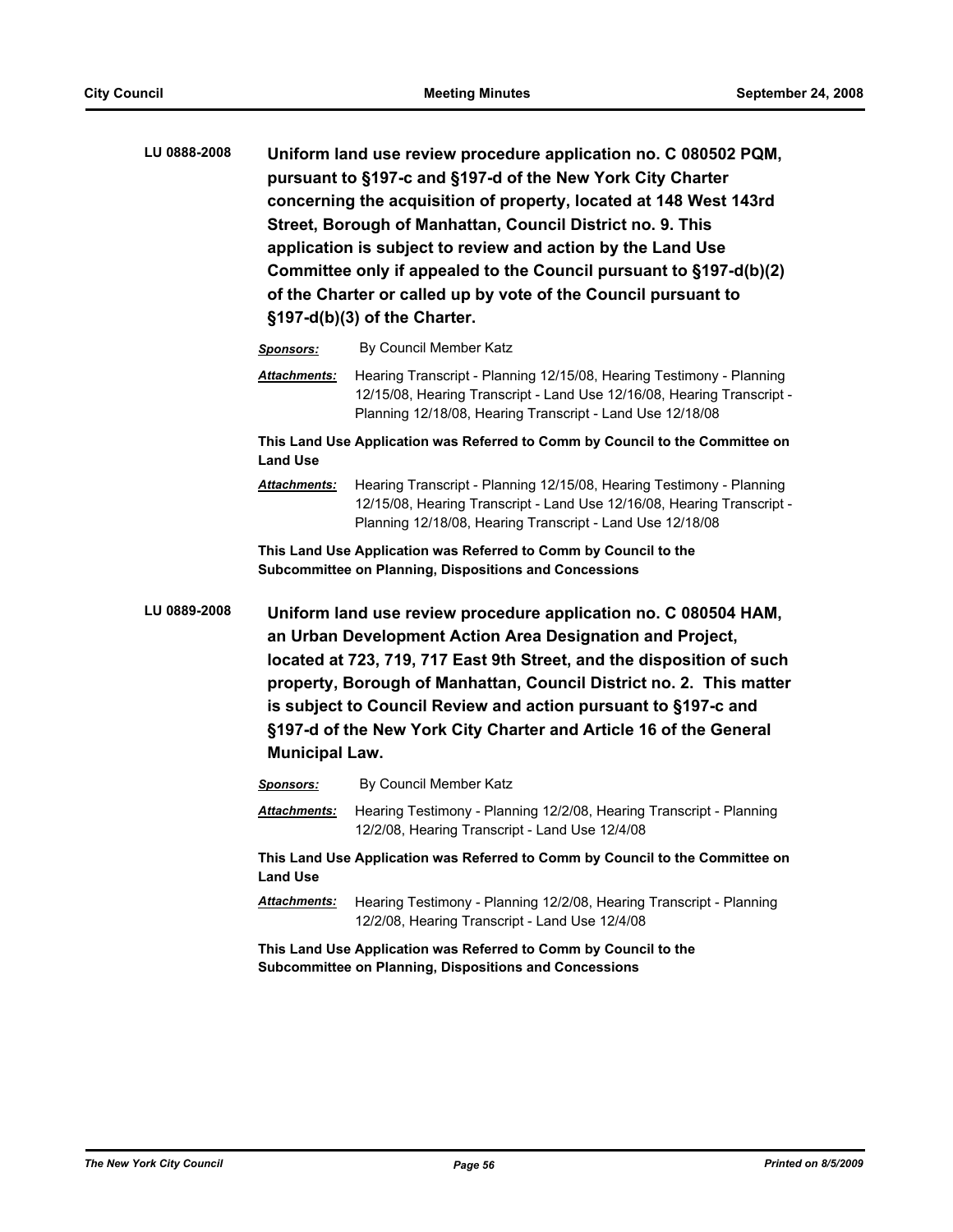| LU 0890-2008 | Application no. 20095027 HKM (N 090044 HKM), pursuant to §3020<br>of the Charter of the City of New York, concerning the designation<br>(List No. 404, LP-2302) by the Landmarks Preservation Commission<br>of the West Chelsea Historic District, Borough of Manhattan,<br><b>Council District no. 3.</b>                    |                                                                                                                                                                                                                                                                                                              |
|--------------|-------------------------------------------------------------------------------------------------------------------------------------------------------------------------------------------------------------------------------------------------------------------------------------------------------------------------------|--------------------------------------------------------------------------------------------------------------------------------------------------------------------------------------------------------------------------------------------------------------------------------------------------------------|
|              | <b>Sponsors:</b>                                                                                                                                                                                                                                                                                                              | By Council Member Katz                                                                                                                                                                                                                                                                                       |
|              | <b>Land Use</b>                                                                                                                                                                                                                                                                                                               | This Land Use Application was Referred to Comm by Council to the Committee on                                                                                                                                                                                                                                |
|              |                                                                                                                                                                                                                                                                                                                               | This Land Use Application was Referred to Comm by Council to the<br>Subcommittee on Landmarks, Public Siting and Maritime Uses                                                                                                                                                                               |
| LU 0891-2008 | Application no. 20095028 HKR (N 090046 HKR), pursuant to §3020<br>of the Charter of the City of New York, concerning the designation<br>(List No. 404, LP-2229) by the Landmarks Preservation Commission<br>of the George Cunningham Store, located at 173 Main Street,<br>Borough of Staten Island, Council District no. 51. |                                                                                                                                                                                                                                                                                                              |
|              | <b>Sponsors:</b>                                                                                                                                                                                                                                                                                                              | By Council Member Katz                                                                                                                                                                                                                                                                                       |
|              | <b>Attachments:</b>                                                                                                                                                                                                                                                                                                           | Hearing Testimony - Landmarks 10/2/08, Hearing Transcript - Landmarks<br>10/2/08, Hearing Transcript - Land Use 10/6/08                                                                                                                                                                                      |
|              | <b>Land Use</b>                                                                                                                                                                                                                                                                                                               | This Land Use Application was Referred to Comm by Council to the Committee on                                                                                                                                                                                                                                |
|              | Attachments:                                                                                                                                                                                                                                                                                                                  | Hearing Testimony - Landmarks 10/2/08, Hearing Transcript - Landmarks<br>10/2/08, Hearing Transcript - Land Use 10/6/08                                                                                                                                                                                      |
|              | This Land Use Application was Referred to Comm by Council to the<br>Subcommittee on Landmarks, Public Siting and Maritime Uses                                                                                                                                                                                                |                                                                                                                                                                                                                                                                                                              |
| LU 0892-2008 |                                                                                                                                                                                                                                                                                                                               | Application no. 20095029 HKM (N 090045 HKM), pursuant to §3020<br>of the Charter of the City of New York, concerning the designation<br>(List No. 404, LP-2254) by the Landmarks Preservation Commission<br>of the Morningside Park Scenic Landmark, Borough of Manhattan,<br><b>Council District no. 9.</b> |
|              | <b>Sponsors:</b>                                                                                                                                                                                                                                                                                                              | By Council Member Katz                                                                                                                                                                                                                                                                                       |
|              | Attachments:                                                                                                                                                                                                                                                                                                                  | Hearing Transcript - Landmarks 10/2/08, Hearing Testimony - Landmarks<br>10/2/08, Hearing Transcript - Landmarks 10/16/08, Hearing Testimony -<br>Landmarks 10/16/08, Hearing Transcript - Landmarks 10/20/08, Hearing<br>Transcript - Land Use 10/20/08                                                     |
|              |                                                                                                                                                                                                                                                                                                                               |                                                                                                                                                                                                                                                                                                              |

**This Land Use Application was Referred to Comm by Council to the Committee on Land Use**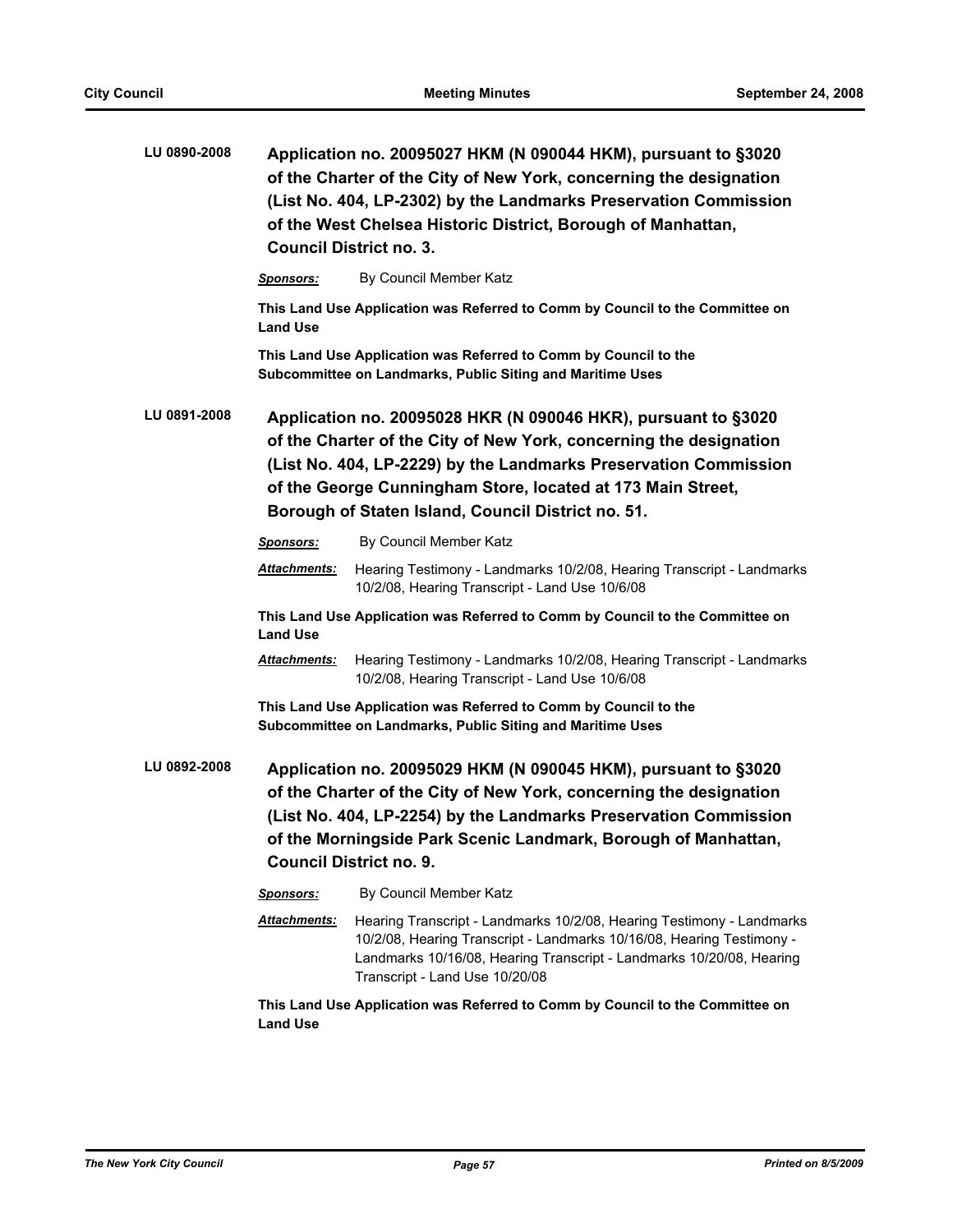*Attachments:* Hearing Transcript - Landmarks 10/2/08, Hearing Testimony - Landmarks 10/2/08, Hearing Transcript - Landmarks 10/16/08, Hearing Testimony - Landmarks 10/16/08, Hearing Transcript - Landmarks 10/20/08, Hearing Transcript - Land Use 10/20/08

**This Land Use Application was Referred to Comm by Council to the Subcommittee on Landmarks, Public Siting and Maritime Uses**

**LU 0893-2008 Application no. 20085712 TCQ, pursuant to §20-226 of the Administrative Code of the City of New York, concerning the petition of Delano Café Corp., to establish, maintain and operate an unenclosed sidewalk café located at 29-02A Francis Lewis Boulevard, Borough of Queens, Council District no. 19. This application is subject to review and action by the Land Use Committee only if called-up by vote of the Council pursuant to Rule 11.20b of the Council and §20-226(g) of the New York City Administrative Code.**

> *Sponsors:* By Council Member Katz *Attachments:* Hearing Testimony - 10/2/08, Hearing Transcript - Zoning 10/2/08, Hearing Transcript - Zoning 10/6/08, Hearing Transcript - Land Use 10/6/08 **This Land Use Application was Referred to Comm by Council to the Committee on Land Use**

*Attachments:* Hearing Testimony - 10/2/08, Hearing Transcript - Zoning 10/2/08, Hearing Transcript - Zoning 10/6/08, Hearing Transcript - Land Use 10/6/08

**This Land Use Application was Referred to Comm by Council to the Subcommittee on Zoning and Franchises**

**LU 0894-2008 Application no. 20095106 HAK, an Urban Development Action Area Project located at 1216 Pacific Street, Council District no. 36, Borough of Brooklyn. This matter is subject to Council review and action pursuant to Article 16 of the New York General Municipal Law, at the request of the New York City Department of Housing Preservation and Development.**

*Sponsors:* By Council Member Katz

*Attachments:* Press Advisory, Hearing Transcript - Planning 10/7/08, Hearing Transcript - Planning 10/17/08, Hearing Testimony - Planning 10/17/08, Hearing Transcript - Planning 10/20/08, Hearing Transcript - Planning 11/17/08, Hearing Transcript - Planning 11/19/08, Hearing Testimony - Planning 12/2/08, Hearing Transcript - Planning 12/2/08, Hearing Transcript - Planning 12/15/08, Hearing Testimony - Planning 12/15/08, Hearing Transcript - Planning 12/18/08, Hearing Testimony - Planning 1/26/09, Hearing Transcript - Planning 1/26/09, Hearing Testimony - Planning 2/9/09, Hearing Transcript - Planning 2/9/09, Hearing Transcript - Planning 2/10/09, Hearing Transcript - Land Use 2/10/09

**This Land Use Application was Referred to Comm by Council to the Committee on Land Use**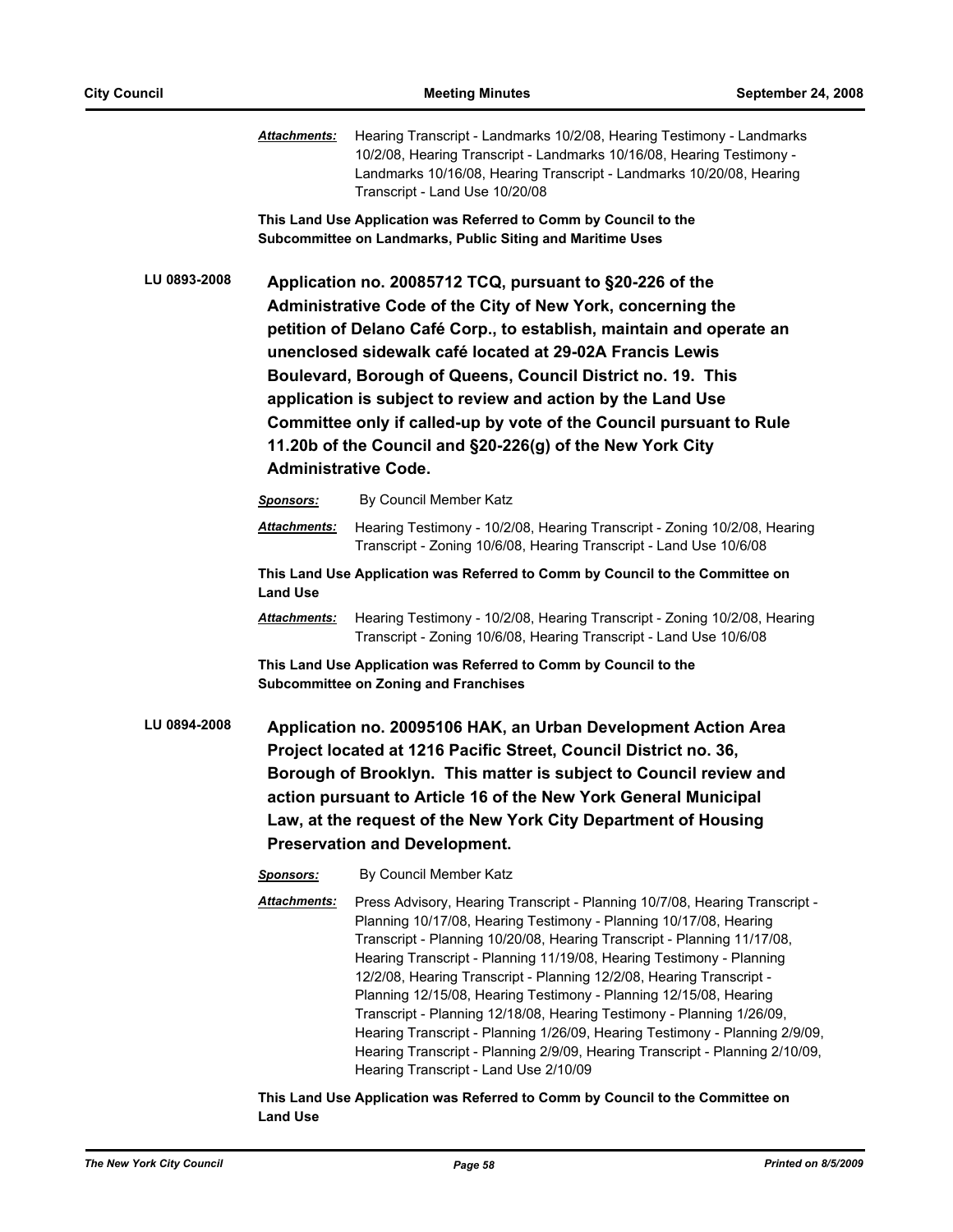*Attachments:* Press Advisory, Hearing Transcript - Planning 10/7/08, Hearing Transcript - Planning 10/17/08, Hearing Testimony - Planning 10/17/08, Hearing Transcript - Planning 10/20/08, Hearing Transcript - Planning 11/17/08, Hearing Transcript - Planning 11/19/08, Hearing Testimony - Planning 12/2/08, Hearing Transcript - Planning 12/2/08, Hearing Transcript - Planning 12/15/08, Hearing Testimony - Planning 12/15/08, Hearing Transcript - Planning 12/18/08, Hearing Testimony - Planning 1/26/09, Hearing Transcript - Planning 1/26/09, Hearing Testimony - Planning 2/9/09, Hearing Transcript - Planning 2/9/09, Hearing Transcript - Planning 2/10/09, Hearing Transcript - Land Use 2/10/09

**This Land Use Application was Referred to Comm by Council to the Subcommittee on Planning, Dispositions and Concessions**

**LU 0895-2008 Application no. 20095107 HAK, an Urban Development Action Area Project located at 476 Linden Boulevard, Council District no. 40, Borough of Brooklyn. This matter is subject to Council review and action pursuant to Article 16 of the New York General Municipal Law, at the request of the New York City Department of Housing Preservation and Development.**

#### *Sponsors:* By Council Member Katz

*Attachments:* Press Advisory, Hearing Transcript - Planning 10/7/08, Hearing Transcript - Planning 10/17/08, Hearing Testimony - Planning 10/17/08, Hearing Transcript - Planning 10/20/08, Hearing Transcript - Planning 11/17/08, Hearing Transcript - Planning 11/19/08, Hearing Testimony - Planning 12/2/08, Hearing Transcript - Planning 12/2/08, Hearing Transcript - Planning 12/15/08, Hearing Testimony - Planning 12/15/08, Hearing Transcript - Planning 12/18/08, Hearing Testimony - Planning 1/26/09, Hearing Transcript - Planning 1/26/09, Hearing Testimony - Planning 2/9/09, Hearing Transcript - Planning 2/9/09, Hearing Transcript - Planning 2/10/09, Hearing Transcript - Land Use 2/10/09

## **This Land Use Application was Referred to Comm by Council to the Committee on Land Use**

*Attachments:* Press Advisory, Hearing Transcript - Planning 10/7/08, Hearing Transcript - Planning 10/17/08, Hearing Testimony - Planning 10/17/08, Hearing Transcript - Planning 10/20/08, Hearing Transcript - Planning 11/17/08, Hearing Transcript - Planning 11/19/08, Hearing Testimony - Planning 12/2/08, Hearing Transcript - Planning 12/2/08, Hearing Transcript - Planning 12/15/08, Hearing Testimony - Planning 12/15/08, Hearing Transcript - Planning 12/18/08, Hearing Testimony - Planning 1/26/09, Hearing Transcript - Planning 1/26/09, Hearing Testimony - Planning 2/9/09, Hearing Transcript - Planning 2/9/09, Hearing Transcript - Planning 2/10/09, Hearing Transcript - Land Use 2/10/09